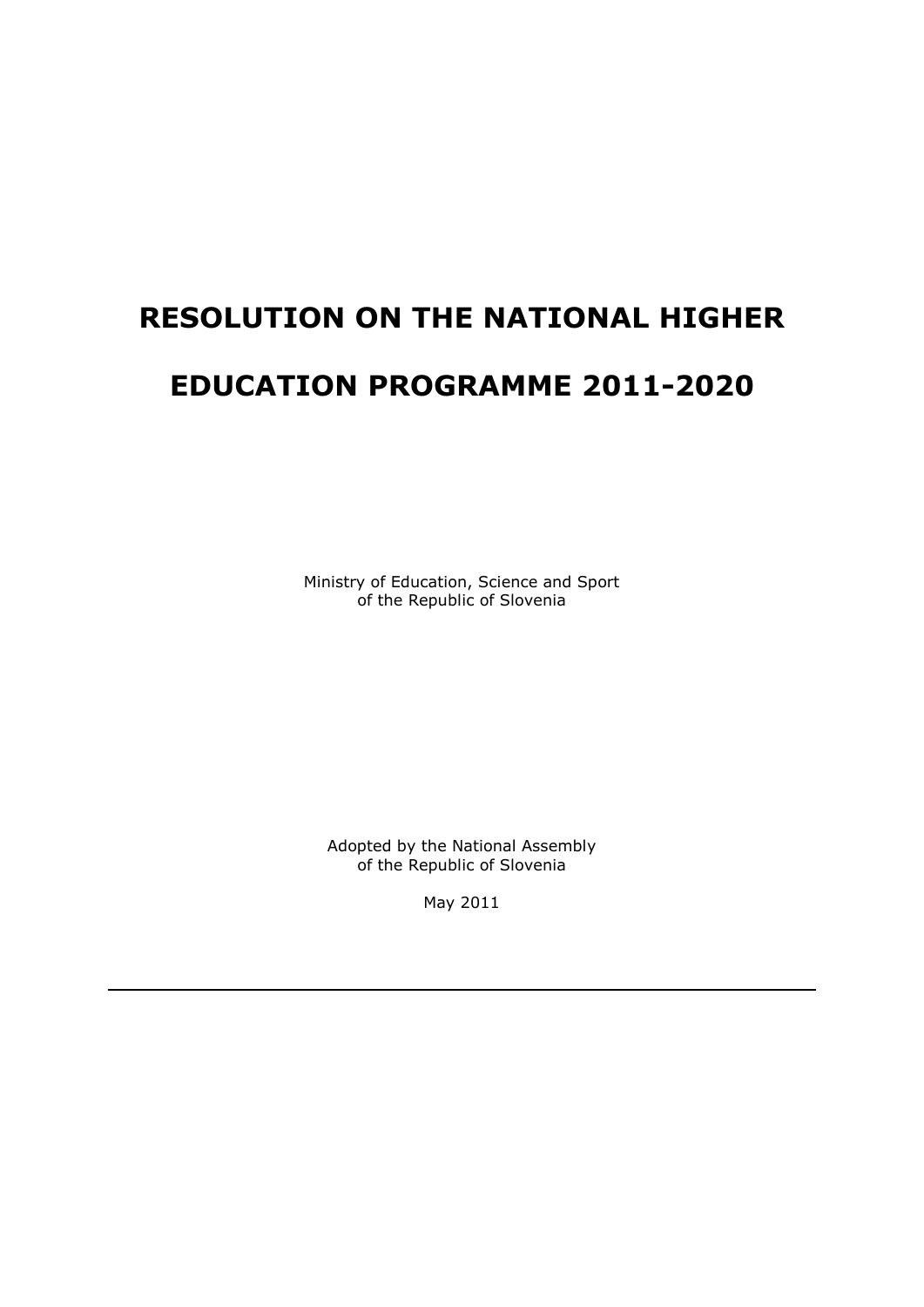#### **Ministry of Education, Science and Sport of the Republic of Slovenia**

#### *Disclaimer:*

The English language translation of the text of the Resolution on the National Higher Education Programme 2011-2020 below is provided for information only and confers no rights nor imposes any obligations on anyone. Only the official publication of the Resolution on the National Higher Education Programme 2011-2020 in Slovenian language published and promulgated in the official gazette of the Republic of Slovenia *Uradni list Republike Slovenije (41/2011)* is authentic. It is disallowed to publish this translation in any form or way without prior permission of the Ministry of Education, Science and Sport of the Republic of Slovenia and may only be used for information purposes.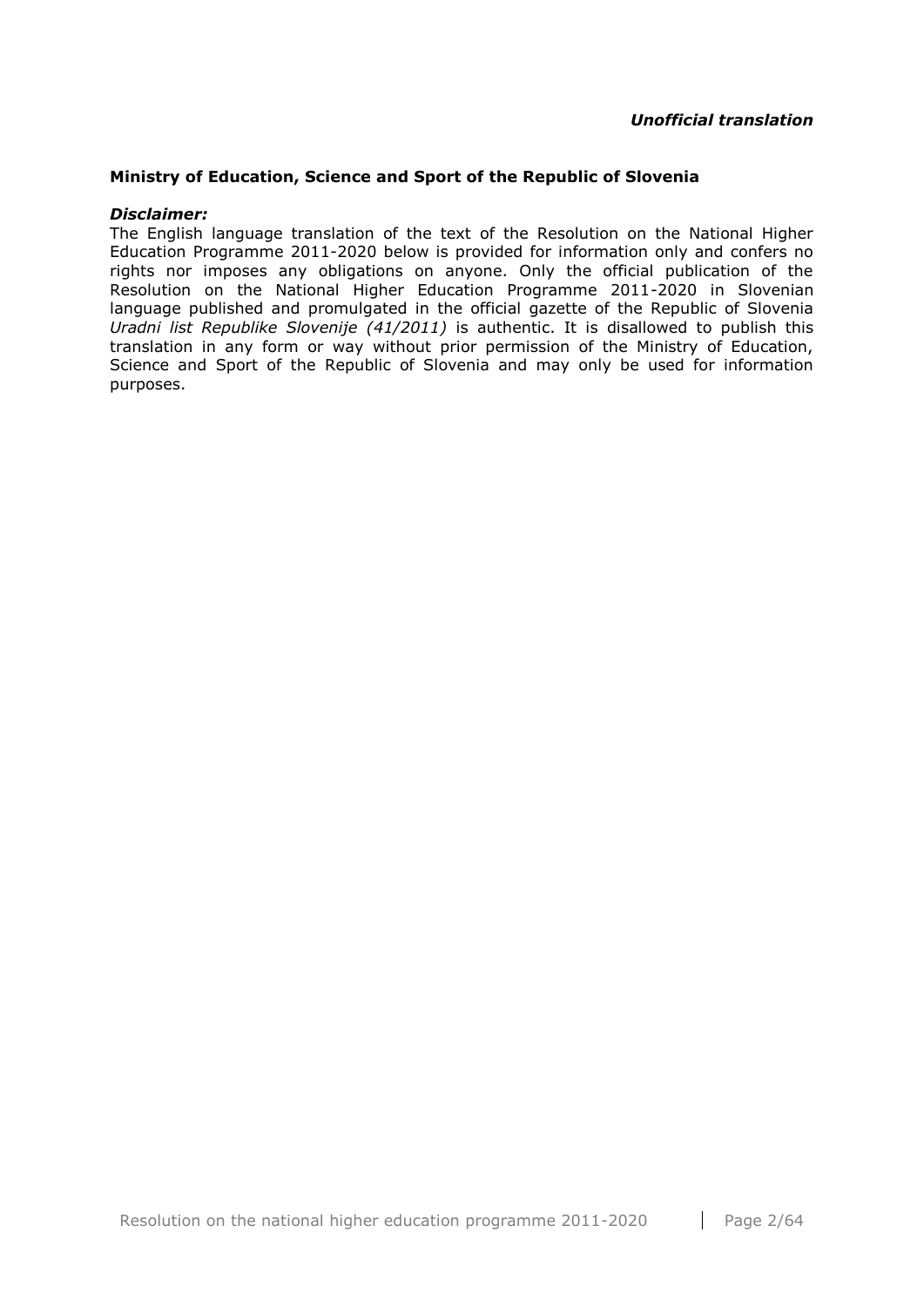## **Table of Contents**

| 1.            |                                                                                |  |
|---------------|--------------------------------------------------------------------------------|--|
| 2.            |                                                                                |  |
| 2.1           |                                                                                |  |
|               |                                                                                |  |
|               |                                                                                |  |
| 2.2           |                                                                                |  |
|               |                                                                                |  |
|               |                                                                                |  |
| 2.3           |                                                                                |  |
|               |                                                                                |  |
|               |                                                                                |  |
| 2.4           |                                                                                |  |
|               |                                                                                |  |
|               |                                                                                |  |
| $2.5^{\circ}$ |                                                                                |  |
|               |                                                                                |  |
|               |                                                                                |  |
| 2.6           |                                                                                |  |
|               |                                                                                |  |
|               |                                                                                |  |
| 2.7           |                                                                                |  |
|               |                                                                                |  |
|               |                                                                                |  |
| 3.            |                                                                                |  |
| 4.            |                                                                                |  |
| 5.            | Monitoring the implementation of the National Higher Education Programme  51   |  |
| 6.            | Indicative amount of funds for the implementation of the National Higher       |  |
|               |                                                                                |  |
| 7.            | Implementing goals, bodies responsible, indicators - summary53                 |  |
| 8.            |                                                                                |  |
| 8.1           |                                                                                |  |
| 8.2           |                                                                                |  |
| 8.3           |                                                                                |  |
| 8.4           |                                                                                |  |
| 8.5           | Events and opinions received with regard to the Draft of the NHEP 2011-2020 63 |  |

Terms used and contained in the Resolution on the National Higher Education Programme 2011-2020 are used in masculine grammatical form as neutral and apply equally to both sexes.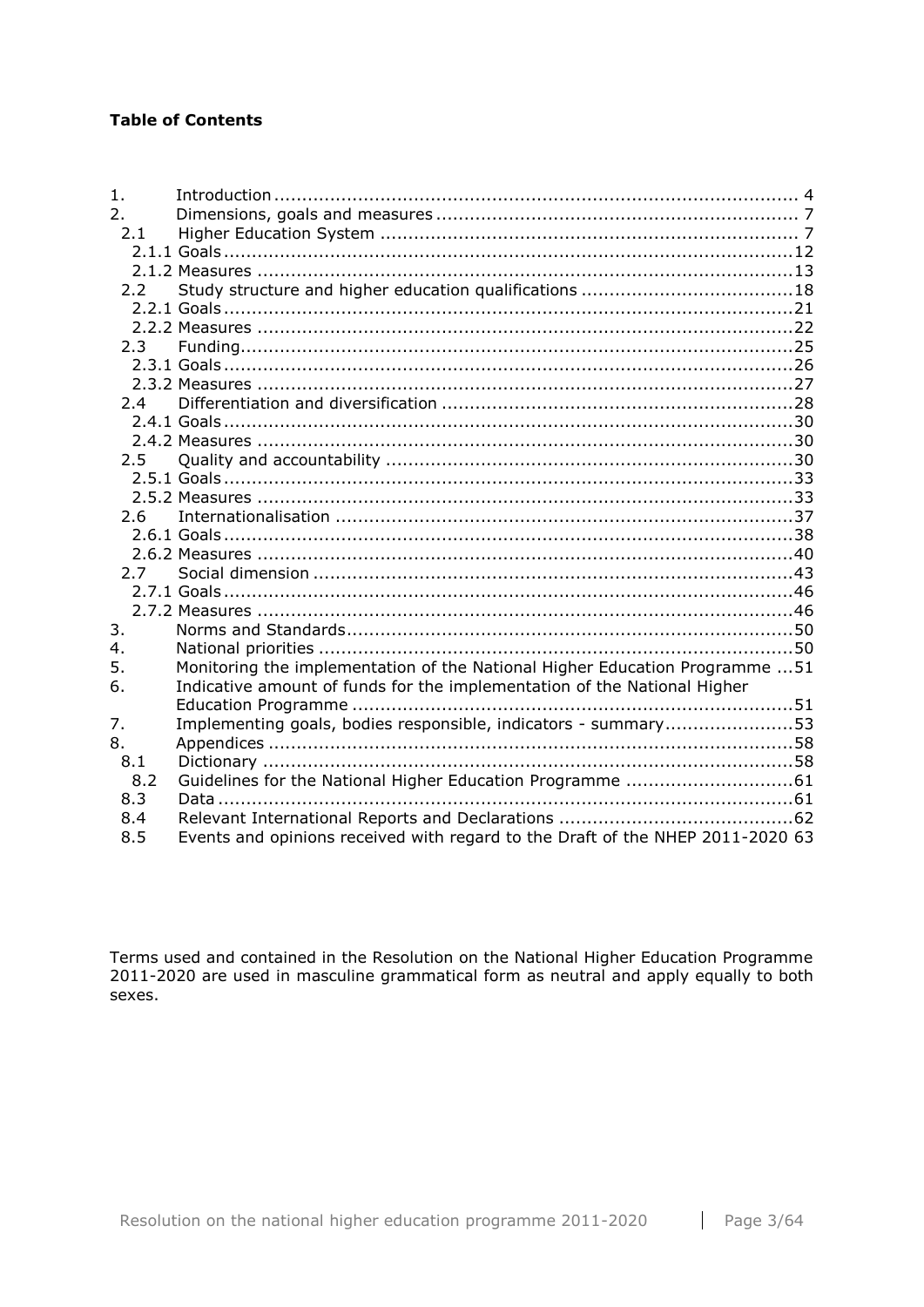## <span id="page-3-0"></span>**1. Introduction**

#### *Roles of Higher Education*

Knowledge is a public good, higher education is a public responsibility. The two fundamental roles of higher education in society are the support and empowerment of citizens for their personal development, professional careers and active citizenship, as well as the spiritual, social, artistic, cultural and economic development of the community. Higher education and related scientific research are therefore situated at the core of the Republic of Slovenia's developmental ambitions. Higher education is a priority for the Republic of Slovenia, particularly in the current challenging period of the global economic crisis.

#### *Current state*<sup>1</sup>

<u>.</u>

Since the establishment of the Slovenian state, we have witnessed great change in the area of higher education. Both in the Slovenian and the international higher education areas, the number of students has increased rapidly (there were 64,000 students in Slovenia in 1991, compared to 114,873 in 2009). The mobility of students, higher education teachers and staff has increased (in terms of mobility, the number of Slovenian students that participated in the ERASMUS programme was 170 in 1999, and 1,132 in 2008. The number of incoming foreign students on the ERASMUS programme increased from 9 to 991 between 1999 and 2008; the share of foreign students in Slovenia for the duration of their entire study programme increased from 0.4% to 0.9% from 1999 to 2007. However, the overall percentage of foreign students in Slovenia is significantly lower than in some other EU countries). New circumstances have also presented themselves, such as globalisation, remarkable technological advances, transnational governance arrangements, demands for better quality higher education, the growing cost of education and a series of other political, social, ecological and, last but not least, economic changes.

During this period, Slovenia has actively and creatively participated in the Bologna process; as a member of the European Union it has committed itself to the goals of the Lisbon Strategy.

The number of students in Slovenia has been steadily increasing in recent decades, with the exception of the last three years, due to a declining birth rate. The participation of the "typical age cohort" in higher education is high (in 2008, for example, the higher education participation rate of nineteen-year-olds was 50.3%, which, compared to other European countries, is above average. However, a high proportion of students do not complete their studies (OECD data show that 35% of enrolled students do not complete their studies), and the length of time it takes to complete study is longer compared to other European countries. In Slovenia, the number of tertiary educated people has increased (11.7% of the adult population aged between 25 to 64 held a higher vocational

<sup>1</sup> All information is available in a document »Statističnih podatkih o visokem šolstvu« (*Statistical Data regarding Higher Education*) and other analysis and documents (Appendices 8.3 and 8.4), accessible on a web page: [http://www.mvzt.gov.si/si/zakonodaja\\_in\\_dokumenti/nacionalna\\_programa\\_v\\_pripravi/javna\\_razprava\\_o\\_osnu](http://www.mvzt.gov.si/si/zakonodaja_in_dokumenti/nacionalna_programa_v_pripravi/javna_razprava_o_osnutku_npvs_2011_2020/) tku npvs 2011 2020/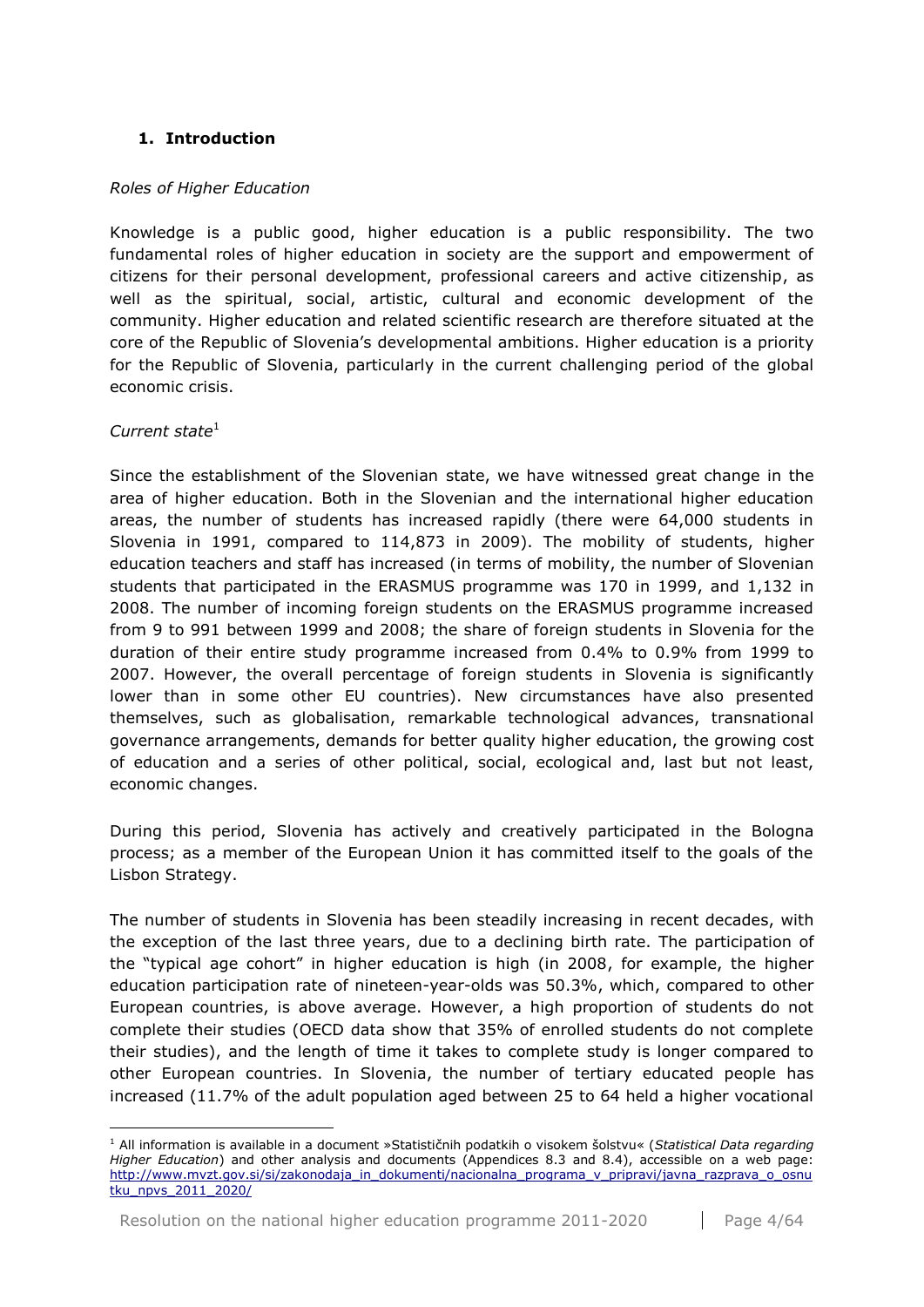or higher education degree in 1991, while in 2008, it was 22.6%); however, the Slovenian tertiary education attainment rate is not sufficient to meet the ambitious projections related to the needs of our society (according to CEDEFOP data, by 2020, the need for tertiary educated workers will amount to 31.1% of the active working population). Neither is the current tertiary education attainment rate comparable with top performing countries of the European Union (in 2007, for example, approximately 26% of France's active working population were highly educated, 30% in the Netherlands; 31% in Belgium and Denmark). Moreover, demographic trends for Slovenia indicate a significant decrease in population by 2060. In 2020, the number of nineteen year-olds i.e. the generation that typically enrols in higher education institutions - will have decreased by 20% compared to 2010. We also have a low proportion of citizens with doctorates per number of inhabitants and there are substantially fewer citizens with doctorates employed in the private sector compared to other countries of the European Union.

In recent years, the number of higher education teachers has increased, which has improved the teacher-student ratio (the ratio between students and university teachers was 20:1 in 2009/10; 12:1 if you take into consideration all higher education staff and researchers), but we are still below the OECD average (approximately 15 students to every university teacher). Slovenia has a low percentage of students and higher education teachers from other countries (0.9% students and 2.7% employees and, of this, the majority of foreign nationals in 2008 were foreign language teachers); similarly the proportion of mobile Slovenian students and teachers is also low (approximately 1%). The number of joint study programmes with higher education institutions abroad is negligible.

The number of higher education institutions and study programmes has substantially increased in recent years (in 2002/2003, 12 independent higher education institutions and 2 universities offered study programmes; 30 independent higher education institutions and five universities were registered in the Register of Higher Education Institutions as of 30 June 2010). Numerous subsidiary units of higher education institutions were established as well. The new independent higher education institutions particularly offer study programmes in the field of social sciences.<sup>2</sup> These new institutions or subsidiary units are being established in the same locations, and their development is not strategically and systemically integrated with a comprehensive concept of higher education in Slovenia.

In comparison with the more developed countries of the European Union or the OECD, we lag behind considerably in terms of expenditure on higher education and on scientific research. (According to OECD data, expenditure on tertiary education per student amounted to approximately 8,000 USD in Slovenia in 2006, taking into account full-time equivalence, and calculated based on purchasing power parity for GDP. The OECD average was slightly above 12,000 USD, and in Austria, the Netherlands and Denmark, it amounted to approximately 15,000 USD). Similarly, fundamentally lower expenditure on tertiary education is noted vis-à-vis primary or secondary education (20% of all funds earmarked for education are allocated to tertiary education, whereas 50% are allocated

<u>.</u>

 $2$  A network of higher education institutions and study programmes in the Republic of Slovenia in 2020 (Appendix 8.3: [http://www.mvzt.gov.si/fileadmin/mvzt.gov.si/pageuploads/doc/dokumenti\\_visokosolstvo/KNJI](http://www.mvzt.gov.si/fileadmin/mvzt.gov.si/pageuploads/doc/dokumenti_visokosolstvo/KNJIZNICA/Mreza_VSZ_2010.pdf) [ZNICA/Mreza\\_VSZ\\_2010.pdf](http://www.mvzt.gov.si/fileadmin/mvzt.gov.si/pageuploads/doc/dokumenti_visokosolstvo/KNJIZNICA/Mreza_VSZ_2010.pdf)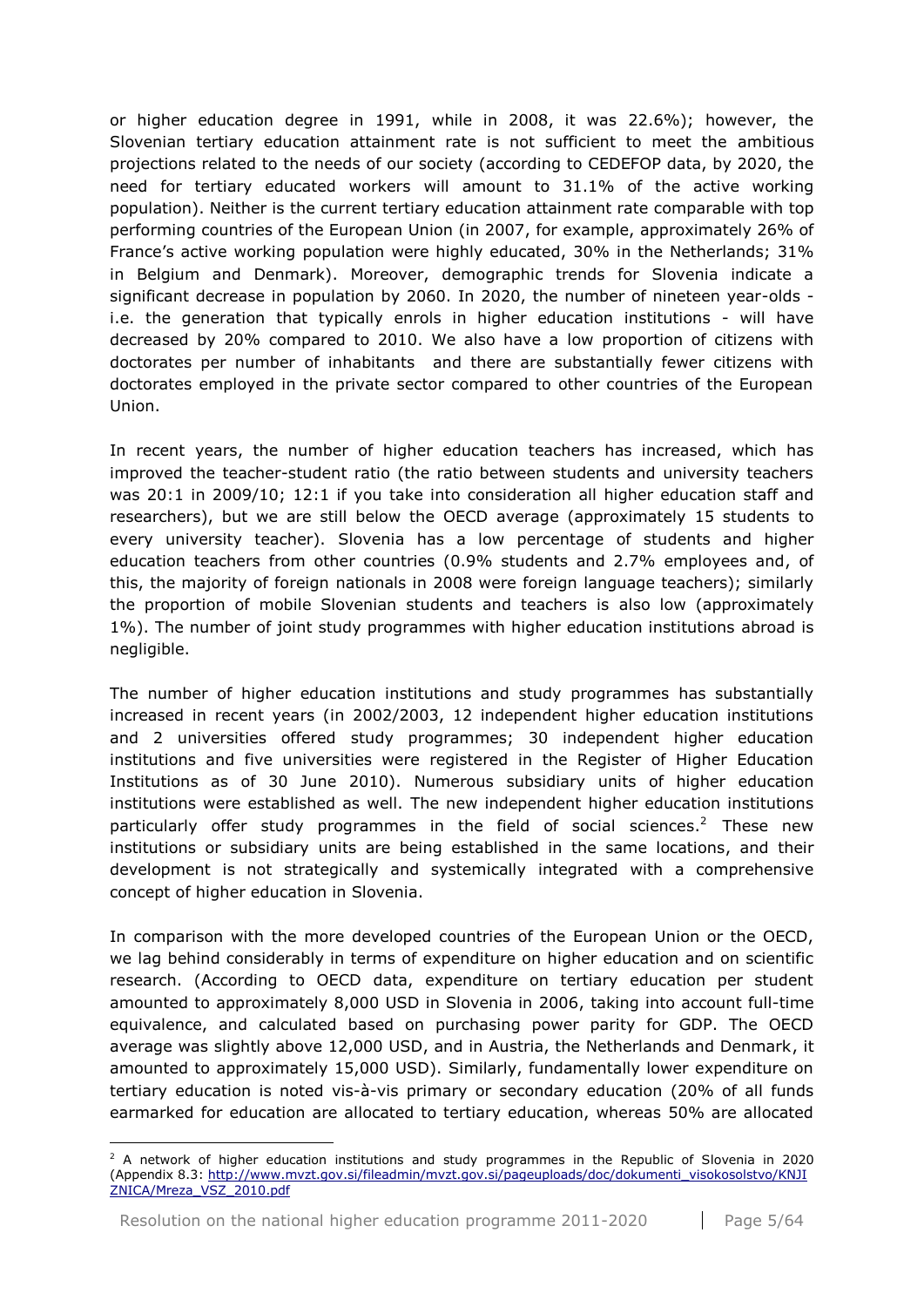to primary education; OECD figures show that in 2007, Slovenia allocated 7,981 USD per pupil for primary education, 6,072 USD for secondary education and 8,559 USD for tertiary education). Of the total public funding for Slovenian higher education, a relatively high share is allocated to social transfers for students (slightly above 20%), particularly in comparison with some other countries (the EU average is 17%). The efficiency of Slovenian higher education, with regard to the high student dropout rate and large social transfers, is concerning  $-$  a fact which is also confirmed by European analysts  $$ particularly because of the impact on the labour market.

We find that in Slovenia we also lag behind in other areas related to higher education, for example: "knowledge-based services", innovation, patents and other innovation achievements, both in comparison with other European Union and OECD countries (source: European Innovation Scoreboard). The proportion of research funding in the higher education sector in comparison with the national research sector is low, among the lowest in the European Union. At the same time, we note that there is a proportionally high share of applied research at universities compared to basic scientific research. The systemic separation and lack of coordination between the development of higher education, science and research, technology and the economy is therefore evident.

## *Drafting the Strategy for the Development of Slovenian Higher Education*

The Ministry of Higher Education, Science and Technology encouraged public debate on the development of Slovenian higher education from January 2010. Leading up to the creation of the first draft of the National Higher Education Programme 2011-2020 (on 8 September 2010), fourteen experts, many higher education stakeholders (Rectors' Conference of the Republic of Slovenia, University of Ljubljana, University of Maribor, University of Primorska, Student Organisation of Slovenia, some independent higher education institutions and others) and a number of individuals contributed their thoughts via a website and discussions in various fora. $3$  A number of bodies discussed the development of higher education and science at their meetings: The Council for Higher Education of the Republic of Slovenia, the Council of the Government of the Republic of Slovenia for Student Issues, the Council for Science and Technology of the Republic of Slovenia, the Slovenian Academy of Sciences and Arts, and the Slovenian Academy of Engineering. A number of analyses and data on higher education and two analyses of past national programmes in the area of higher education and research and development were prepared (Chapter 8.3). In drafting the National Higher Education Programme, the aforementioned discussions and documents, data and facts regarding the current state and trends were conceptually considered and the highlighted issues and questions were comprehensively incorporated.

The National Higher Education Programme 2011-2020 is based on Slovenia's Development Strategy and the *Europe 2020* document. Measures for the further development of the higher education area, together with the new strategy for research and innovation and the Resolution on the National Programme for Culture, are examined in a long-term perspective, as five-year programmes are too short for achieving strategic goals. This was evidenced by previous experience with past national programmes, in the

1

<sup>&</sup>lt;sup>3</sup> A list of all events and contributions is provided in Appendix 8.5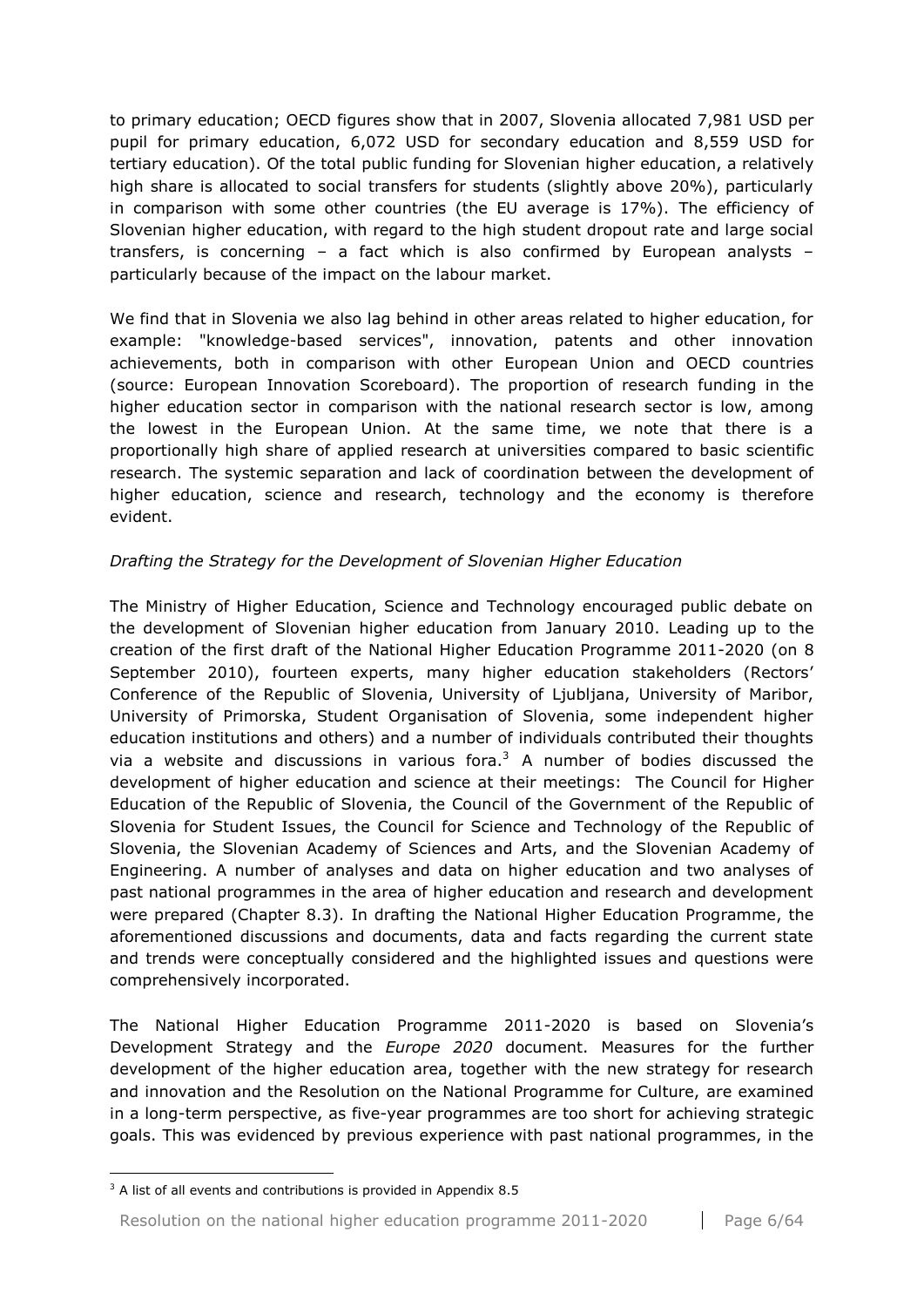areas of both higher education and research. Accordingly, the draft programme was designed to cover the period up to 2020, offering a view of the medium-term future. By doing so, the long-term impact of the current measures is taken into consideration.

The National Higher Education Programme 2011-2020 sensibly includes the entire field of tertiary education, which, in addition to higher education institutions, also includes higher vocational colleges. The programme also includes integration with the economy, academia and science and cultural policy. In these terms, it is complementary to the proposed Research and Innovation Strategy of Slovenia 2011-2020.

The National Higher Education Programme is feasible. All of the listed goals have been assigned measures, benchmarks and responsible actors. Achieving the goals of the National Higher Education Programme is only possible with the engaged participation of all actors in higher education, science and the research environment, as well as in the broader Slovenian social environment, including the critical public. The independent monitoring of the results and outcomes of the National Higher Education Programme is one of the key conditions for the realisation of the set goals.

## <span id="page-6-0"></span>**2. Dimensions, goals and measures**

The basic goals of the Slovenian higher education area in 2020 are quality and excellence, diversity and accessibility, with the supporting mechanisms of internationalisation, diversification, study structures and funding of higher education. Quality will enable internationally comparable and recognised higher education, supporting the employability and mobility of graduates both within Europe and worldwide; the social dimension will allow equitable access to higher education and unhampered conditions for the completion of studies; diversity will bring a variety of types and missions of higher education institutions and study programmes, in order to achieve the basic goals of higher education.

In the text, specific content dimensions (pillars and foundations, as defined in the "Platform for the National Higher Education Programme 2011-2020"<sup>4</sup>) define goals and concrete measures for their achievement. The Programme provides a clear understanding of the required actions, the schedule and the responsibilities for achieving the goals. The National Higher Education Programme is a comprehensive national strategy and thus includes the necessary activities of all higher education stakeholders and other actors. The joint achievement of the set goals requires a wider social and intergenerational commitment and the responsibility of all actors, which is encapsulated in individual dimensions and measures.

## <span id="page-6-1"></span>*2.1 Higher Education System*

1

By 2020, a high-quality, diverse and responsive higher education area will be established. Higher education will be at the core of Slovenian society and the development plans of the Republic of Slovenia. For the attainment of this vision and for

<sup>4</sup> [http://www.mvzt.gov.si/fileadmin/mvzt.gov.si/pageuploads/pdf/visoko\\_solstvo/IZHODI%C5%A0%C4%8CA\\_Z](http://www.mvzt.gov.si/fileadmin/mvzt.gov.si/pageuploads/pdf/visoko_solstvo/IZHODI%C5%A0%C4%8CA_ZA_NACIONALNI_PROGRAM_-_v30.6.pdf.http:/www.mvzt.gov.si/fileadmin/mvzt.gov.si/pageuploads/pdf/visoko_solstvo/IZHODI%C5%A0%C4%8CA_ZA_NACIONALNI_PROGRAM_-_v30.6.pdf) [A\\_NACIONALNI\\_PROGRAM\\_-\\_v30.6.pdf](http://www.mvzt.gov.si/fileadmin/mvzt.gov.si/pageuploads/pdf/visoko_solstvo/IZHODI%C5%A0%C4%8CA_ZA_NACIONALNI_PROGRAM_-_v30.6.pdf.http:/www.mvzt.gov.si/fileadmin/mvzt.gov.si/pageuploads/pdf/visoko_solstvo/IZHODI%C5%A0%C4%8CA_ZA_NACIONALNI_PROGRAM_-_v30.6.pdf)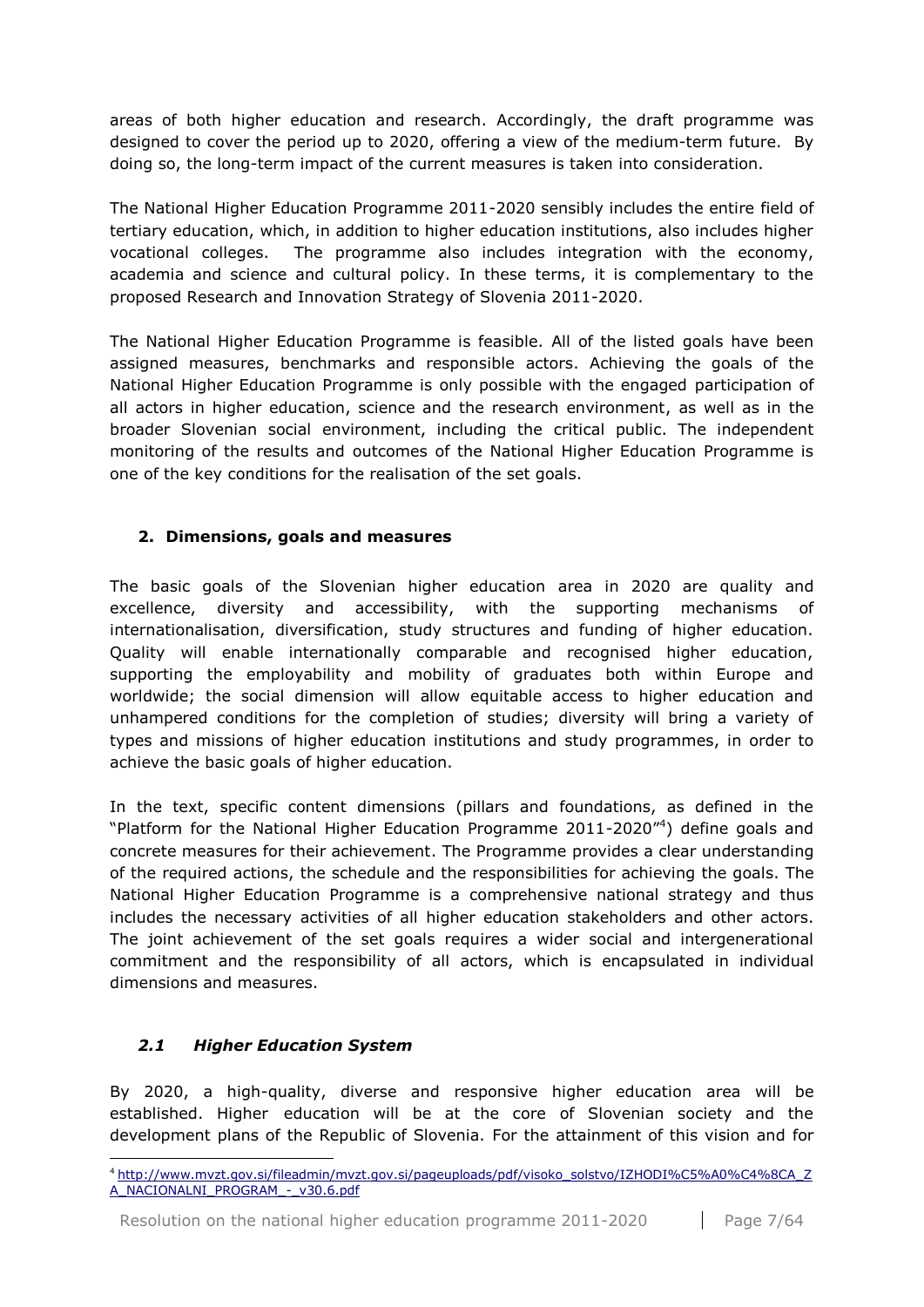the realisation of higher education's fundamental roles in society as mentioned in the *Introduction*, the individual and society need to be placed at the heart of higher education. The higher education area will respond to the needs and expectations of society and it will actively include higher education stakeholders and ensure transparent administration. The concentration of knowledge across a greater number of highly educated people will contribute to the development of our society - socially, culturally and economically. The added value to the Republic of Slovenia is evidenced by highly educated, motivated, recognised and innovative experts with high ethical standards. Therefore, the entire higher education system, which will be of the upmost quality and efficiency, and will be focussed on the centre of the process – the individual.

Higher education institutions in Slovenia include universities, faculties, art academies and professional colleges. Faculties, art academies and professional colleges may also be established as independent higher education institutions outside of universities. In accordance with the Higher Education Act, universities provide for the development of science, professional competence and art and they transfer knowledge. Faculties perform scientific research and educational activities, while professional colleges carry out educational and professional activities. This type of arrangement was intended to ensure a kind of binary higher education system, which facilitates the development of science, university-level education and professional education, which offers graduates professional competences via practical work connected to the economy. Accordingly, there was an expectation that higher education institutions would gradually and naturally diversify in the direction of a binary system, whereby certain institutions would have been more academic and research-oriented, and others professionally oriented. On the contrary, higher education institutions today, partly with the same staff, carry out both types of study programmes - i.e. academic and professional programmes - whereby the contents of these programmes are often interwoven, and teaching and working methods are very similar, if not identical. All higher education stakeholders stress that such an interweaving of profiles does not deliver the expected results. The noticeable trend is that higher education institutions, including the increased number of new independent higher education institutions, have generally transformed from professional colleges into faculties in a very short time since their establishment, offering all types of study programmes at all levels, including doctoral studies outside of universities. The latter phenomenon is an exception in the European Higher Education Area and beyond, since only universities provide an appropriate environment and a critical mass for delivering high-quality doctoral studies based on scientific and research work. In addition to higher education institutions, research institutes also operate in the Slovenian research area. Institutional cooperation between higher education institutions and research institutes, both in the area of research and in the area of educational activities, is often very limited, which hinders synergies and makes the full realisation of Slovenia's potential impossible.

Within the context of greater diversification, flexibility, deregulation and increased transparency in Slovenian higher education, the binary system of university and professional study programmes and higher education institution needs to be better defined.

The "theoretical-research" and "professional" orientations of academic programmes must be separated, in such a way that will prevent the overlap between university and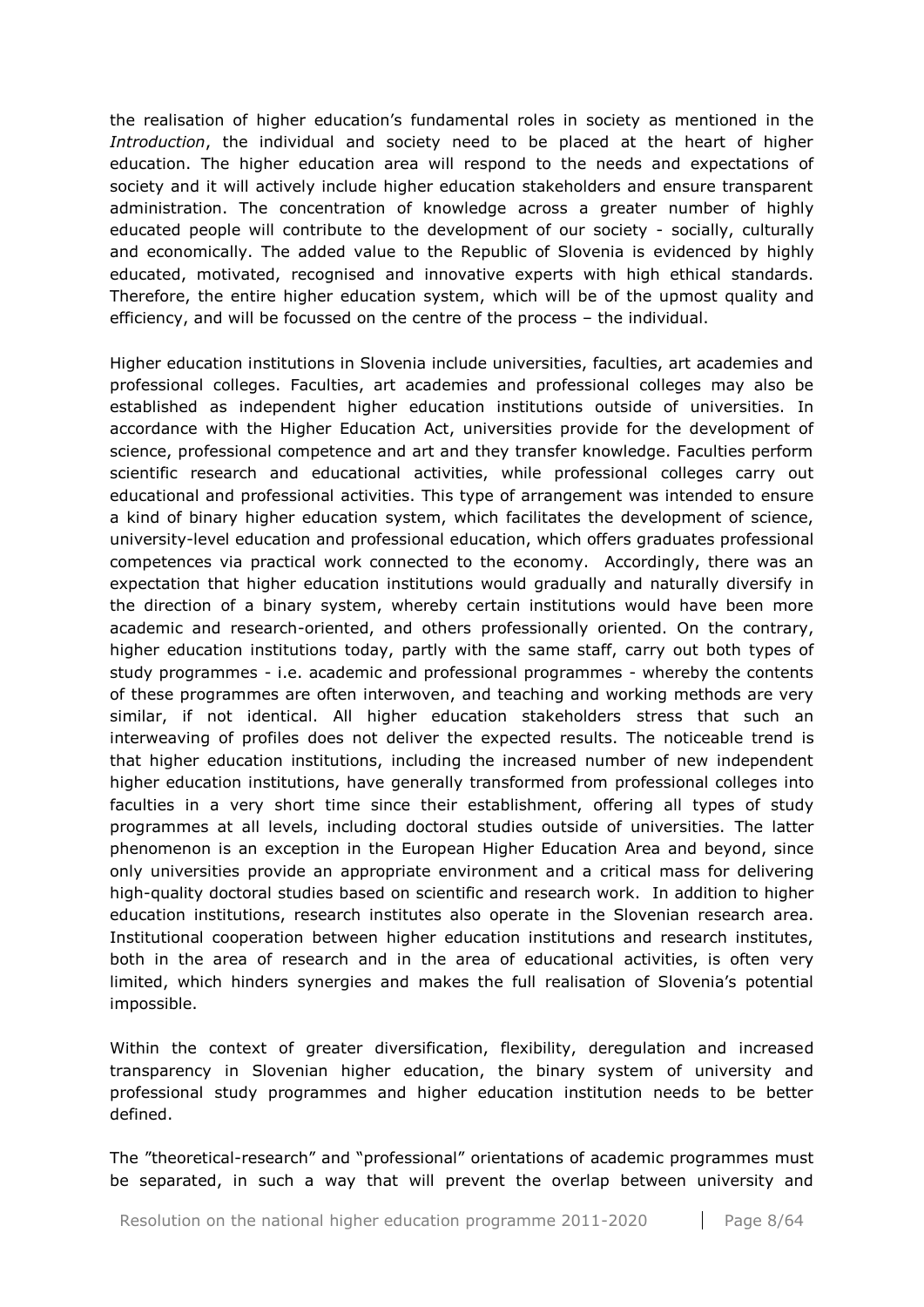professional programmes and between the individual content of study programmes noticed today, in order to improve the quality development of all aspects of institutions and students. Therefore, conditions for implementing university study programmes, on the one hand, and professional study programmes, on the other, will be more clearly defined in the future. Higher education institutions must provide a variety of both types of programmes, in terms of content, implementation and organisation. This will encourage the formation and implementation of quality, professionally oriented higher education programmes or institutions, which are based on the determined needs for such a programme/institution and on the active co-operation between the economic and public sectors in the planning and implementation of such study programmes. The basic assessment as to whether a university or professional programme fulfils the requisite criteria will be made at the programme level, with SQAA (the Slovenian Quality Assurance Agency for Higher Education) playing an essential role. The demand for postgraduate education is increasing and so is the need for complex social and technological knowledge: the study structure will therefore be designed in such a way that professional higher education pathways will be possible following the first study cycle (such as specialisation in the second study cycle or as part of this cycle, depending on the performance and competences of graduates of such programmes).

All study programmes must ensure the acquisition of knowledge, skills and competences in accordance with the national framework of qualifications and key competences: innovation, critical thinking, communication in the mother tongue, cultural awareness and expression, the ability to act in the international environment and information literacy.

The university, structured along various scientific disciplines and artistic areas, enables the creation and transfer of new scientific and artistic knowledge. To attain this basic mission, it must demonstrate internationally comparable scientific results, top artistic achievements and provide excellent teaching. The educational process must be based on the most contemporary knowledge and the significantly greater inclusion of teachers and students in scientific research. This will only be possible with a better ratio between the number of students and teachers in higher education and modern teaching and research facilities. The university must be active in at least four scientific disciplines (FRASCATI) and at least five educational areas (ISCED). Only such universities will provide an environment for high-level research; and consequently, as a general rule, only this type of institution will provide the conditions for the provision of doctoral studies. The university will be an autonomous institution, which will not be directly influenced by economic, political and other influences, and, at the same time, it will be responsible and responsive to the expectations of society. The university environment will be creative, innovative and suitable for resolving the current challenges of the day along with its fundamental mission – the creation of new knowledge. In addition to specific competences, universities will also nurture the provision of generic competences, particularly creativity, innovation, critical thinking, independence and team work and the capability to work in the international environment. Universities will offer academic study programmes in all three study cycles, while ensuring suitable conditions for the provision of professional study programmes. Similarly, all state and administrative obstacles to greater co-operation and connection between universities and research institutes will be removed. Efficient and direct cooperation, or merger, will be awarded by means of greater institutional funding for higher education and research activity. Currently, the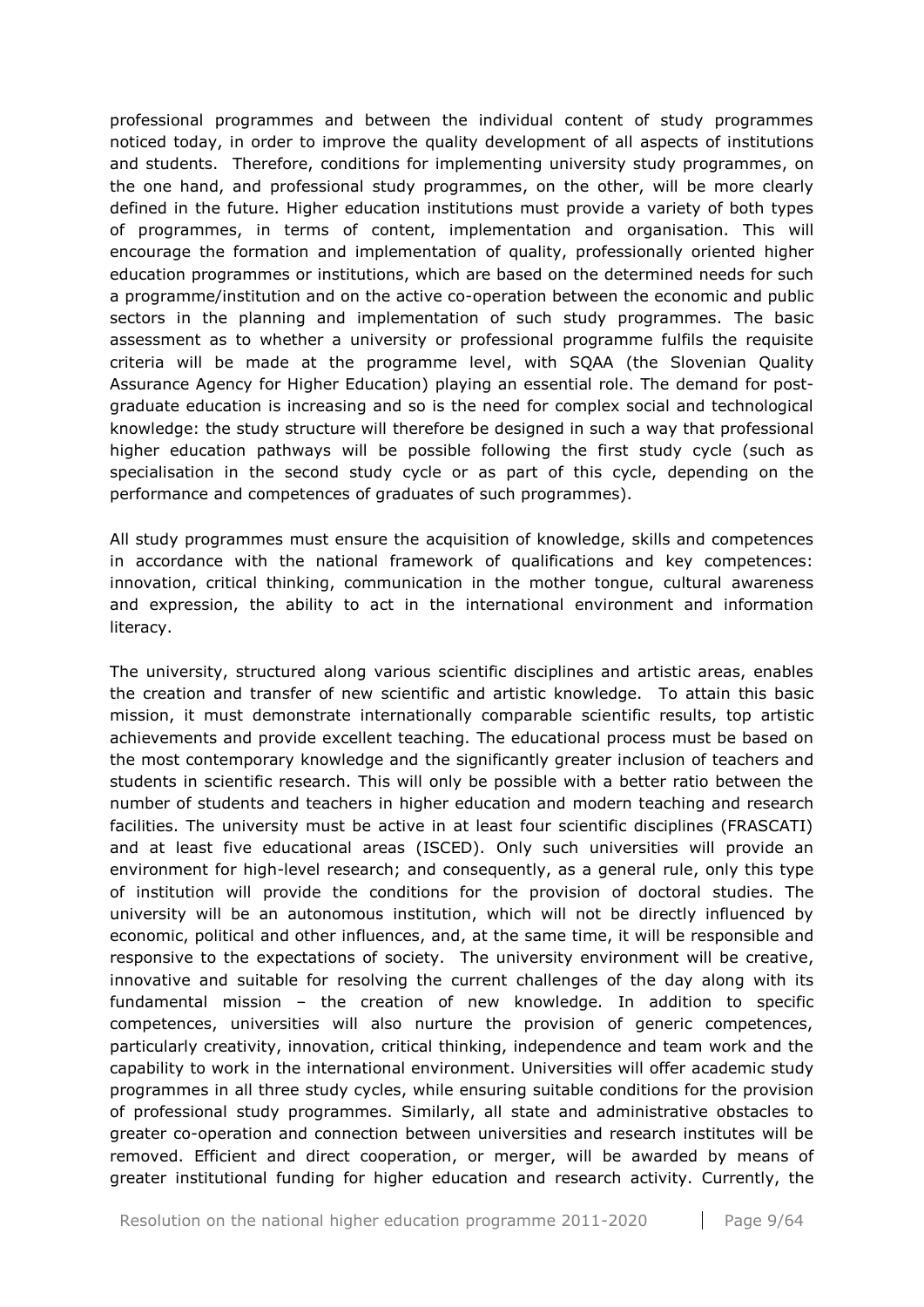available financial and human resources enable the operation and fulfilment of the above conditions of a maximum of three public universities in the Republic of Slovenia.

Sufficient mechanisms will be established to stimulate universities, facilitating better organisational possibilities for enhanced co-operation and integration of their members (i.e. faculties), which will accordingly enrich the offer of interdisciplinary and multidisciplinary study programmes. Universities and other higher education institutions will use information-communication technology in all fields of their operation and provide adequate modern library and information support to students and staff. The rationalisation and the increased operational efficiency of higher education institutions will be encouraged, alongside suitably designed university developmental centres, and joint administrative, technical and other support services.

Other higher education institutions will, in line with their missions, offer state-of-the-art, high-quality knowledge and competences. Polytechnics will carry out professional study programmes. Educational process will be based primarily on providing professional competences for graduates whilst obtaining the required learning outcomes, which will stem firstly from the national qualifications framework and, secondly, from durable cooperation with potential users of their knowledge, particularly the economy, and the needs of the regions in which they operate. The teaching methodology for professional programmes will be geared towards obtaining practical professional knowledge and skills and the ability to apply the knowledge in various environments, while the curriculum will include practical training, which will have to be guaranteed in advance. Other existing independent higher education institutions (current faculties) will provide the appropriate conditions for carrying out university study programmes, including a suitable scientific and research environment and the inclusion of students in research work. If faculties also want to carry out professional study programmes, they will need to ensure the appropriate organisational, operational and content separation for the delivery of such programmes so as to provide practical knowledge and skills and active engagement with the economic and public sectors.

In the coming decade, higher education institutions will improve and increase their cooperation with one another with regards to their operations, and link up with research institutes, industry and the public sector. Co-operation needs to be improved to obtain critical mass both in higher education institutions and in research institutes. Special attention should be paid to human resource cooperation between individual institutions of knowledge. Thus, higher education institutions and research institutes will be encouraged to rotate personnel and include all suitable experts (trained in research and teaching) in their study and research processes. Bearing in mind the autonomy of institutions of knowledge, the meaningful integration of higher education institutions and research institutes needs to be permanently supported with the aid of financial resources.

Both external and internal institutional accountability measures will be strengthened. Higher education institutions independently manage their assets, autonomously prepare study programmes, set academic standards, select staff and students and create their own organisation, management and financial decision-making. In the future, higher education institutions will have a greater influence on the selection of students, particularly in the second and third study cycles. They will have to demonstrate greater responsiveness to social expectations in fulfilling their role and achieving results. To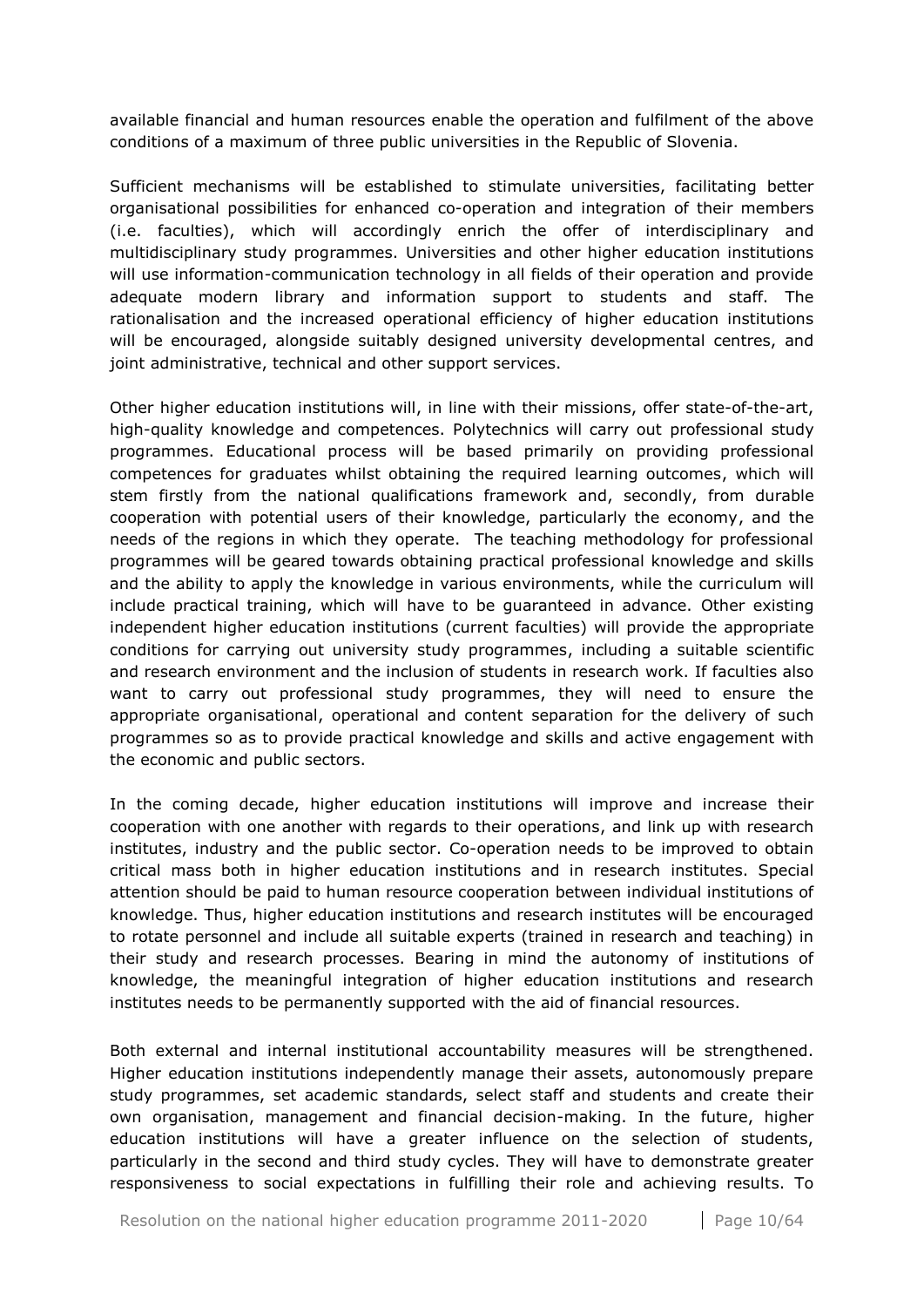ensure the proper functioning of higher education institutions and the protection of their autonomy, the most appropriate operational framework for higher education institutions will have to be found. Attention will thus be directed towards providing higher education institutions with the appropriate status and legal form, or, within the framework of relevant legislation, the conditions for the responsive, autonomous and quality operation of higher education institutions will be ensured. Institutions will gain even greater autonomy in deciding on the type and scope of work of their employees, since the law will no longer administratively regulate pedagogic workloads. The determination of the type and scope of work of employees (pedagogic, research, professional and other staff) will be left to higher education institutions themselves. Remuneration, or the wage system, and work duties also need to be regulated like this. Higher education teachers and other employees will perform all duties and obligations arising from their work for the salary they will receive – both teaching in any study cycle as well as research, tutoring, counselling, etc. The accumulation of additional contractual payments, supplements for extra workloads and similar, over and above to the basic salary, will no longer be possible. Within the context of this human resources system, appropriate remuneration (basic salary) for the type and scope of work and qualifications of an individual needs to be enabled. Human resources in higher education, including "*habilitacija"*<sup>5</sup>, will be modernised through a dialogue with the academic community (higher education institutions, research institutes and employees). While doing so, the guiding principles will be the protection of the quality of institutions and the facilitation of excellence, which requires the best staff and, particularly, their diversity and flexible experience. The "in-breeding" of human resources leads to a closed perspective and a lower quality, which means inferior opportunities for the creation of new knowledge. This is why a system needs to be designed which will enable the transfer of personnel between higher education institutions. Employees at higher education institutions may, complementary to employees in public research institutes, opt out of the public sector wage system.

In addition to public higher education institutions, private institutions also operate in the higher education arena; these institutions will independently determine their own mission. Their operation will be regulated by the same legal framework as the operation of public higher education institutions (for example, conditions for the establishment and operation of institutions and study programmes, the system of external quality assurance, etc.), which will ensure comparable quality standards and the possibility for both types of institutions to operate.

Conditions for the development of all educational, research, artistic and professional fields, and the development of all disciplines, will be ensured in the Slovenian higher education area. Higher education institutions will develop fields of study, disciplines and new knowledge, whilst at the system level the integrity of the developmental framework for Slovenian higher education will be ensured with a variety of tools (for example, the fundamental and development streams of funding for higher education).

Higher vocational education must also clearly fit into the tertiary education system. The relationship between higher vocational education and higher education must be welldefined in all fields: the status of institutions, the preparation of study programmes, the

1

<sup>5</sup> Note by translator: *Habilitacija is a* special election process which enables candidates to obtain one of the titles of higher education teaching.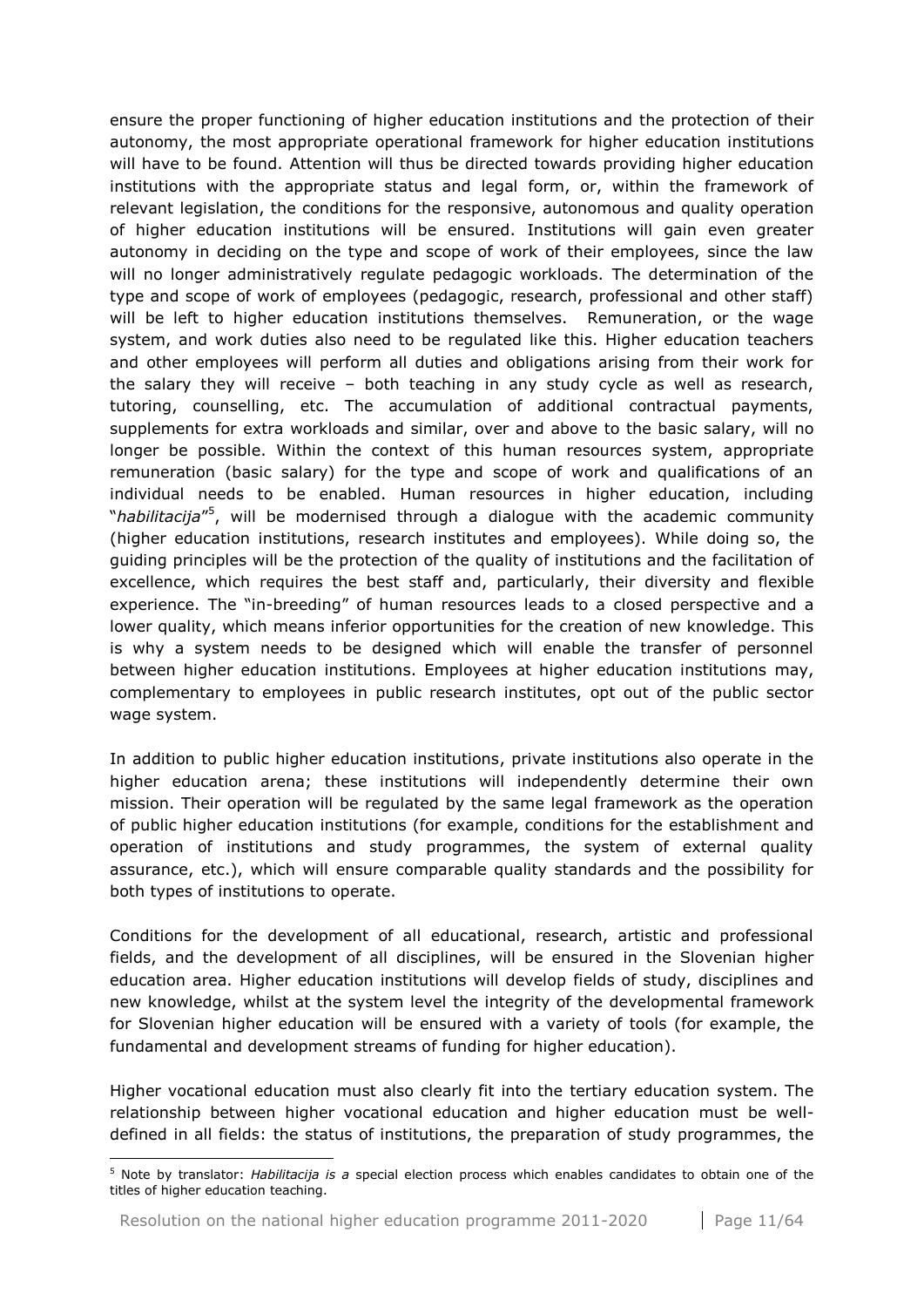accreditation of institutions and programmes, funding and the transfer of students and graduates between individual institutions. Relevant ministries responsible for higher education and higher vocational education will prepare a proposed solution for the clear position of such education.

## <span id="page-11-0"></span>**2.1.1 Goals**

- − Redefine the types of higher education institutions and the conditions for their establishment and operation.
- − Enable autonomous decision-making regarding internal organisational structure within the new regulatory framework for higher education institutions.
- − Establish a system of internal organisation of universities which will encourage cooperation between departments and/or members and enable a greater number of interdisciplinary and multidisciplinary programmes.
- − Ensure appropriate conditions for the separate provision of university and professional study programmes.
- − Reduce the number of study programmes and increase the proportion of electives.
- − Modernise the system of "*habilitacija*" reduce the number of fields requiring "*habilitacija*"
- − Arrange the workload, remuneration and transfer of personnel.
- − Enhance co-operation between higher education institutions and public research institutes.
- − Enhance co-operation between higher education institutions and the economic and public sectors.

## **Targets:**

From 2013 onwards, study programmes will be accredited by SQAA separately according to the criteria and conditions for professional or university oriented programmes (the first accreditation of programmes).

From 2019 onwards, only those study programmes that have been renewed in accordance with the new structure of study in terms of the binary system will be reaccredited by SQAA (re-accreditation of programmes):

Increased co-operation between universities and public research institutes will be achieved by 2013.

By 2013, the status of employees at higher education institutions will be updated.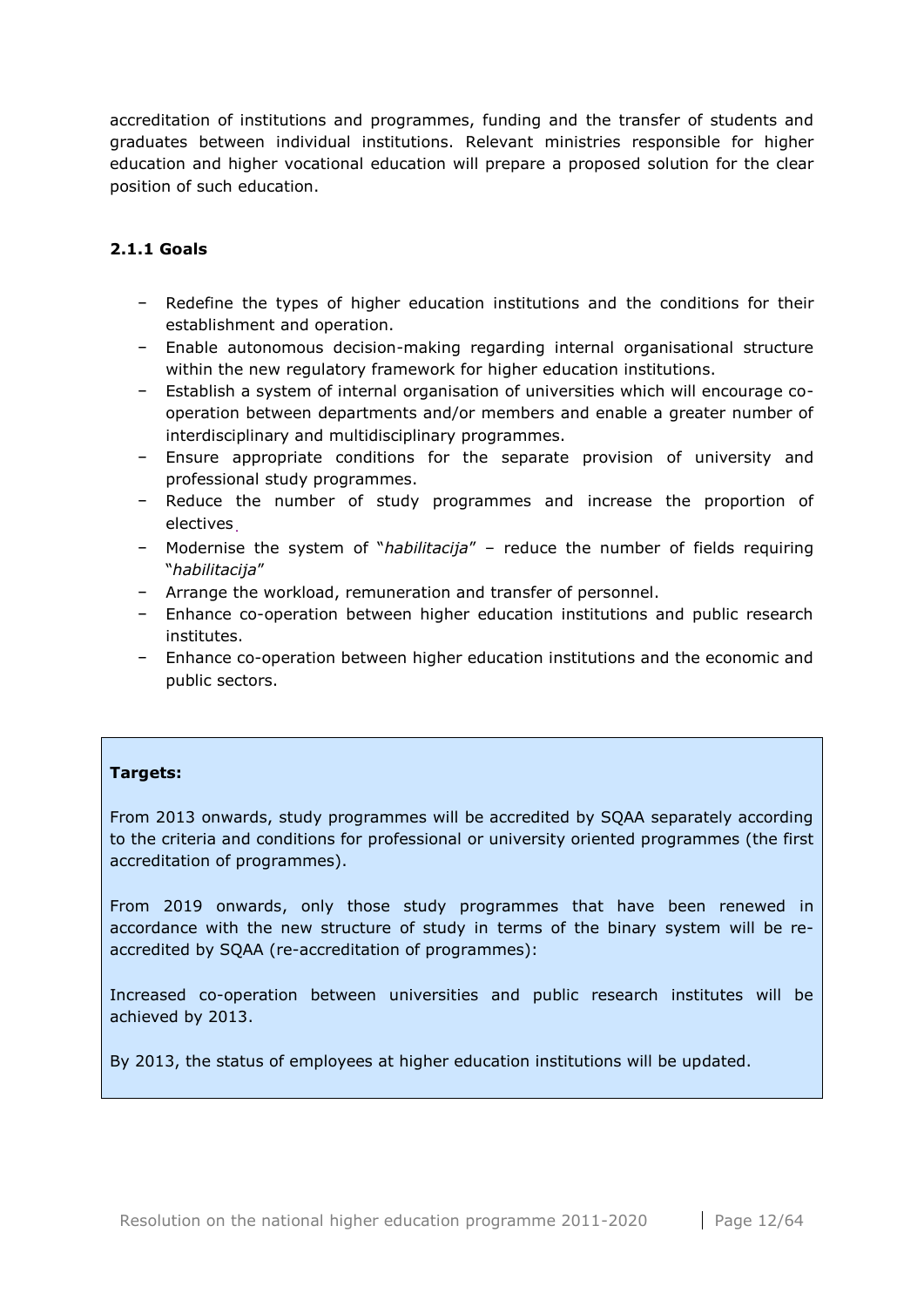#### <span id="page-12-0"></span>**2.1.2 Measures**

1

**Measure 1**: **The redefinition of the conditions for the establishment and operation of individual types of higher education institutions.**

- − With the amendment to the Higher Education Act in 2011; the measure will apply from the academic year 2012/13 onwards or from the entry into force of the Act, and will apply to the modification of existing institutions, during accreditation in the period from 2012 to 2020.
- − Responsibility: Government of the Republic of Slovenia (Higher Education<sup>6</sup>), higher education institutions, SQAA.
- − Explanatory note: Conditions for the establishment and operation of universities and other higher education institutions will be defined anew. The university is here understood as a scientific and research institution with comprehensive offering, which achieves critical mass from the point of view of personnel, research, discipline and students. On the other hand, professional education will be offered by polytechnics in active cooperation with the non-academic environment, particularly the economic sector. Transition between the two types of education offered by these two types of institutions, or both types of study programmes, will be enabled at the system level. Other existing independent higher education institutions will be able to offer those forms of education for which they fulfil the conditions. With regard to university study, scientific and research critical mass and the attainment of competences of graduates required for university study will have to be provided for. If they also want to offer professional studies, they will provide them separately from university studies with respect to implementation, organisation and content, and in co-operation with the local environment and economic and public sectors. With regard to the provision of higher education activity for EU regulated professions, the education of teachers and professions important for the life and health of people, the consent of responsible ministries or regulatory bodies will be obtained during the accreditation and re-accreditation process. All higher education institutions will offer adequate support centres to their students and staff: career centres or career, academic and psychological counselling, modern higher education libraries, which will ensure access to literature and resources, sports facilities and professionally conducted sports activities.

## **Measure 2: The redefinition of the binary system – separation of university and professional study programmes**

- The separation of professional and university study in terms of content, implementation and organisation shall be introduced in the first study cycle by means of the Higher Education Act in 2011; the measure will be enforceable progressively during the process of accreditation and re-accreditation in the period from 2013 to 2020.
- − Responsibility: higher education institutions, Government of the Republic of Slovenia (Higher Education, Economy), SQAA, employers, local environment.
- Explanatory note: The binary system denotes the existence of university and professional study programmes in the first study cycle. The second and third

<sup>&</sup>lt;sup>6</sup> The notation from here onwards in brackets means relevant ministries responsible for the mentioned field under individual measures. In this case the ministry responsible is the Ministry of Higher Education.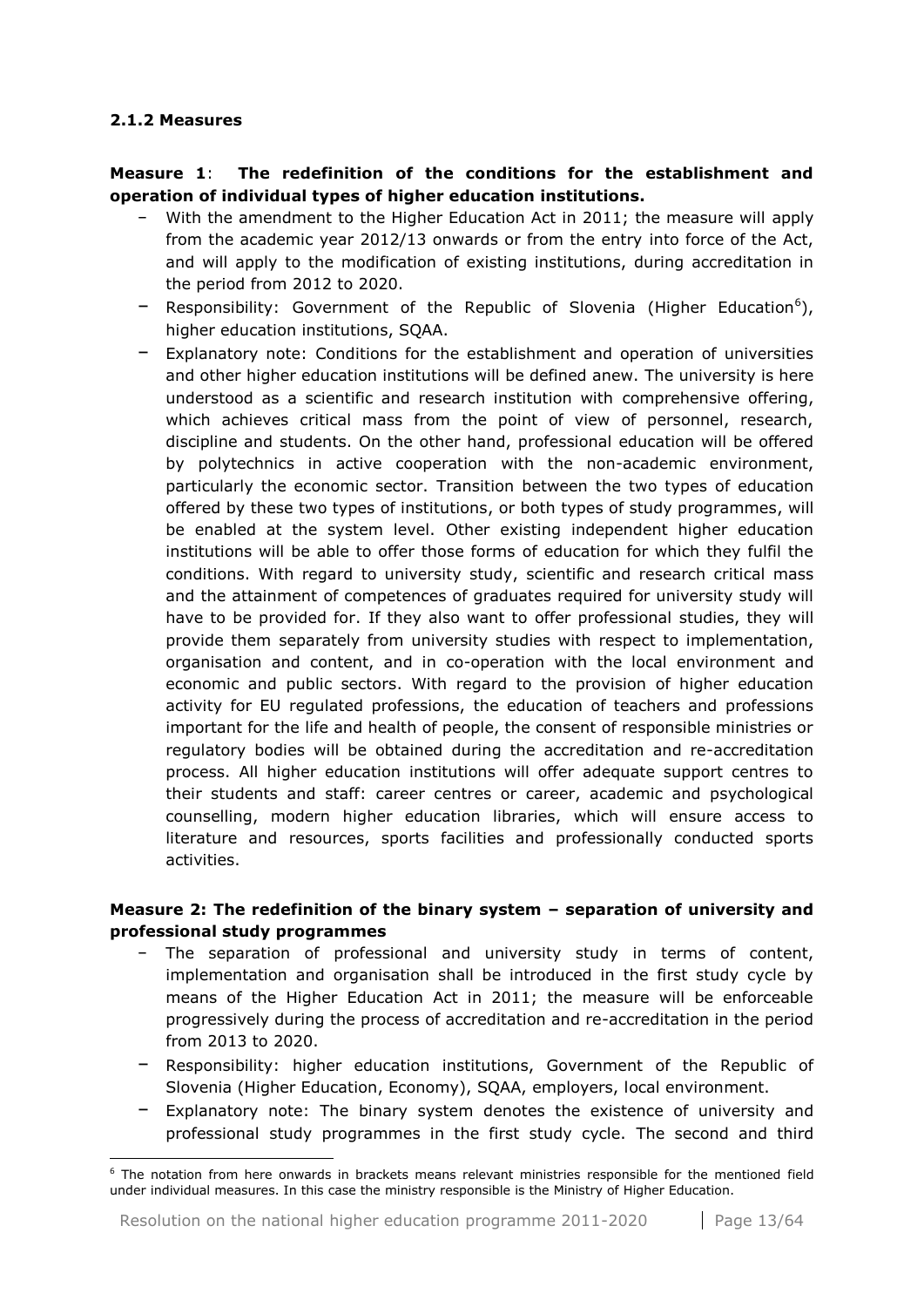study cycle will be uniform. Specialisation will be enabled after the first study cycle, which, according to the national qualifications framework, will be at the level of the second study cycle or part thereof, depending on the learning outcomes and competences of a graduate of this kind of programme. Specialisation may also be a part of flexible learning paths and the acquisition of competences on a horizontal level, which is described in more detail in Chapter 2.4 (Diversity and Variety).

- − Higher education institutions will ensure conditions for each individual type of study programme:
	- o With regard to the provision of professional study programmes, an educational process will have to be provided that will be based primarily on providing professional competences for graduates whilst obtaining the required learning outcomes, which will stem firstly from the national qualifications framework and, secondly, from durable cooperation with potential users of their knowledge, particularly the economy, and the needs of the regions in which they operate. The teaching methodology for professional programmes will be geared towards obtaining practical professional knowledge and skills and the ability to apply the knowledge in various environments, while the curriculum will include practical training, which will have to be guaranteed in advance. At least 50% of teaching staff in professional programmes will have to have at least three years of work experience in the "non-academic world", or rather the economic or public sectors.
	- o With regard to the provision of university study programmes, an educational process will have to be ensured which will be based on obtaining generic and subject specific competences. Teaching staff in these study programmes will have to have evidence-based scientific and research, or in the case of art studies artistic, also pedagogic competences.

Universities will offer university study programmes in all three cycles. If they want to carry out professional study programmes in the first study cycle and for specialised programmes, the preparation, implementation and management of these programmes will need to be separated from their academic programmes. Personnel will demonstrate various achievements for both types of study programmes, whereby at least 50% of staff teaching professional study programmes will have relevant experience from the economic sector. As a rule, universities will be the only institutions which may provide doctoral studies.

Polytechnics will carry out professional study programmes in the first study cycle and specialised programmes.

Other existing higher education institutions (current independent faculties) will carry out study programmes in the first and second study cycle, particularly those programmes for which they will be eligible: university or professional programmes. If they wish to carry out both types of study programmes (university and professional), they will have to ensure the separation of the preparation, implementation and management of both types of study programmes.

− Funding of the measure: an additional 5 million euros in 2014 and 10 million euros per year from 2015 will be allocated for the promotion of a suitable environment for the implementation of professional study programs and the (re)organization of higher education institutions.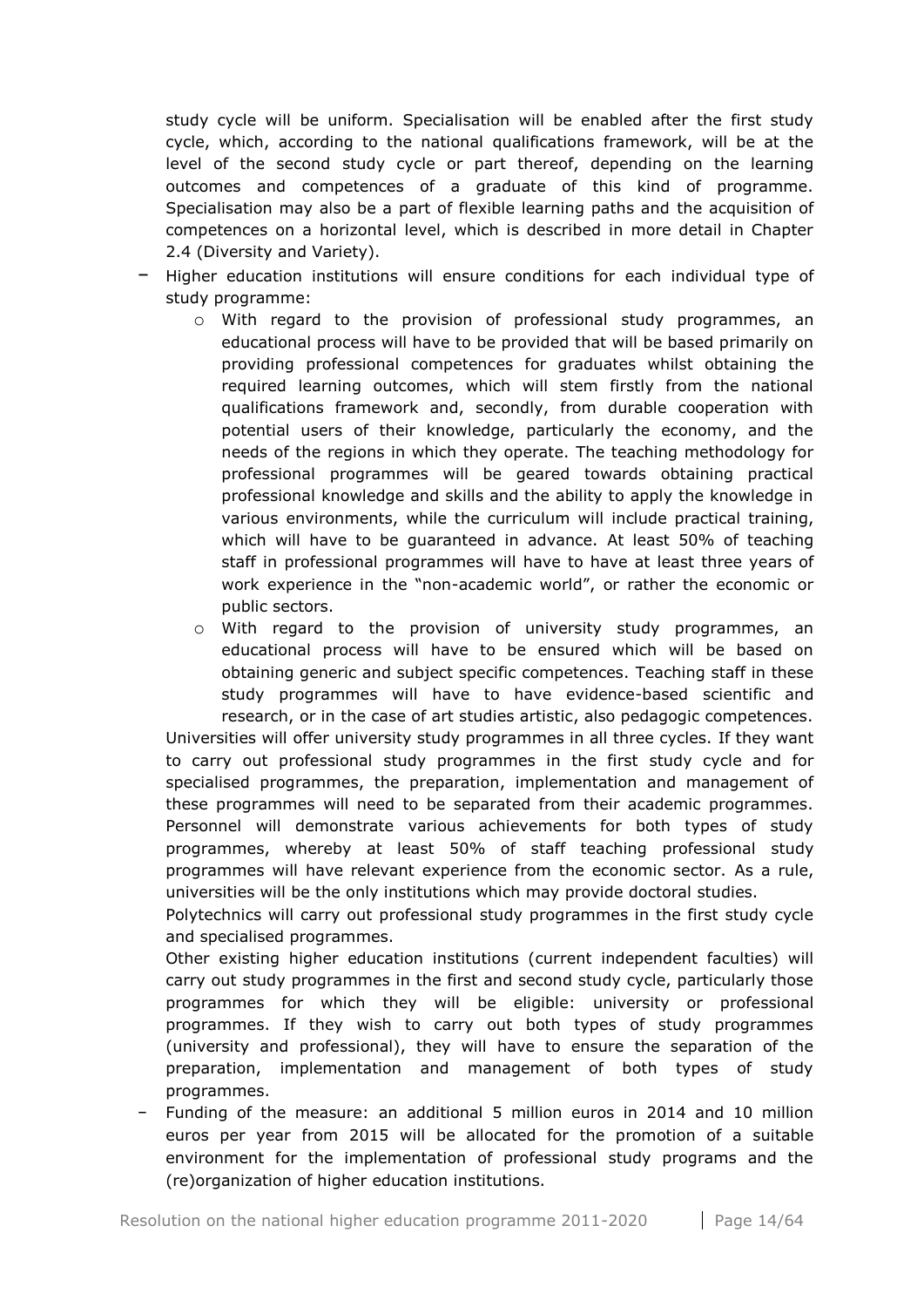**Measure 3**: **The establishment of a system of internal organisation of universities and higher education institutions, which will enable better cooperation between departments and/or different institutions**

- − Commencement of organisational changes in 2011; the system will be established no later than 2014.
- − Responsibility: Higher education institutions, SQAA
- − Explanatory note: Those universities which are organised in such a way that their members (i.e. faculties) or organisational units exist with little mutual cooperation do not reach their full potential and critical mass available to them. Consequently, it is necessary to enable greater co-operation in the preparation and delivery of study programmes and in joint scientific and research work. Greater co-operation is necessary both for mono-disciplinary study programmes and also for the creation of interdisciplinary or multidisciplinary programmes. Universities must ensure the recognition of competences that the students have acquired from different members of the same institution, and also of those which the students have acquired at other higher education institutions. Modularisation facilitates the mobility of students and staff within and between institutions. Lastly, co-operation and the development of shared services and the joint, coordinated use of equipment and premises within higher education institutions (understood as a university rather than a faculty) allows financial optimisation and greater efficiency.
- − Funding of the measure: with the new development stream of funding.

## **Measure 4**: **Improve co-operation between higher education institutions and public research institutes:**

- **a. Reciprocal mobility of personnel between higher education institutions and public research institutes**
- **b. Gradual integration and aggregation of universities and smaller public research institutes that obtain funds for research almost exclusively from public resources.**
- **c. Harmonisation of the wage system, the conditions for advancement and the work of personnel at higher education institutions and public research institutes**
- − From 2011 to 2016.
- − Responsibility: Higher education institutions and public research institutes, Government of the Republic of Slovenia (Higher Education, Science, Public Administration), SQAA.
- − Explanatory note: For the improved operations of both higher education institutions and research institutes, greater co-operation and connection between both types of institutions is necessary. Knowledge must be transferred in both directions, the flow of higher education teachers and researchers must be facilitated for educational and research work in both types of institutions. In Slovenia, there are too few highly-educated researchers to prevent them from entering the higher education system, and vice versa – to enable participation in research work at public research institutes by those from the higher education system. Research institutes that obtain funds for their operation almost exclusively from public resources will be gradually connected or integrated with universities on the basis of in-depth discussion with stakeholders. Point (c) (the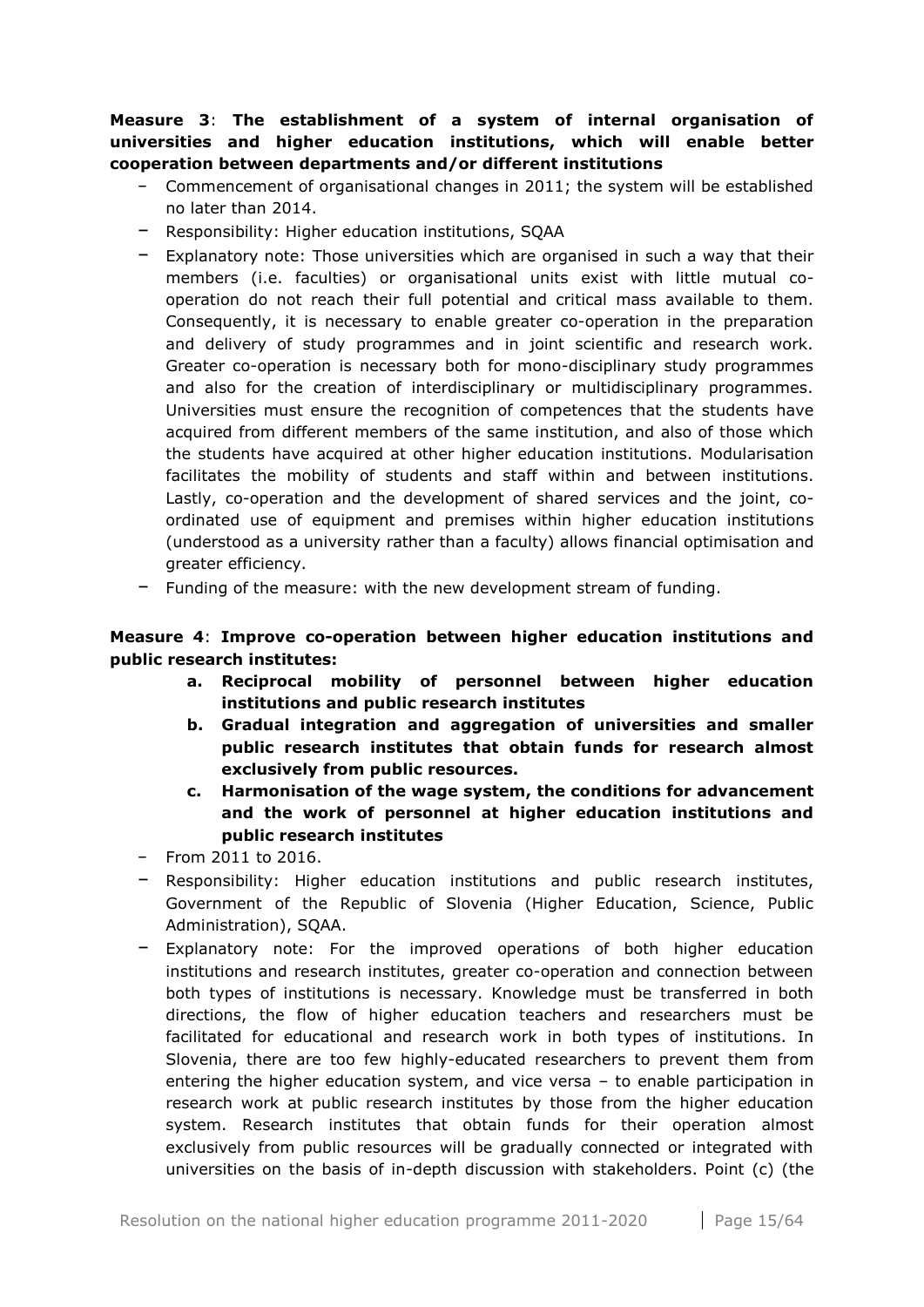harmonisation of the wage system) refers to the equalisation of conditions of work, rights and remuneration for employees at higher education institutions and public research institutes.

− Funding of the measure: via the new developmental stream of funding and a change to the funding of research activities.

**Measure 5**: **Enhanced cooperation between higher education institutions and the economic and public sectors.**

- **a. Co-operation between higher education institutions and the economic and public sectors**
- **b. The creation of consultative forms of dialogue within higher education institutions to involve employers in the preparation of study programmes**
- **c. Inclusion of staff from non-academic environments, particularly from the economic sector, in the delivery of professional study programmes.**
- − From 2011.
- − Responsibility: Higher education institutions, SQAA
- − Explanatory note: Higher education institutions (universities, polytechnics and other higher education institutions) will better co-operate with the social environment and provide for the successful transfer of knowledge from higher education institutions to the economic and public sectors. Research and innovative projects at higher education institutions will be encouraged to be carried out in cooperation with the economic and public sectors; the mobility of personnel will also be supported. Co-operation will take place in the preparation and delivery of study programmes. Higher education institutions must autonomously develop quality academic standards for study programmes and, at the same time, respond to social and economic expectations. Despite their autonomy, higher education institutions must consider the needs of society for certain study programmes and occupational profiles, and determine whether the acquired competences of graduates are suitable for the employability and the development of the individual in terms of active citizenship and personal growth. Higher education institutions must actively cooperate with employers in designing study programmes and take into consideration labour market needs. Alumni may also take on an important advisory role in the formulation and modification of study programmes, as they can raise the quality of study programmes with their retrospective view and the experiences obtained from and since study.

In carrying out the study process, higher education institutions will change conditions and create opportunities for professional co-operation with staff from non-academic environments, where appropriate and necessary, and where it contributes to a higher quality of study programme; and whilst taking into account the fulfilment of certain occupational standards and pedagogic competence. Education and training, particularly in professional study programmes, will be enriched by the experience of working at participating companies.

− Funding of the measure: with the new development stream of funding.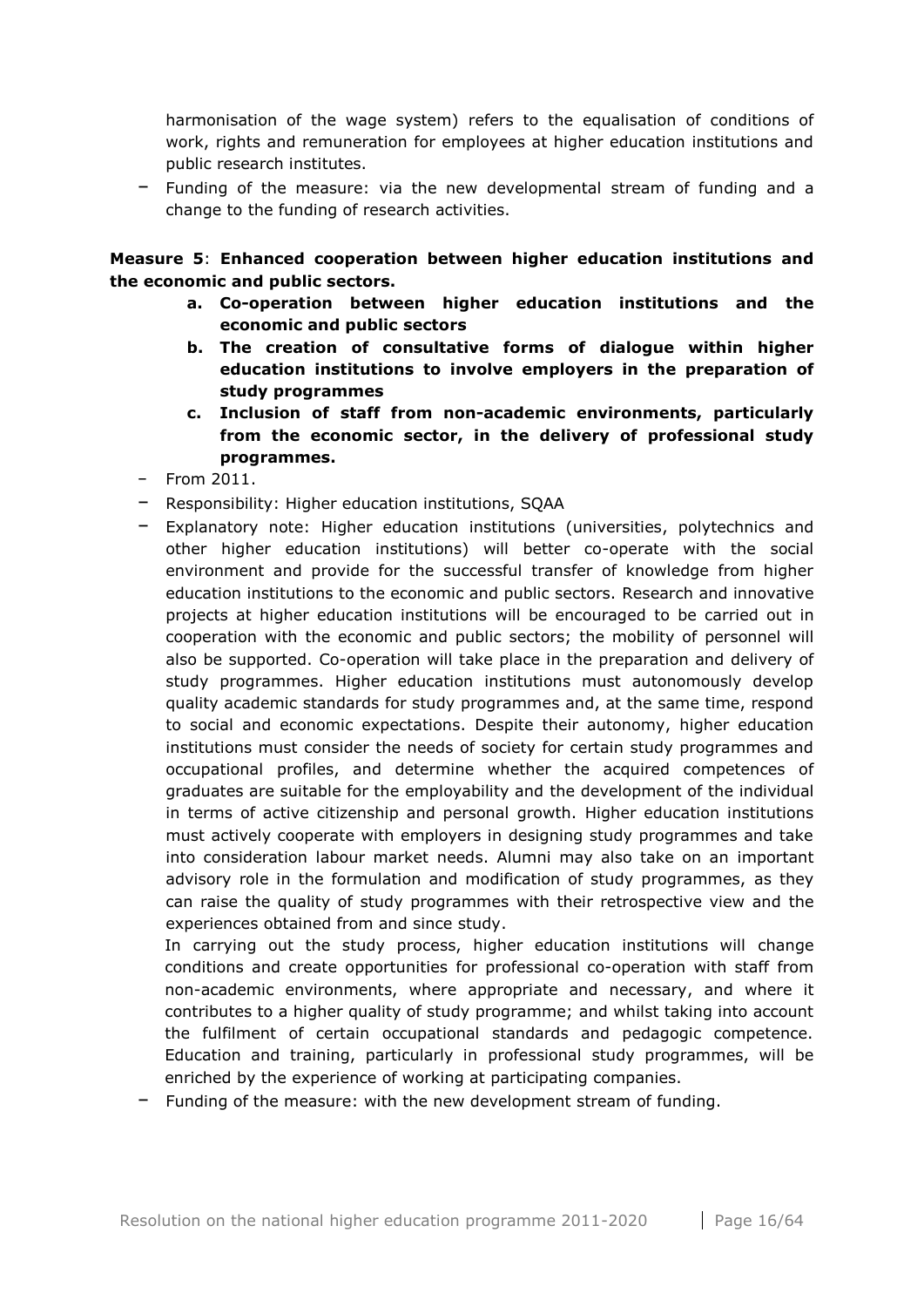## **Measure 6**: **Human Resource Arrangements:**

- **a. Improvement of the "***habilitacija***" system**
- **b. The allocation of employees' work**
- **c. Career paths of higher education staff in various institutions**
- − With the amendment to the Higher Education Act in 2011 and other relevant legislation, the measure will be implemented in the period 2011-2020.
- − Responsibility: Government of the Republic of Slovenia (Higher Education, Science, Public Administration), higher education institutions, public research institutes, trade unions from the field of higher education.
- − Explanatory note:
	- o For point (a): The current "*habilitacija*" system does not always enable the selection and academic development of the best academic staff because it is too closed a system. Higher education institutions will therefore eliminate the excessive number of "*habilitacija*" fields, which, due to great fragmentation, make it impossible to exploit the full potential of the university. The number of "*habilitacija*" fields will as a rule correspond to the fields of the third level of the ISCED classification (85 fields) and will be organised at the university level or at an adequate level in other higher education institutions.

Additionally, the conditions and criteria for "*habilitacija*" need to be sensibly designed so that in addition to scientific and research performance and pedagogic qualification, the applicability of the knowledge will also be taken into consideration. Particularly, it should be separate from personnel involved in the educational process in university and professional study programmes.

- $\circ$  For point (b): The State will no longer legally regulate the scope of work of employees, the relationship between pedagogic and research work, minimum obligations of employees, etc. (Article 63 of the Higher Education Act and other regulations). Institutions will be free to decide on the allocation of work among employees, whereby institutions may be flexible determine themselves the share of teaching, research, mobility and similar for individual employees on an annual or multiannual basis. Employees will receive one salary for their work, in which all activities or workloads (teaching in any study cycle, research, tutoring, international exchange, counselling activities, etc.) will be included.
- o To (c): The "in-breeding" of human resources leads to a closed perspective and a lower quality of higher education, including research. This is why a system needs to be designed which will enable the transfer of personnel needs to be established, which denotes that generally doctors and other young experts should be employed in another higher education institution than the one in which they studied or have worked until then.
- − Funding of the measure: with the new development stream of funding.

## **Measure 7**: **The formulation of options for employees at higher education institutions to opt out of the salary system for civil servants.**

− With the amendment to the Higher Education Act in 2011 and other relevant legislation, the measure should be implemented from 2012.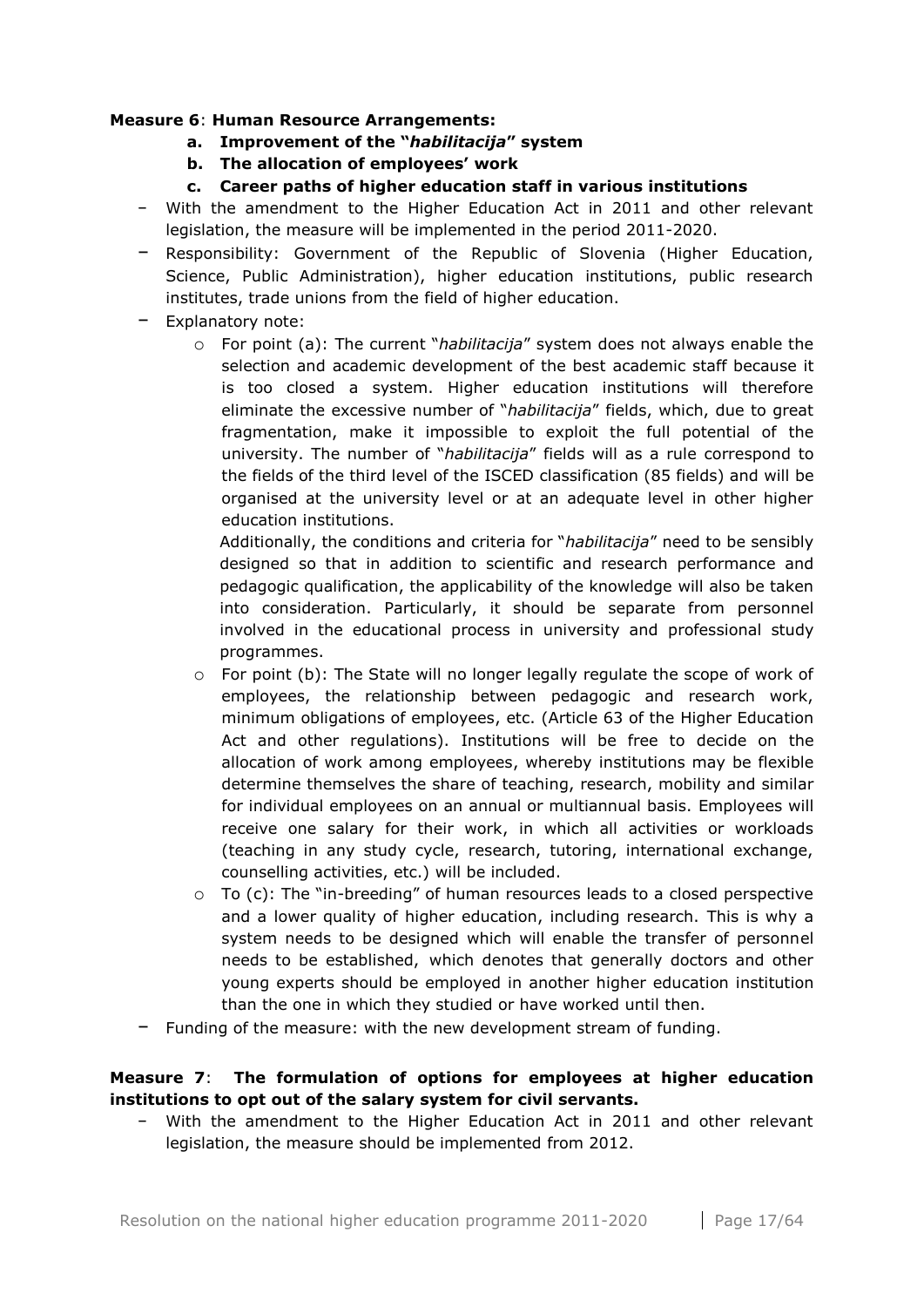- − Responsibility: Government of the Republic of Slovenia (Higher Education, Science, Public Administration), higher education institutions, public research institutes, trade unions from the field of higher education and research activity.
- − Explanatory note: Higher education institutions will gain greater autonomy in the recruitment and management of human resources, as subject to agreement among all participating parties, employees will have the possibility to opt out of the wage system for public employees. Under such as system, basic entitlements and responsibilities will be less rigidly regulated. It is expected and desired that the management of higher education institutions along with their employees should jointly propose how the wage system, entitlements and the responsibilities of employees are to be arranged, with one possibility being a collective agreement between universities as employers and trade unions representing employees. The current arrangement of entitlements and responsibilities may serve as a starting point for the new system. The management of institutions and their employees will propose modifications to the legal employment arrangement prior to the amendment of the legislation. The new wage system will be uniform across higher education pedagogic and research career paths.

## **Measure 8**: **Modification to the educational requirements for employment in the public sector.**

- − With the amendment of legislation under the auspices of the MJU; at the latest by 2013.
- − Responsibility: Government (Public Administration, Higher Education).
- − Explanatory note: Given the new structure and significance of the first study cycle being considered undergraduate education and the second and third as postgraduate education, and bearing in mind the actual conditions and requirements of work posts, the employment criteria will be amended so that those persons wishing to enter employment in the public sector will need to have completed the first study cycle. The ministries responsible for higher education and public administration will examine the possibilities as to how to enable the employment of graduates with an undergraduate degree into work posts of the first career class, taking into account the complexity of work posts and the actual competences and experience of candidates.

## <span id="page-17-0"></span>*2.2 Study structure and higher education qualifications*

In the Slovenian higher education system, a binary system for programmes in the first study cycle is currently being defined, despite a non-binary institutional setting, which is, at least from an international perspective, rare or even an exception. All higher education stakeholders agree that in practice such an arrangement is not constructive, causing a hindrance by intermixing different types of programmes or individual contents. The purpose of such an arrangement, which should allow for a range of study directions and a variety of graduate competences, is not achieved. Similarly, the expectation that higher education institutions would gradually, naturally diversify towards a binary system, whereby there would be a more theoretical, i.e. scientific and research orientation, and a professional orientation, has not been realised. Another characteristic of the Slovenian higher education system, which was unintentionally triggered by the Bologna reform, is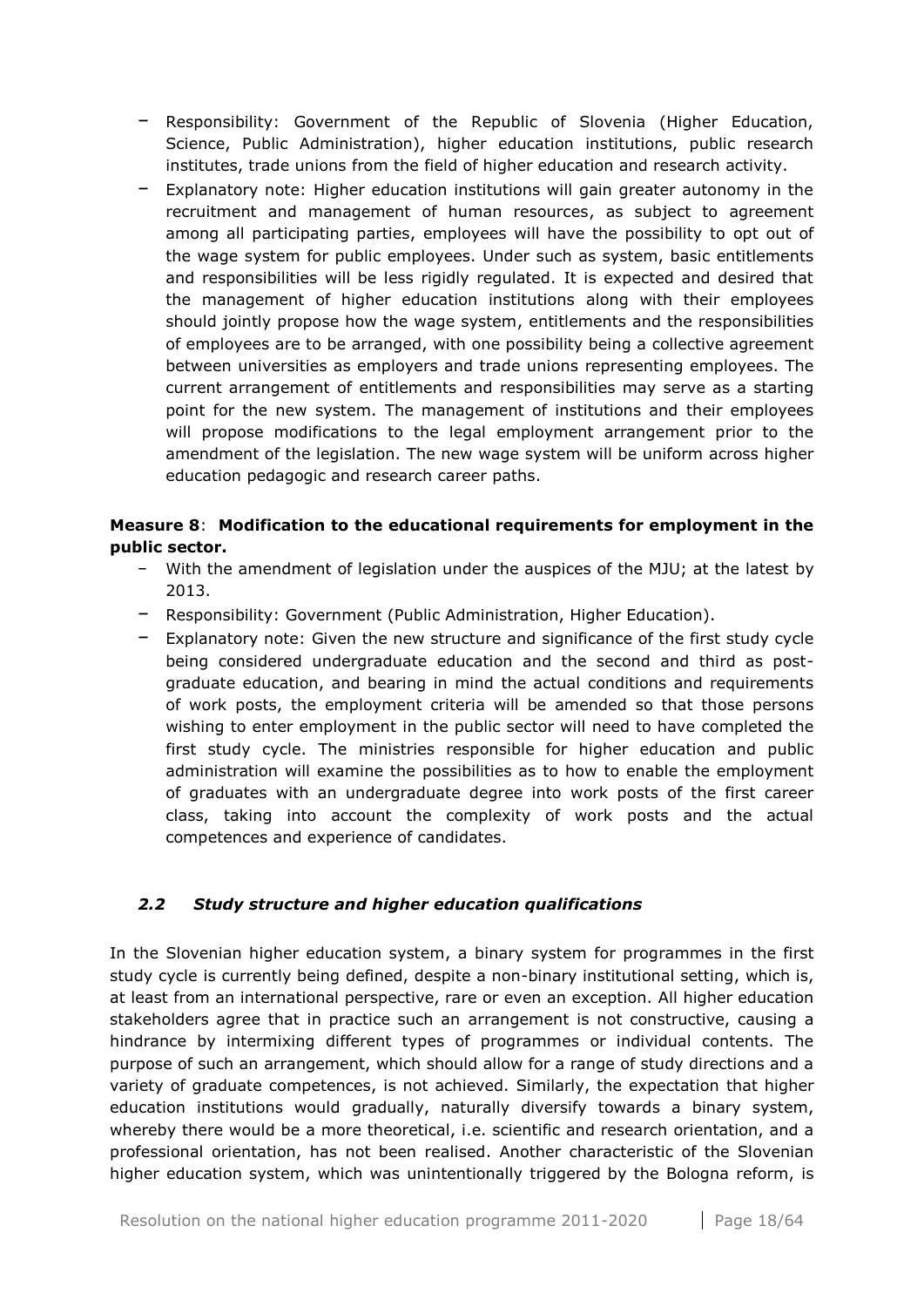considerable dissatisfaction with the three-cycle study structure. The first study cycle is not always implemented or understood as a comprehensive level of education; the second study cycle is too often professionally oriented and often offers too few research competences. In the third study cycle, a significant increase in the number of enrolments in a single academic year occurs without the suitable selection of students based on the requisite knowledge and competences, and disregarding the available capacity of higher education institutions to properly deliver doctoral studies.

Alongside the accessibility and the greater diversification of the tertiary education system, the individual study cycles, and the qualifications which they provide, must be clearly and distinctly organised. The first study cycle will thus offer comprehensive higher education and will enable graduates to transition to the labour market. The second study cycle will offer a deeper level of knowledge and competences. Both first and second study cycle programmes will be varied. The binary system will facilitate the orientation of programmes towards theory/research or, alternatively, a practical professional field. Horizontal diversity will provide a distinction between individual study programmes of the same level in the Slovenian higher education area, including within one of the binary options (for example, different types of programmes within disciplines, carried out by various higher education institutions). The third study cycle will be scientific and research oriented, including the arts, and will provide competences for independent scientific or art research work and academic pursuits. It will require a contribution to the international treasury of knowledge and original research work, while universities will include doctoral students in active research programmes and projects. The enrolment criteria for doctoral studies will encourage and facilitate the quality delivery of this type of study, ensuring academic research facilities, including tutors, and the active involvement of students in the international research environment. Alongside universities, doctoral study may also be carried out by consortia of public research institutes, provided they meet the high criteria of scientific excellence, achieve sufficient critical mass, are inter-disciplinary in character and provide adequate research equipment and excellent staff. The criteria for this will be determined by SQAA and cyclically verified through the evaluation of doctoral study implementation.

The transition between different types of study programmes will be arranged in a flexible manner, with a systemic focus on the individual. Entrance requirements for enrolment in higher education study programmes will be adapted. As a rule, the current enrolment procedure for the first study cycle will be retained but with modifications so that for individual programmes, institutions will be able to define an additional set of subjects and possible additional examinations that candidates will need to pass to be successful, in addition to the *matura* exam. Alongside appropriate modifications to the vocational *matura* and reforms regarding the calculation of points or pass rates with regard to scores on individual types of *matura* exam, access to the first study cycle may also be modified in such a manner that it appropriately takes into account either one or the other type of *matura* exam. Access to professional and university study can thus be enabled, allowing candidates from the general and/or vocational *matura* exam to apply for different types of programmes, if the system for calculating and comparing points shall be adjusted to account for different grades or achievements in various *matura* exams. In determining the number of available places in individual higher education programmes, higher education institutions will systematically take into account broader social interests and long-term forecasts regarding the development of Slovenia, as well as employment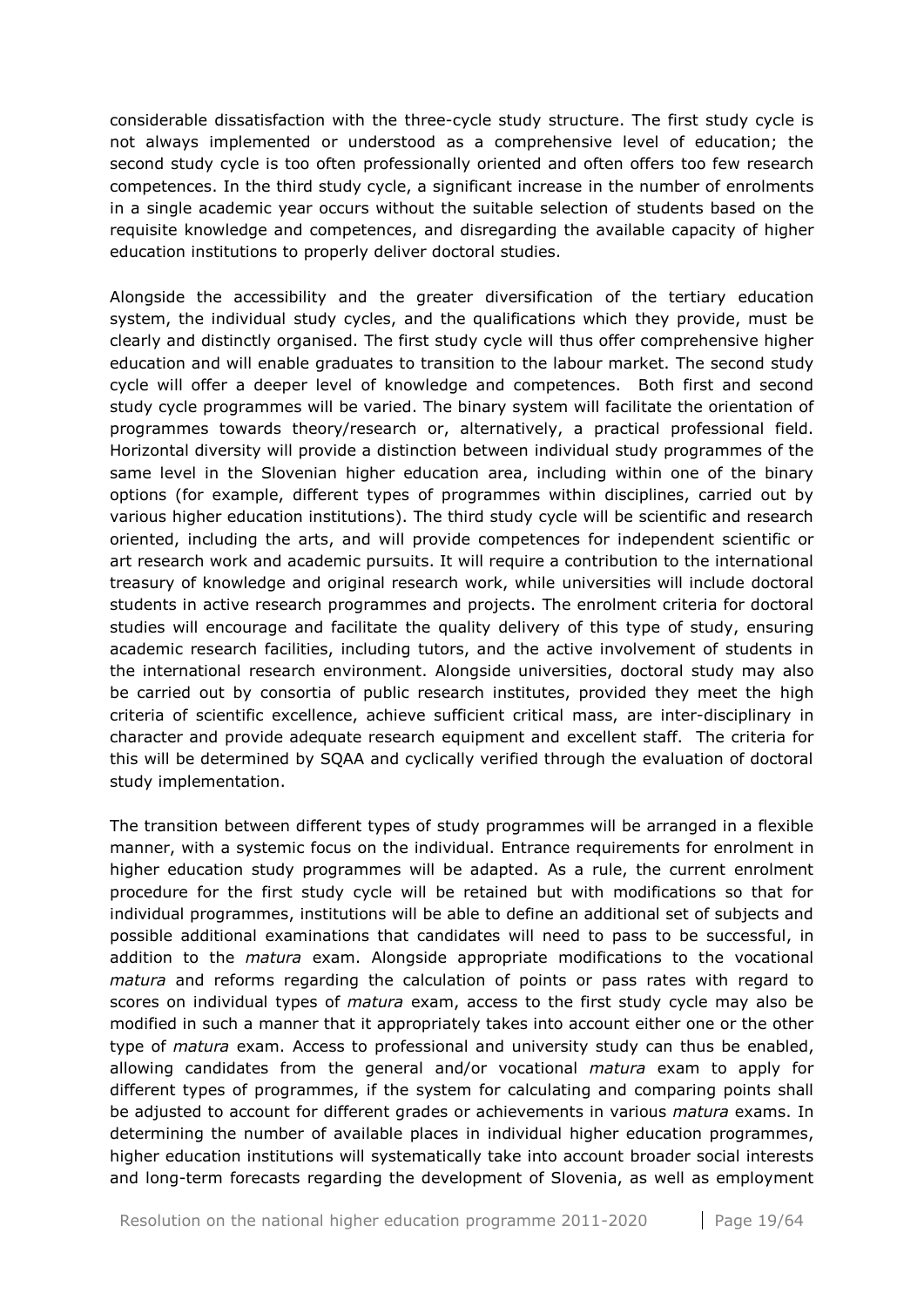opportunities for graduates. For study programmes that educate students for EU regulated professions, the education of teachers and professions important for human life and health, the competence of the Government of the Republic of Slovenia needs to be retained to determine the number of available places and to ensure that the conditions are provided for the appropriate delivery of these study programmes both for public and private institutions; however, higher education institutions will be free to determine the selection mechanisms and conditions for admission to such courses. In this regard, it is necessary to establish a system for carefully checking the quality of such courses and to enable the influence of regulatory bodies and competent authorities.

Selection procedures, the determination of admission criteria and the required competences for the enrolment to post-graduate studies, i.e. the second and third study cycles, will be left to the discretion of higher education institutions, bearing in mind that enrolment to a higher study cycle requires the completion of the previous study cycle. Thus, higher education institutions will themselves decide on the admission of candidates to the second and third study cycles. With full responsibility and in accordance with the national qualifications framework, higher education institutions will decide on the required entrance competences, evaluate whether candidates fulfil them, and decide on the selection of candidates, taking into account informal and non-formal learning. For enrolment in second cycle study programmes that educate students for EU regulated professions, the education of teachers and professions important for human life and health, the same regulation applies as is described above for undergraduate study programmes.

The varying durations of study programmes in the first and second study cycles cause problems regarding the vertical mobility of students between different study programmes, particularly due to the rigid organisation and implementation of study programmes, and little real selection and modularisation of content. Higher education institutions will determine the necessary duration of the first and the second study cycle, while taking into consideration disciplinary specificities; with the SQAA, they will provide: (i) the co-ordination of learning outcomes and the duration of study for all programmes that are offered in the Slovenian higher education area in a specific field; (ii) the transition of students between study programmes and disciplines, taking into consideration the competences of an individual; (iii) flexible study programmes, the length and content of which are adapted to students and the competences that they have previously acquired, and which are accredited variably according to their duration; (iv) the inclusion of students in forms of study that are offered in such a manner that the study programme can be completed without additional costs attached to the transition to the second study cycle (for example, a "transitional" or "additional" year of study). A uniform Master's study and exceptions to the duration of study programmes will be implemented only in the field of EU regulated professions. A uniform Master's study will also be allowed in fields for which a special law requires 5-years of study in the chosen field or a completed second cycle degree. However, these programmes will be organized in a way that will enable students to end their studies after 3 years and still gain the first cycle qualification. The third study cycle will last from 3 to 4 years, depending on the academic and quality appraisal of universities in the design of doctoral study programmes. Universities and research institutes will enhance post-doctoral activity.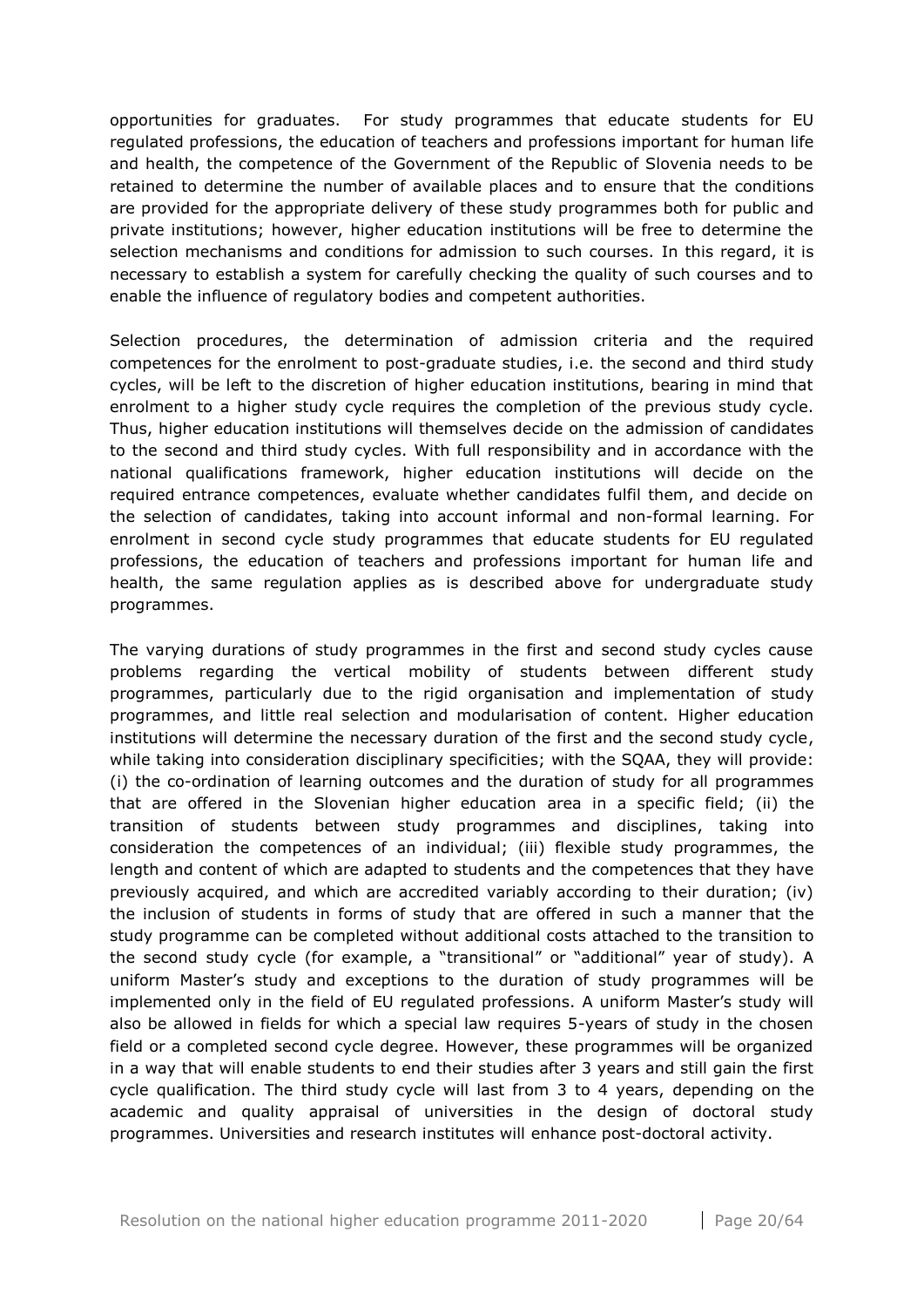Greater attention will be paid to the teaching profession in the broadest sense. Study programmes that educate teaching professionals must be of high quality; the additional selection of students and the possibility of limiting the number of admissions will be made possible. The selection of students will be undertaken by higher education institutions themselves, as they are the most appropriate decision-makers regarding the suitability of candidates and whether or not they demonstrate the necessary competences to complete their studies. With regards to teacher training programmes, higher education institutions will take into consideration disciplinary specificities - for example, the training of teachers in science, arts and humanities - in the organisation and funding of such programmes. Teachers are central to the quality and effectiveness of primary and secondary schools, which is why we wish to enhance, throughout their studies, those competences that are an essential requirement for this profession. These types of study programmes must ensure the comprehensive development of the competences and knowledge that teachers need to perform their work, so that their activities will support the sustainability and the sustainable development of society. The selectivity of candidates does not mean that access to these programmes will be more difficult but it enables a greater harmonisation between the type of study and the individual. As a consequence, such study will be of higher quality, to the satisfaction of both students and higher education teachers.

A national framework for higher education qualifications will be formulated, which will be part of the national qualifications framework. It will provide transparent information about all qualifications in Slovenia and about the acquired competences.

The forms and delivery models of study programmes will be arranged in a fairer manner. In light of lifelong learning, we wish to provide all citizens with equal rights regardless of the stage of life in which they decide to study. Part-time study, as it is understood in Slovenia today, will no longer be possible, which means that these programmes will not be delivered to the same extent per year, with the payment of tuition fees, at public higher education institutions. The modified part-time study option will simply be an adapted form of a regular study programme, which will be offered annually on a smaller scale compared to the full-time workload, i.e. 30-45 ECTS per year. Similarly, the annual cost of such study will be proportionally lower.

## <span id="page-20-0"></span>**2.2.1 Goals**

- − Prepare the national qualifications framework and implement the self-certification of the higher education qualifications framework.
- − Redefine how study programmes are implemented: one academic year towards a qualification will correspond to 60 ECTS. Regarding the adapted form of study, it will be possible to obtain between 30 to 45 ECTS per year.

#### **Targets:**

The national qualifications framework will be formed by 2012.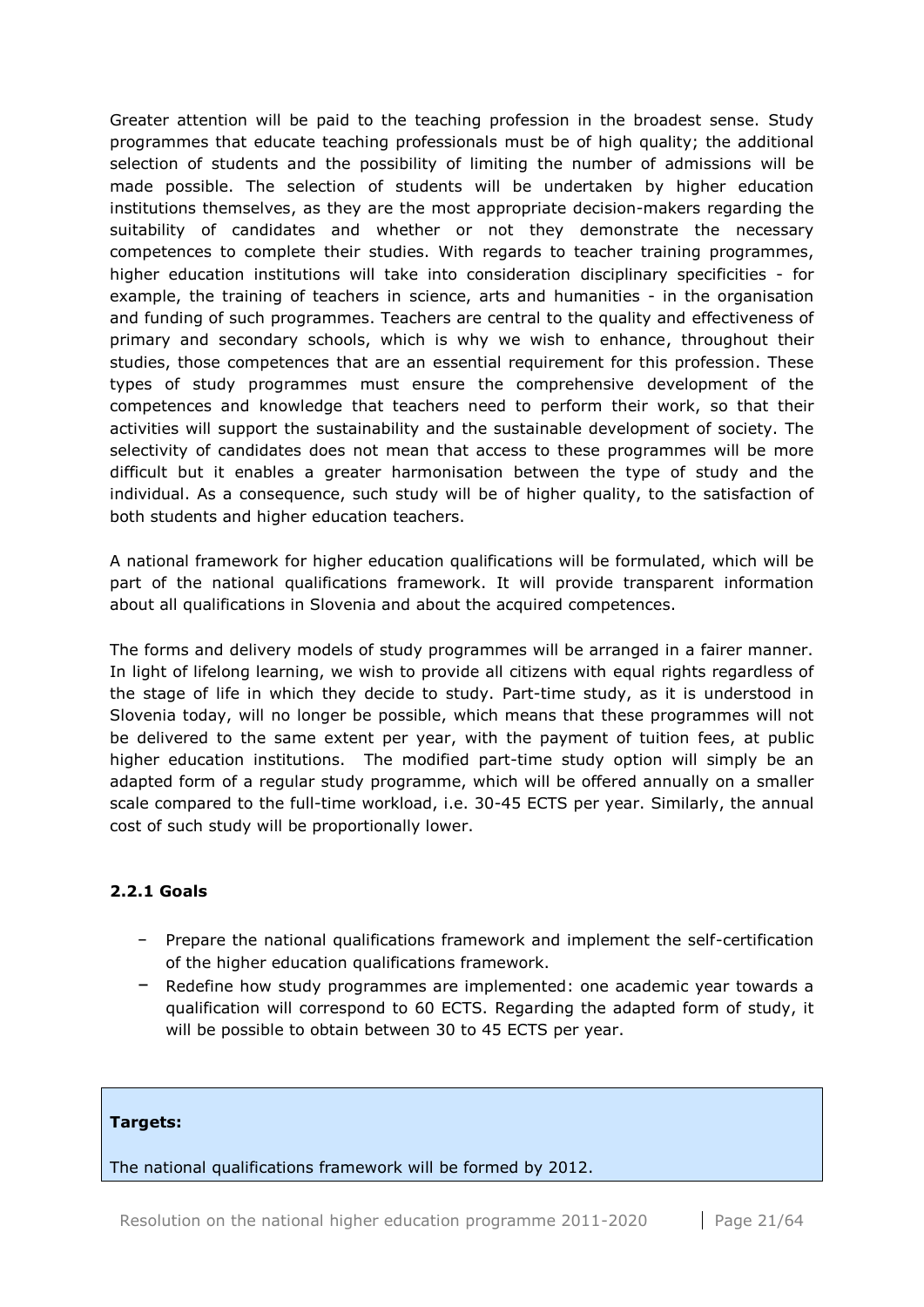The national qualifications framework will be self-certified by 2013.

By 2016, conditions for entry into higher education will be gradually adapted:

- o For the first study cycle, the current conditions for enrolment will be adapted (this will be done gradually for existing programmes with re-accreditations - i.e. at the latest by 2016; for new programmes, this will be done at the time of the first accreditation);
- $\circ$  For the second and third study cycles, the definition of the admission criteria and the selection of candidates will be left to the discretion of higher education institutions this will be done gradually for existing programmes with reaccreditations - i.e. at the latest by 2016; for new programmes, this will be done at the time of the first accreditation)
- $\circ$  From the academic year 2012/2013, universities will autonomously determine *numerus clausus,* taking into consideration the funding of higher education, except in the area of EU regulated professions and the education of teachers.

## <span id="page-21-0"></span>**2.2.2 Measures**

#### **Measure 9**: **The formation of the National Qualifications Framework**

- − In 2011 a new regulation (or law) on the National Qualifications Framework.
- − Responsibility: Government of the Republic of Slovenia (Higher Education, Education, Labour).
- − Explanatory note: The National Qualifications Framework will define individual qualifications in the (higher) education system, differences among them and the acquired competences for each. Higher education institutions will use it when creating study programmes; SQAA when deciding on the suitability of study programmes and the achievement of academic standards; individuals in career decisions, the selection of study, and employment; and it will offer employers and the general public information on individual qualifications and the obtained competences thereof.

#### **Measure 10**: **The arrangement of the study structure**

- − With the amendment of the Higher Education Act in 2011; the measure will be enforceable for new study programmes at their first accreditation, and for existing programmes upon re-accreditation by 2016.
- − Responsibility: Government of the Republic of Slovenia (Higher Education), higher education institutions, SQAA.
- − Explanatory note: Due to the greater integration and transparency of the system, the duration of study programmes will have to be reformed so as to ensure the flexible transition of graduates between the individual study cycles. As a rule, the first study cycle in its full form will last for 3 years to, exceptionally, 4 years; the second study cycle will in exceptional circumstances be 1 year, but generally 1 to 2 years; and the third study cycle from 3 to 4 years. Exceptions to the duration of the first and the second study cycles will only be allowed for study programmes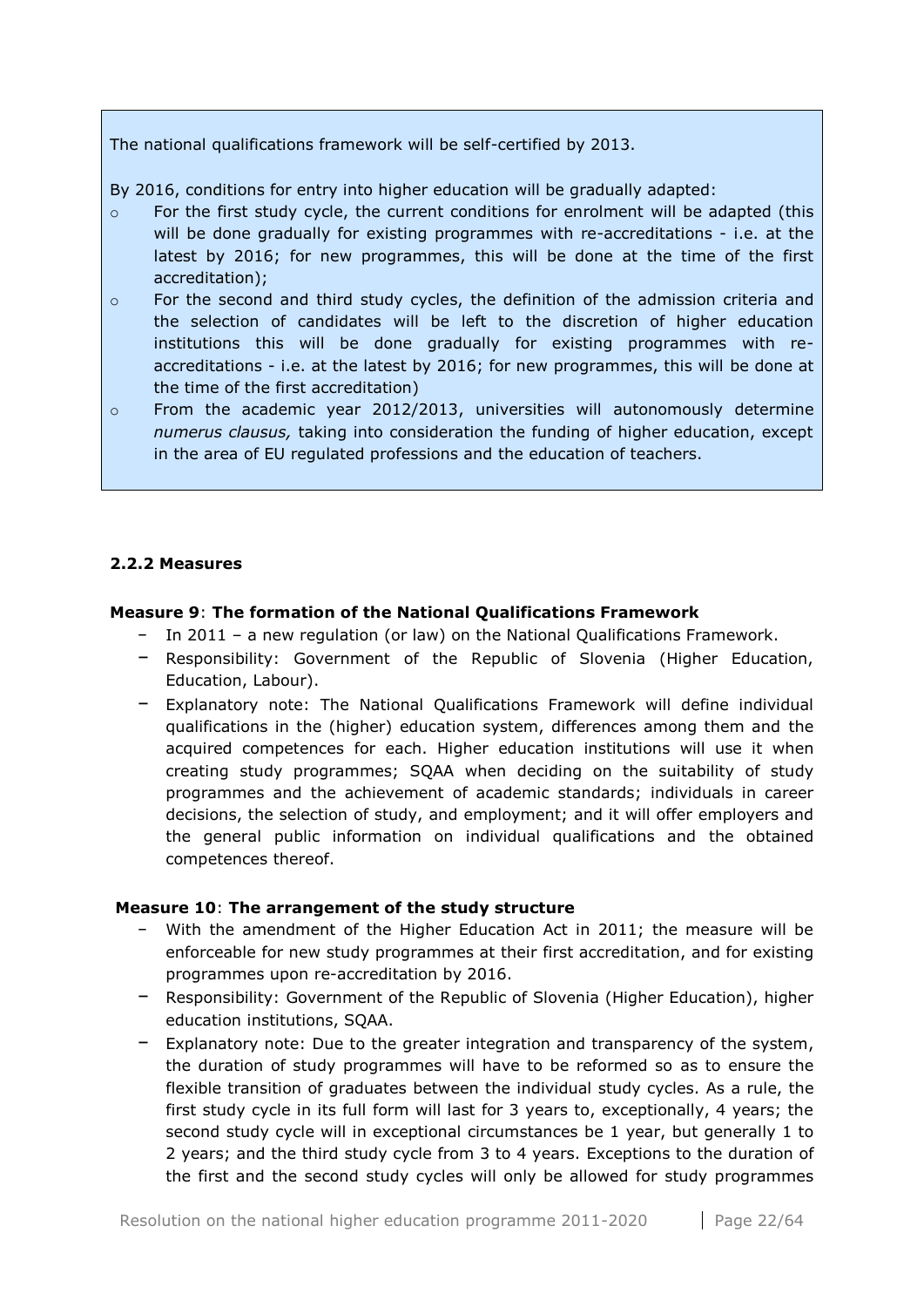that educate students for EU regulated professions or for professions for which the special law requires 5-years of study or completion of the second study cycle; therefore it will only be possible to carry out the uniform Master's degree study programme in the field of EU regulated professions or professions regulated by the special law, by which the latter will enable the student to end their studies with a qualification or first degree study cycle diploma. In this regard, flexible study programmes and the transition of students between them need to be ensured. Higher education institutions and SQAA will ensure: (i) the co-ordination of learning outcomes and the duration of study for all programmes that are offered in the Slovenian higher education area in a specific field; (ii) the transition of students between study programmes and disciplines, taking into consideration the competences of an individual; (iii) flexible study programmes, the length and content of which are adapted to students and the competences that they have previously acquired, and which are accredited variably according to their duration; (iv) the inclusion of students in forms of study that are offered in such a manner that the study programme can be completed without additional costs attached to the transition to the second study cycle (for example, a "transitional" or "additional" year of study). Higher education institutions must ensure these conditions for existing study programmes during the first re-accreditation and for all study programmes by 2016 at the latest, including the uniform duration and structure of all programmes from the same field in the Slovenian higher education area. Otherwise the study structure shall be arranged uniformly following the model 180 + 120 ECTS for the first and the second study cycles. SQAA will actively participate in the formation of a uniform study structure for individual fields and give accreditation and re-accreditation to programmes in compliance with this national model.

## **Measure 11**: **The organisation of the delivery of study: undergraduate degree programmes comprise 60 ECTS per year with a full-time work load or 30 to 45 ECTS per year with a part-time/reduced work load**.

- − With the amendment of the Higher Education Act in 2011; the measure will be established during the academic year 2013/2014 at the latest .
- − Responsibility: Government of the Republic of Slovenia (Higher Education), higher education institutions, SQAA.
- − Explanatory note: The adapted form of study delivery ("part-time" study) will, as a rule, mean adjusting the delivery and reducing the extent of studies, as it is intended for individuals who do not choose full-time studies for various reasons. The new definition of the decreased scope means that the individual and the higher education institution agree on the workload (subjects or module), in which the individual will enrol during a certain year. Institutions will adapt the ways working and teaching to the specific issues and needs of their enrolled students. Each year of a study programme will comprise 60 ECTS – regular, full-time study will amount to 60 ECTS per year, and the adapted form of study delivery ("parttime" studies) to 30 to 45 ECTS per year. In the latter case, the cost of the studies will be proportionally lower.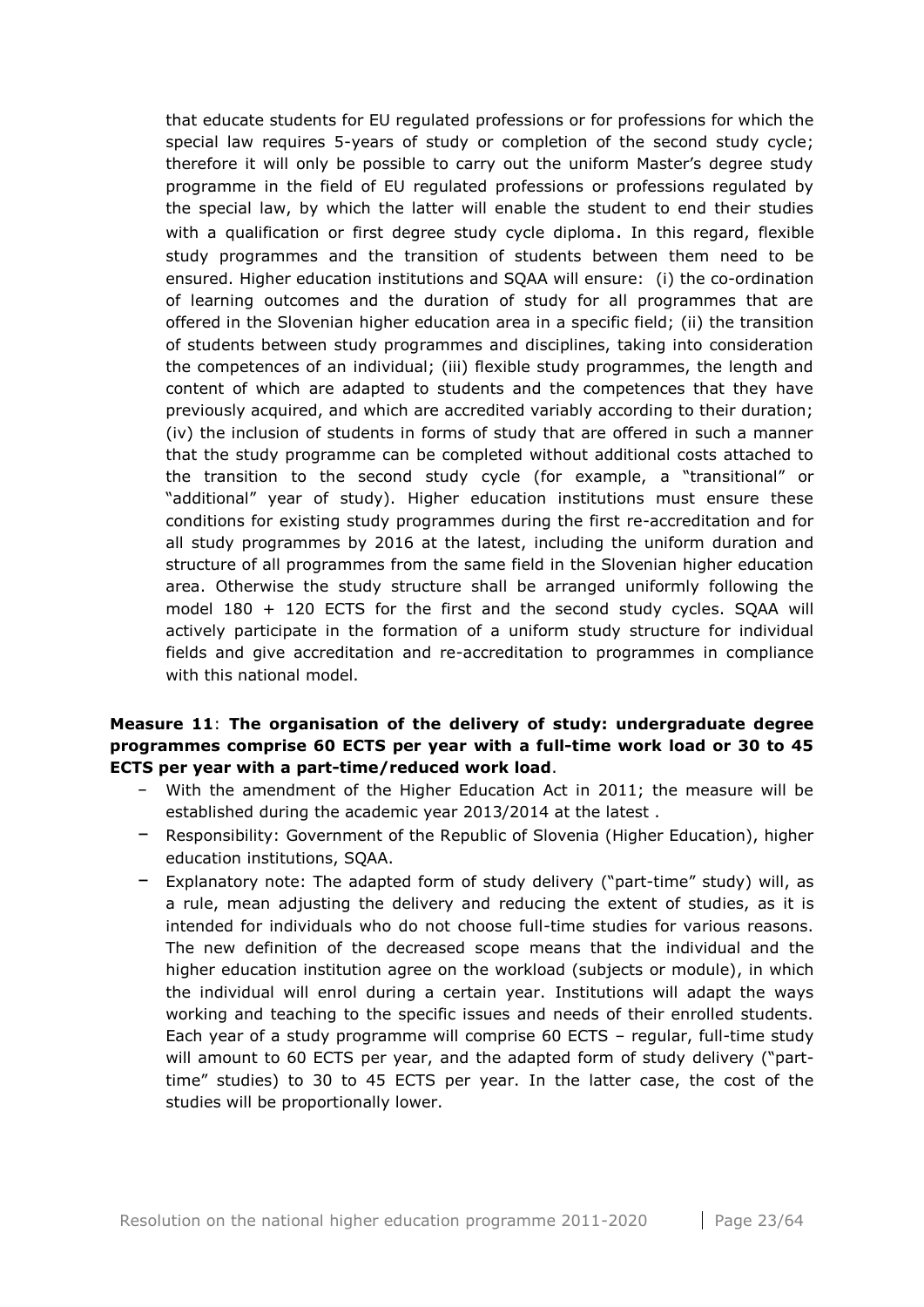#### **Measure 12**: **Modification of entry conditions and enrolment places:**

- **a. Adaptation of current conditions for the first study cycle;**
- **b. For the second and third study cycles, the determination of entry conditions is left to the discretion of higher education institutions upon candidates' conclusion of the preceding study cycle;**
- **c. The decision to limit enrolments is transferred to universities, which take into consideration the funding of higher education, except in the field of EU regulated professions and the education of teachers. In all cases, SQAA verifies the capacity to deliver academic activities.**
- − the amendment of the Higher Education Act in 2011; the measure will be enforceable at the latest from the academic year 2013/14 onwards, and implemented in existing study programmes by 2016.
- − Responsibility: Government of the Republic of Slovenia (Higher Education), higher education institutions, SQAA
- − Explanatory note: Universities will autonomously and responsibly, and in conjunction with the social and economic environment, determine the number of enrolment places in accordance with their capacity, and for programmes for which labour market and broader societal demand has been assessed. On the one hand, SQAA will verify the capacity to deliver such activities and, on the other, the employability of graduates and other evidence regarding the need for the existence of the study programme. For enrolment in the first study cycle, higher education institutions will also be able to determine additional enrolment criteria over and above the general enrolment requirements. Alongside appropriate modifications to the vocational *matura* and reforms regarding the calculation of points or pass rates with regard to scores on individual types of *matura* exam, access to the first study cycle may also be modified in such a manner that it appropriately takes into account either one or the other type of *matura* exam. Access to professional and university study can thus be enabled, allowing candidates from the general and/or vocational *matura* exam to apply for different types of programmes, if the system for calculating and comparing points shall be adjusted to account for different grades or achievements in various *matura* exams. For enrolment in the second and third study cycles, higher education institutions will be able to independently determine the entry criteria and the selection procedure, whereby the requisite competences for successful study in a certain study programme will be verified. As a general enrolment condition, candidates will have to have acquired their qualification in the preceding study cycle. In this regard, higher education institutions will be able to decide on enrolment based on the demonstrated competences of candidates and will be able to enrol fewer students than available posts if candidates do not fulfil the requisite or specified conditions. Increased selectivity will not pose new obstacles for the accessibility of study, rather it will facilitate the enrolment of the most appropriate candidates into programmes. A greater harmonisation between the competences of individuals and the requirements of the study programme will enhance quality, to the satisfaction of both students and higher education teachers. With regard to the determination of enrolment places for study programmes that educate the EU regulated professions, teachers and professions important to human life and health, the consent of the Government of the Republic of Slovenia and responsible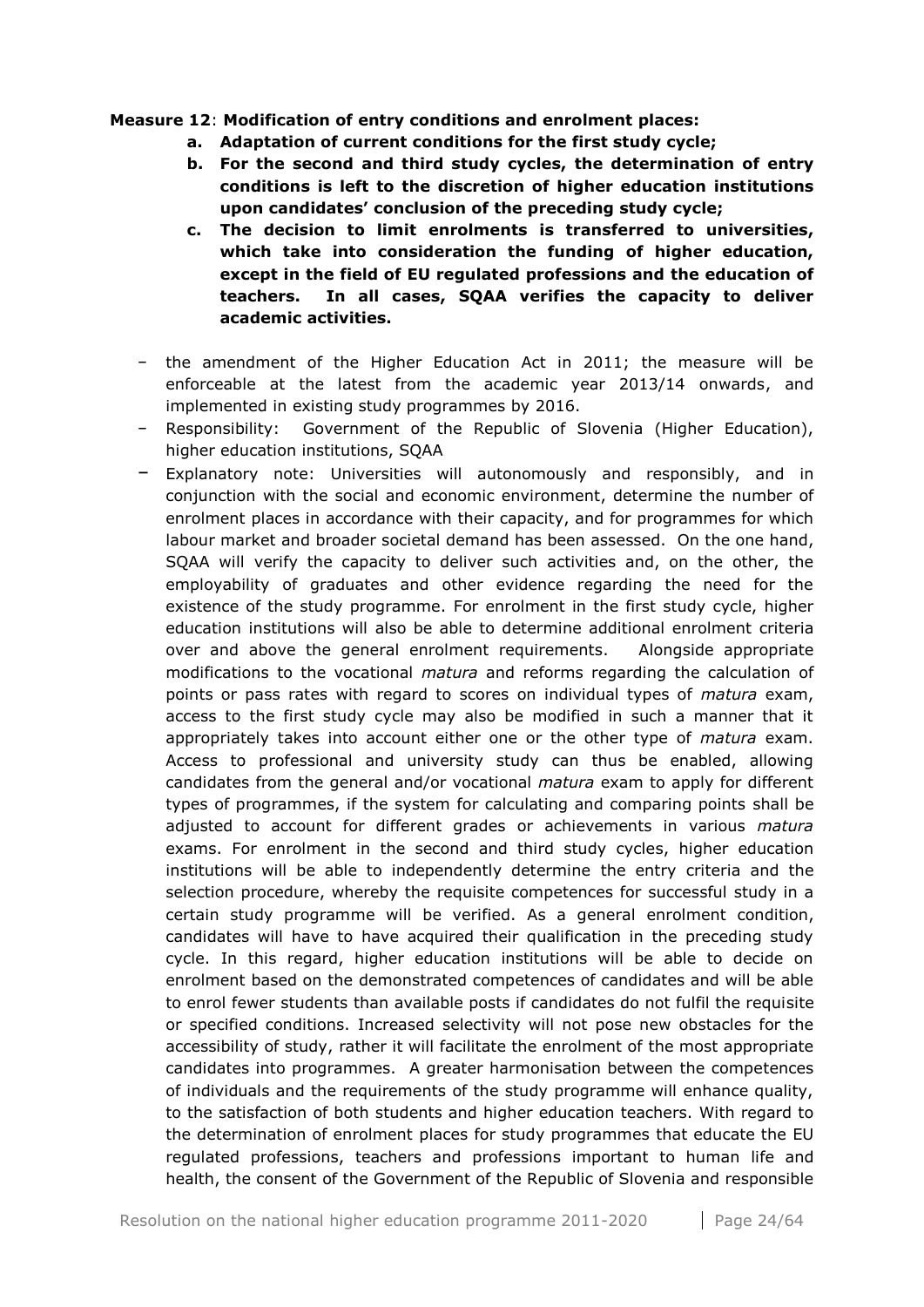ministries of regulatory bodies will have to be obtained. Other public and higher education institutions holding a concession will have to obtain the consent of the Government of the Republic of Slovenia with regard to enrolment in all study programmes in all study cycles.

## <span id="page-24-0"></span>*2.3 Funding*

Higher education in Slovenia is defined as a public service, which applies to all aspects of the operations of higher education institutions, regardless of the sources of funding.

An internationally comparable share of GDP will be allocated to higher education and scientific research activity, which means that the total amount of funds for higher education needs to be increased, while the roles and objectives of higher education institutions will be clearly defined.

The financing of higher education institutions must assure the quality of higher education, enable excellence and support diversity of institutional missions. Public funding allocation mechanisms must be designed in such a way so as to ensure that higher education institutions can make decisions autonomously regarding the use and the integrated management of funds. Consequently, higher education institutions must be responsible to students, employees and to diverse social environments – to all parts of society and to society as a whole.

An important mechanism for ensuring the financial autonomy of higher education institutions is the integrated financing of their study activities; i.e. »lump sum« funding. The funding model must recognise differences between individual higher education institutions and allow them to realise their strategy. The funding structure will be based on two pillars:

- − The basic pillar will facilitate stable funding for higher education institutions for longer periods (2-5 years), which will ensure certainty of funding. The variability of basic funding will be limited  $(\pm 3\%)$  and will be dependent on quantifiable criteria of success, such as efficiency, scientific excellence and international cooperation;
- − The developmental pillar will provide higher education institutions with additional funding for their development and competitiveness in the fields of diversification, internationalisation, quality and social dimensions related to definable goals and criteria.

Funds will be allocated to higher education institutions by taking into account their role in society and the attainment of agreed goals. An instrument to promote the demonstration of such responsibility will be performance agreements between higher education institutions and the responsible ministry, which will specify goals to be achieved, according to which higher education institutions will receive funds. The agreement will define measurable goals and the strategic framework of an individual higher education institution; among other things, the framework will include the implementation plan for study activities, identifying study areas and programmes to be carried out by the institution, the number of students and enrolment places, the long-term goals of the institution and measures for their achievement, and the method of reporting.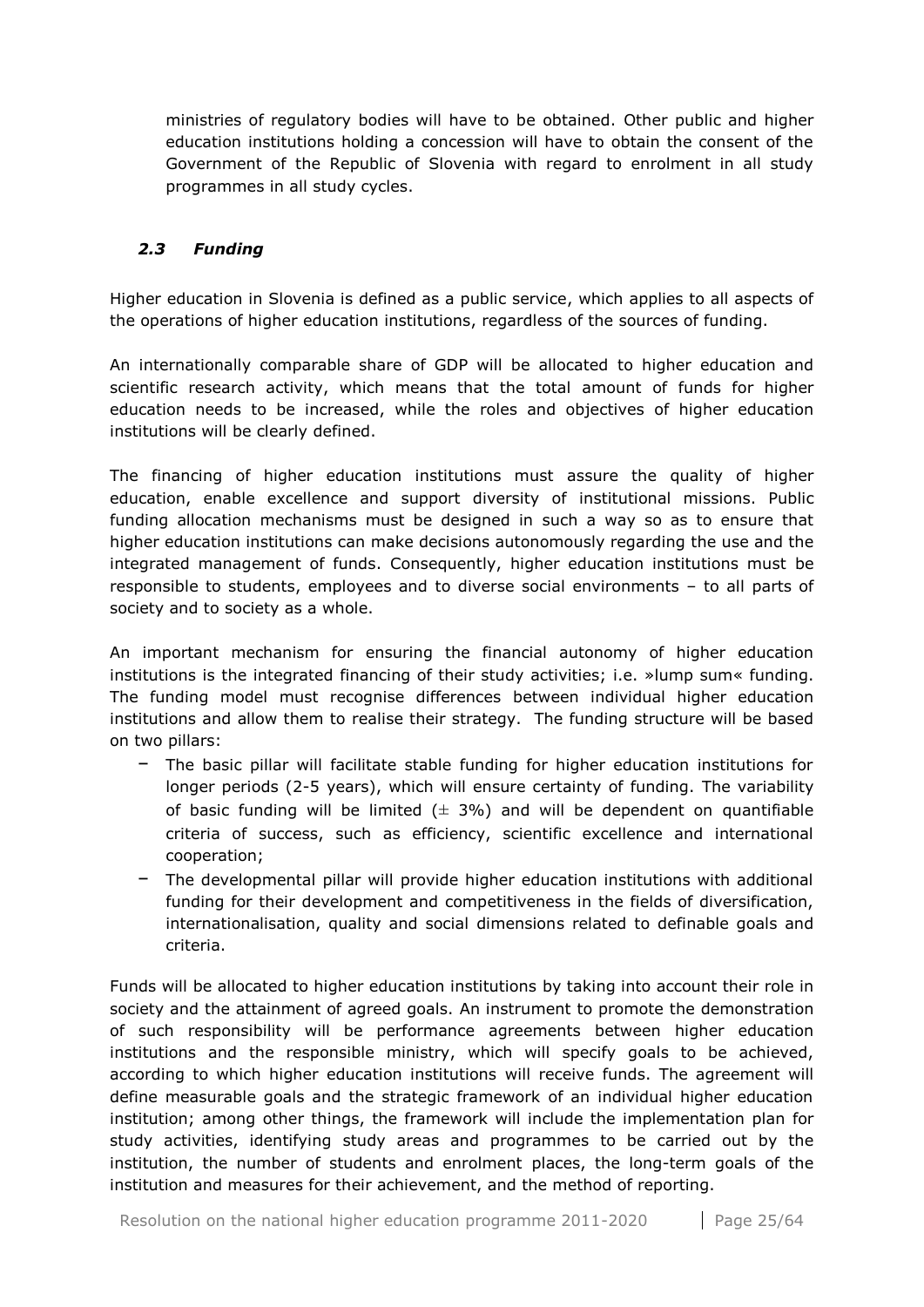The state will cover the study costs for study in public higher education institutions and possibly also in institutions holding a concession. Public funds will be used to fund or cofund only those programmes at private higher education institutions that cannot be found at public institutions, and for which there is a demonstrable need and quality provision, or those institutions or study programmes that are of significantly higher quality than in comparable public institutions or programmes.

A framework will be formulated that seeks to facilitate the diversification of funding sources for higher education. Conditions will be established for the development of donations as an increasingly important private source of funding for higher education. Similarly, the framework will support the role of technology and knowledge transfer centres and regulate the establishment of "spin off" companies out of higher education institutions. In this regard, the role of the higher education institution as the founder or the owner will be clearly determined.

While maintaining the co-funding of scientific research work at public universities from private sources, i.e. the economy, public funding will be increased. In this regard, the national mechanisms for funding research, technological and academic activities at higher education institutions must be harmonised, which will facilitate the autonomous and integrated management of funds and the rationalisation of operations. Similarly, the system for funding research and development activities in Slovenia must be harmonised and equivalent conditions for making decisions on the use of funds for higher education and research institutions must be facilitated.

Part of the research funding budget will be transferred, "lump sum", to fund scientific research work at universities. This will ensure the stability of funding for one of the key missions of universities and their autonomy in this area will also be strengthened.

## <span id="page-25-0"></span>**2.3.1 Goals**

- − Increase total funds available to higher education and scientific research work.
- − Create a system of funding with a basic and a developmental pillar, the multi-year allocation mechanisms for which will reward successful higher education institutions.
- − Ensure the stability of funding for scientific research activities of universities through the introduction of the integrated funding of research (i.e. research "lump-sum").

## **Targets:**

By 2015, at least 1.3% of GDP from publically budgeted funds and 0.3% of GDP from other sources will be allocated to tertiary education; and by 2020, a total of 2.5% of GDP, of this amount 2.0% of GDP from the public budget.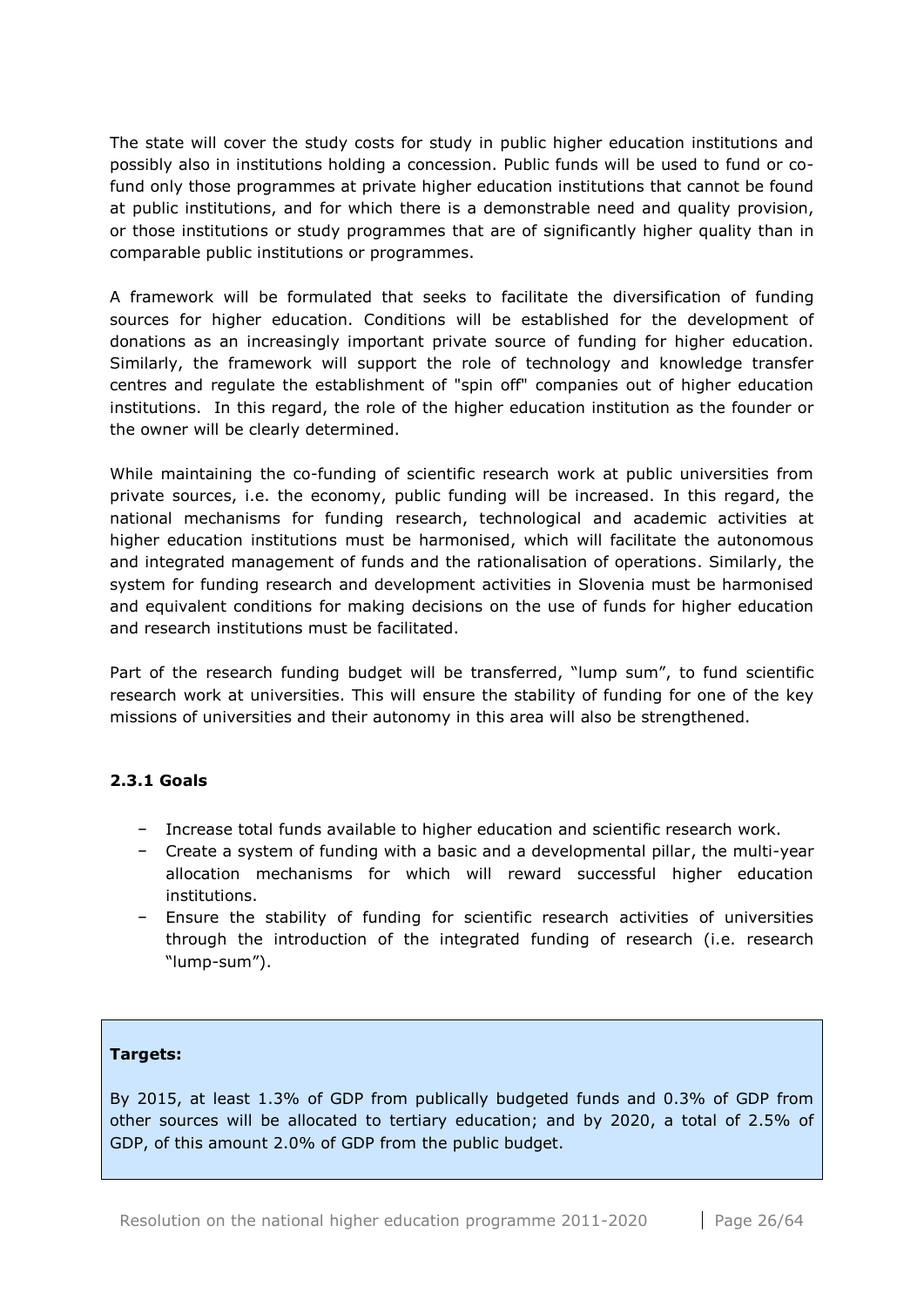By 2020, the funds per student allocated to higher education institutions will be above the OECD average.

A new funding system of higher education with the basic and developmental pillars will be introduced from 2011.

#### <span id="page-26-0"></span>**2.3.2 Measures**

## **Measure 13**: **The establishment of a funding system for higher education institutions that promotes development and takes into account quality and cooperation with the environment.**

- − With the amendment of the Higher Education Act and the Research Activity Act in 2011, and with the Decree on Financing of Higher Education Institutions from 2011 onwards.
- − Responsibility: Government of the Republic of Slovenia (Higher Education), higher education institutions.
- − Explanatory note: The funding of higher education needs to be regulated by law, and the Decree on Funding will define the implementation and the operationalisation of the higher education funding system that will arise from the law. In the transition period, a new Decree on Funding was formulated in 2011 which will regulate a revised higher education funding system from 2011. The new system of financing will include two pillars: the basic and development pillars. The basic pillar will ensure the stability of funding for public and concession-holding higher education institutions, and the developmental pillar will provide additional funding in accordance with the fulfilment of institutions' missions and the attainment of pre-set goals aligned with basic dimensions. Following the adoption of the Higher Education Act in 2011, the above-mentioned Decree will be amended where appropriate.
- − Funding of the measure: the basic funding pillar provided 259.4 million euros in 2011 from the pubic budget, and 279 million euros in 2012. The value for 2012 also includes 20.2 million euros of funds, which need to be provided by budgetary amendment for 2012. For the new development pillar, an additional 20 million euros will be provided in 2011 upon the budgetary amendment. Dedicated funds for higher education activity and the growth of funds from 2013 are evident from Chapter 6 (Approximate amounts of funds for the achievement of the National Higher Education Programme).

## **Measure 14**: **The establishment of a system for monitoring the effectiveness of public spending on higher education by monitoring the results and impacts at the national level and at the level of higher education institutions**

- − The preparation of a uniform methodology to monitor results and impacts in 2011.
- − Responsibility: Government of the Republic of Slovenia (Higher Education), higher education institutions.
- − Explanatory note: Indicators for measuring the efficient use of public funds for higher education, and for the implementation of supervision through reporting, need to be defined. Integrated and substantive indicators will thus be developed,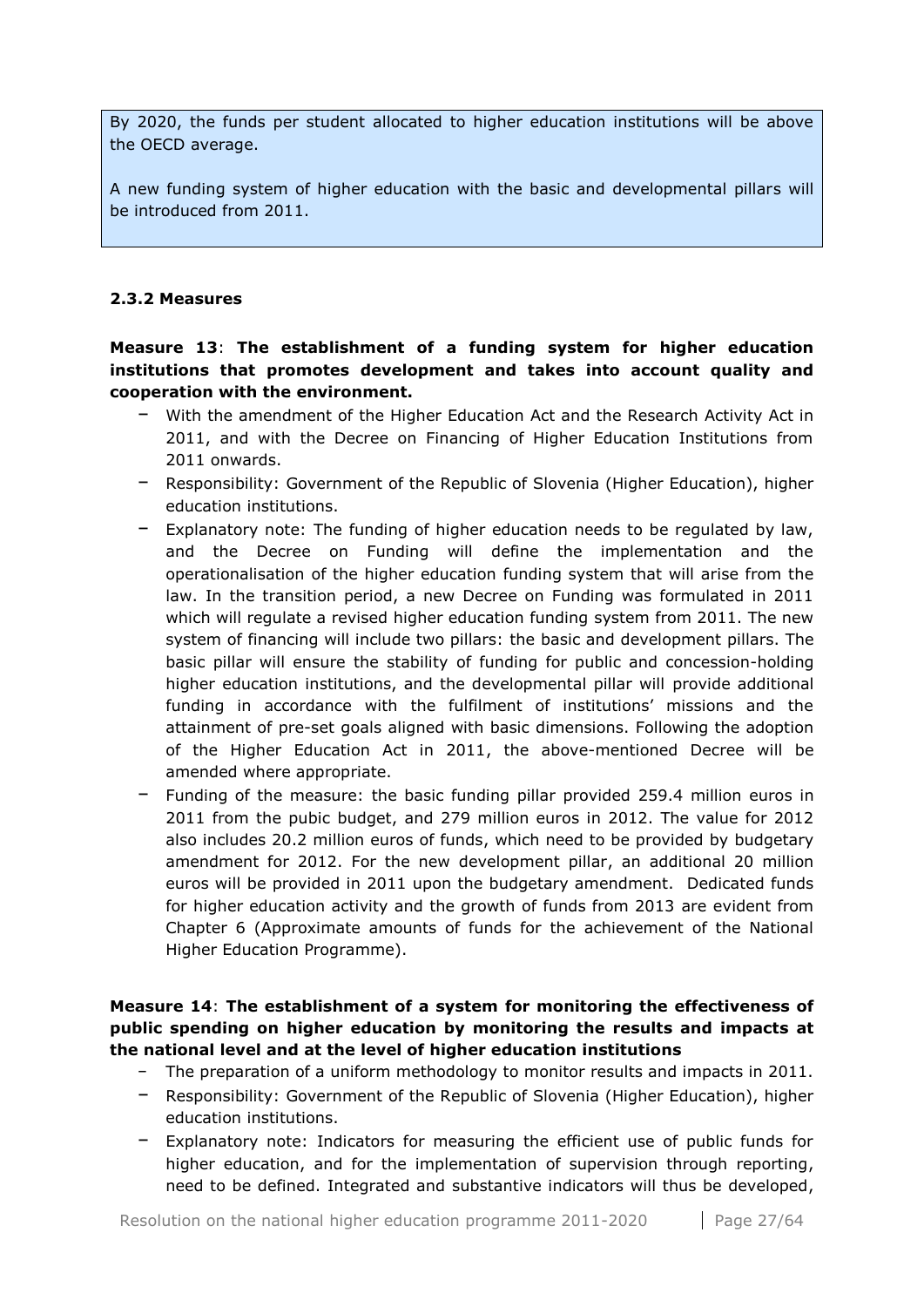on which higher education institutions will report in their annual work plans and other mechanisms.

## **Measure 15**: **The establishment of an information system for higher education in the Republic of Slovenia (eVŠ Information System)**

- − Amendment to the Higher Education Act's "Records" chapter in 2011 and amendment to the Rules on Register of Higher Education Institutions in 2011 and the establishment of the system by 2012.
- − Responsibility: Government of the Republic of Slovenia (Higher Education).
- − Explanatory note: A database containing records on students and graduates, providers of higher education activities, and a register of higher education institutions will be implemented. Similarly, a public portal on higher education will be designed, with information about study options in Slovenia in Slovenian and in English.
- − Funding of the measure: For the establishment and operation of the eVš system, the following amounts will be provided: 700,000 euros in 2011, 244,000 in 2012, 144, 000 in 2013 and 104,000 euros per year from 2014 onwards.

## **Measure 16**: **The provision of a framework for the development of donations as an increasingly important private source of funding for higher education**

- − By 2015 at the latest.
- − Responsibility: Government of the Republic of Slovenia (Higher Education, Science, Finance), Tax Administration of the Republic of Slovenia.
- − Explanatory note: Donations for higher education, science and research which includes art will be stimulated, including tax reliefs. The long-term development of donations is urgently needed, which increase the connection between higher education and research activity and society; and, consequently, will improve the position (reputation) of higher education personnel, researchers and innovators in society. A key pre-condition for donations is trust in higher education and science as a catalysts of development and the nurturing of a creative, knowledge-based society. Given that donations are an important segment of funding for higher education and research activities in developed countries, the goal of the National Higher Education Programme 2011-2020 is to encourage the long-term development of this segment in society, including through tax incentives, whereby such a system of donations is considered an ongoing process, which has a much broader horizon than the current financial crisis.

## <span id="page-27-0"></span>*2.4 Differentiation and diversification*

The current system of higher education and funding supports a situation in which all higher education institutions attempt to be more or less equal, good in all areas and strive to fulfil all goals or roles of higher education. Such an operational culture does not lead to excellence and competitiveness; rather, to mediocracy, as not all institutions can be the best, especially not in all fields.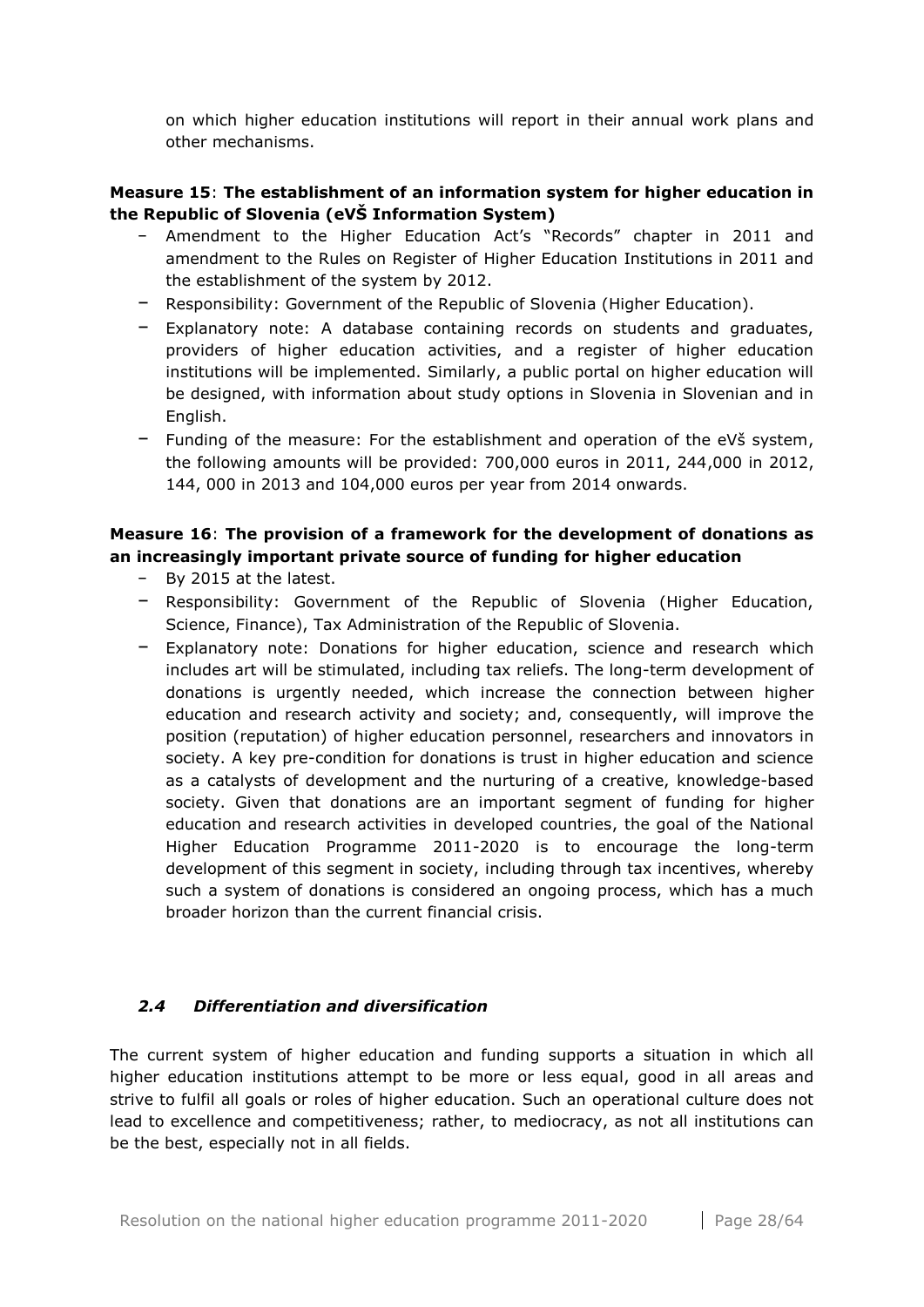A knowledge society and the attainment of the fundamental goals of higher education require diverse educational offerings from a variety of higher education institutions, but without a fragmentation of study and research programmes, which is reflected in an excessive number of programmes. Therefore, together with higher education institutions and higher vocational colleges, the system of tertiary education will be organised so that, in the future, Slovenian institutions will complement each other, define and develop their priorities and, in this manner, be an integral part of the national and international higher education environment. Study programmes will become different in content and orientation. The compliance of study programmes with the National Qualifications Framework will ensure the attainment of the necessary higher education standards; furthermore, higher education institutions will themselves, in co-operation with society, prepare such programmes that will meet the needs and expectations of the future development of Slovenian society.

Higher education institutions will select their own profiles based on their fundamental mission, type and level of educational offering and the achievement of excellence in selected areas. It is expected that they will consequently be more successful and more efficient in the selection of the type of education and students they wish to attract and educate, and, thus, facilitate a greater harmonisation between the orientation of study programmes and the candidates enrolling in these programmes. As a consequence, candidates will find it easier to decide on which study option is most appropriate for them personally. To this end, higher education institutions will choose suitable and diverse methods of teaching, working and other activities, which will support their new mission and orientation, and implement a system of career counselling.

SQAA will play an important role in the future diversification of higher education institutions, as, in its processes of accreditation, it will check whether institutions are operating in accordance with their chosen profile or mission.

The new development part of higher education funding will reward ambition, variety, profiling and the operation of higher education institutions in accordance with their defined mission. Similarly, this part of the funding will take into account the national development priorities of those areas that will be required in the future, which will be defined by the concept of "smart specialisation".

Higher education institutions will also offer other forms of study programmes for lifelong learning, which will be classified within the National Qualifications Framework, although they will not necessarily provide a qualification. Individuals, employers and other social groups must be better informed on the importance of various flexible educational pathways, the acquisition of qualifications at a horizontal level and not only oriented towards a higher (vertical) level of education, but rather towards the optimal combination of competences and qualifications and thus their skills.

To support diversification, the system of entry into individual study cycles must be adapted to enable fair access and, at the same time, to offer more autonomy to higher education institutions to select the most suitable and the most motivated candidates for study. For such a system to work, we will improve the system of transparency tools: the Diploma Supplement must focus on the student and provide reliable information on the competences and profile of an individual graduate.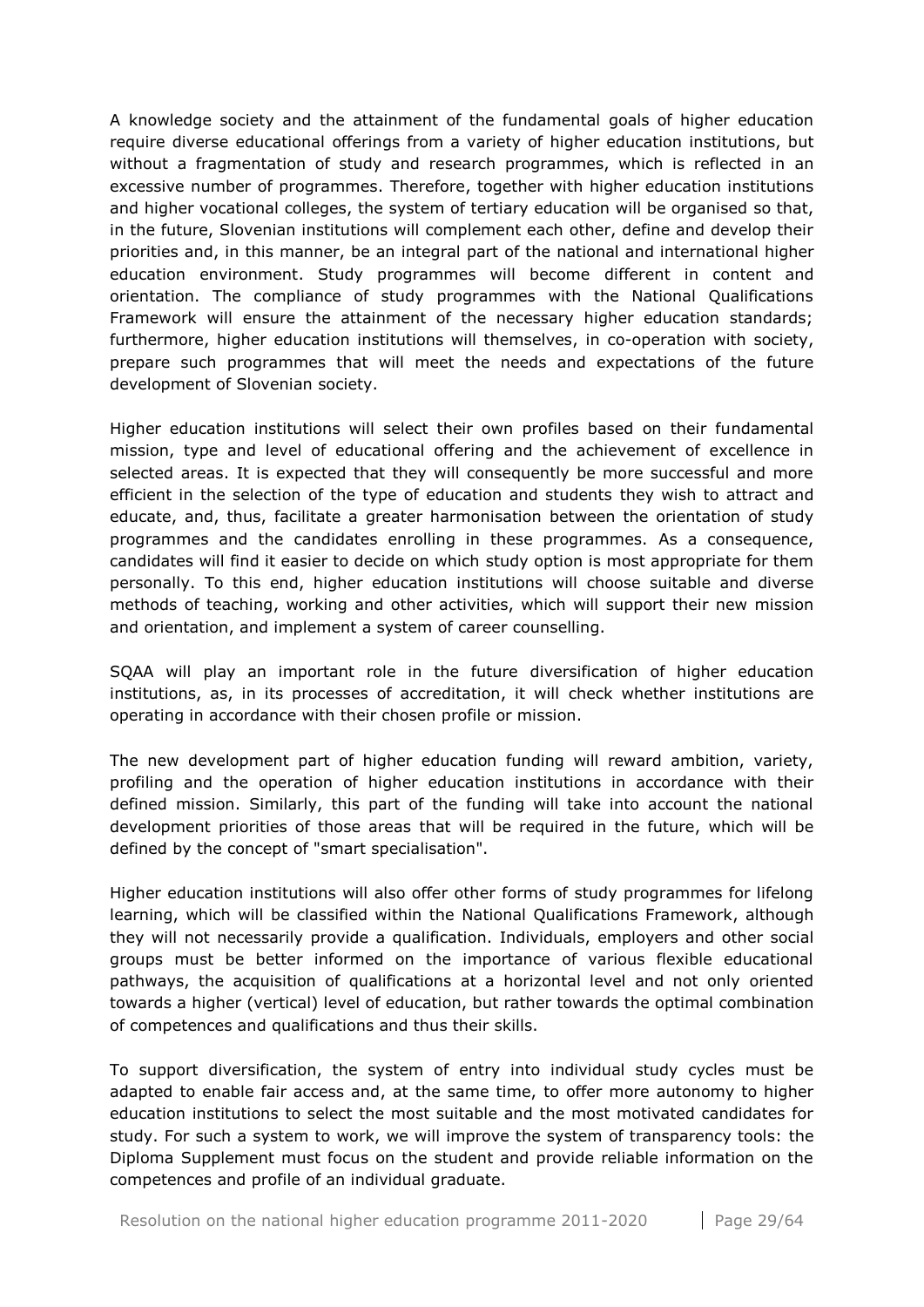## <span id="page-29-0"></span>**2.4.1 Goals**

− Enable the organisation, programming and implementation of profiling by higher education institutions; higher education institutions will formulate their various missions.

#### **Targets:**

Diversified institutional strategies will be formulated by 2013.

#### <span id="page-29-1"></span>**2.4.2 Measures**

## **Measure 17**: **The formulation of missions of higher education institutions and the profiling of institutions**

− By 2013.

Responsibility: Higher education institutions, SQAA.

- Explanatory note: Higher education institutions will define their missions and strategies, which will differ from one another. Higher education institutions will seek out those areas of their operation where they are particularly successful or where they demonstrate potential for success, and focus their efforts on strengthening these areas. They will focus on those potential students and groups of students to whom they can offer the highest quality of education. Similarly, they will adapt their working and teaching methods to these groups. SQAA will play an important role in the future diversification of higher education institutions, as, in its processes of accreditation, it will check whether institutions are operating in accordance with their chosen profile or mission.
- − Funding of the measure: with the new development stream of funding.

## <span id="page-29-2"></span>*2.5 Quality and accountability*

Slovenian higher education must be of high quality and must enable excellent scientific and research development. Whilst acknowledging the range of objectives and dimensions of quality and accountability, only some elements are chosen for this chapter in the National Higher Education Programme, with the focus on external and internal systems of quality assurance, at the institutional, national and international levels, and some other elements of quality, such as: personnel, equipment, teacher competence, and the state of the art of study programmes. Although only selected elements of quality are defined more precisely in the chapter regarding quality and accountability, the comprehensive meaning of quality in higher education must be fully ensured. "Quality", which is not equal to "quality assurance", must take place at the academic and professional level, and is demonstrated by the evaluation of scientific and pedagogic work, the success of employees, students and graduates in the domestic and international arena and the attractiveness of the higher education area. Quality, as such, must be at the heart of higher education and the operation of each and every higher education institution.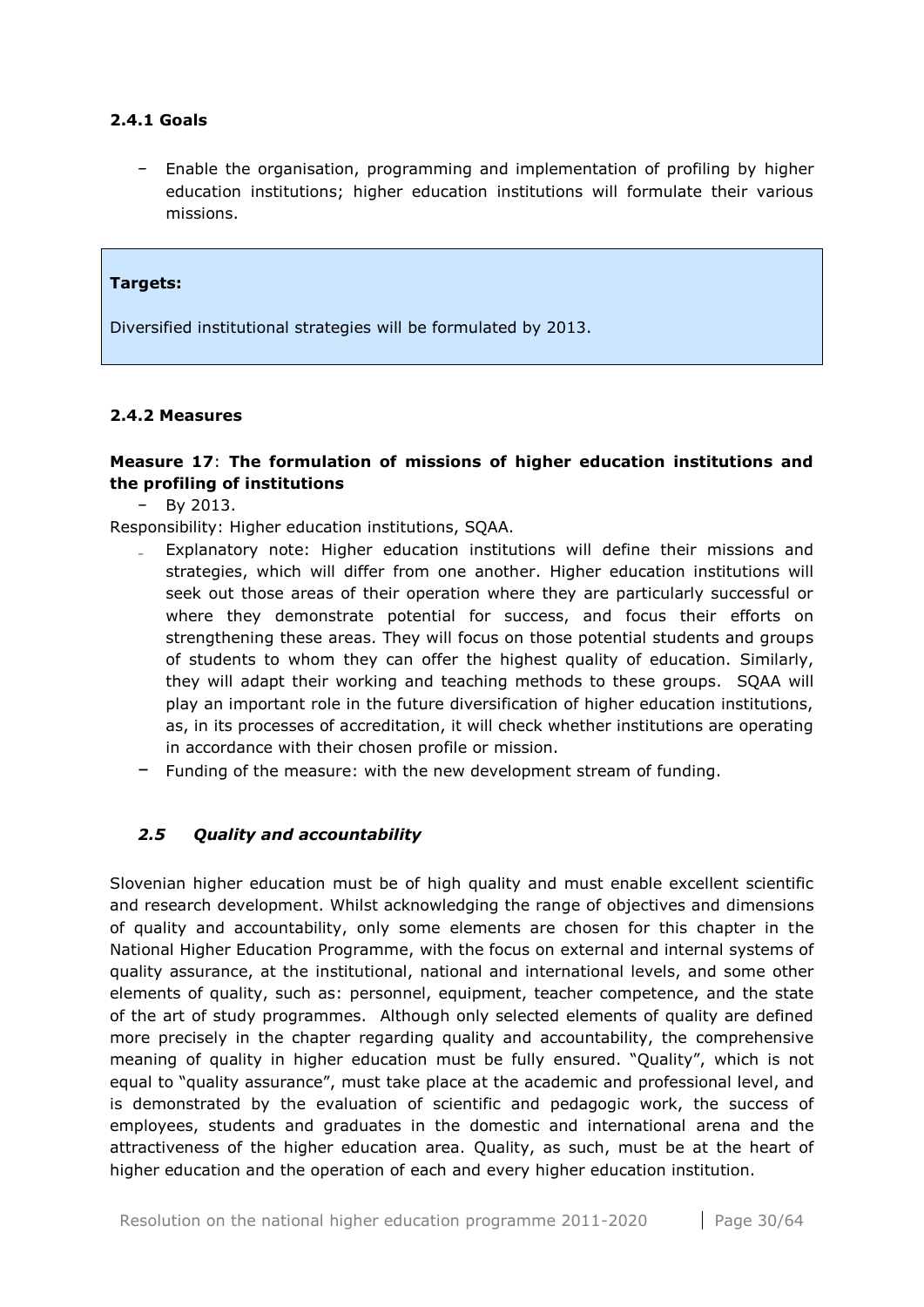Described below are selected or individual elements related to quality and accountability.

## *Ethics in higher education*

Higher education has a great influence on social development and ethical relations, and it includes a significant part of the population during a critical phase in the formation of their personality. Universities are therefore regarded as seats of ethics and should take care that the ethical aspect is also taken into consideration in the teaching and research process. There is a greater need for ethics in higher education due to the increasing role of knowledge in society, which also poses demands in the form of changed technical and economic conditions in which higher education operates. A person with a high level of education is expected to be capable of ethical judgement and an active commitment to a humane society. In this context, study programmes need to be improved and codes of ethics at higher education organisations need to be assured.

## *External system of quality assurance*

An important element of the quality assurance system is represented by the Slovenian Quality Assurance Agency for Higher Education (SQAA), which will develop and update the entire system of external quality assurance over the coming years. Criteria for the quality operation of higher education institutions and the implementation of study programmes will be clearly determined, varying according to individual types of higher education institutions and forms of study programmes (university and professional). Upon the next institutional evaluation of research institutes, the Slovenian Research Agency (ARRS) will formulate mechanisms for the evaluation of their quality, which will be complementary to those used by SQAA, and co-operation between these agencies will be established. SQAA will become a member of the referential international organisations (ENQA and EQAR), which unite national agencies in quality assurance in higher education and thus provide them with credibility in the national and international arena.

## *Internal system of quality assurance*

Responsibility for the quality of higher education is primarily the task of higher education institutions themselves, which is why they will continuously develop a culture of quality and strengthen their culture of responsibility. Higher education institutions will develop their fundamental missions in a professional and responsible manner and for this purpose improve their self-evaluation procedures, peer evaluation, adopt and implement a system for internal quality improvement, engage all employees in continuous quality improvement and engage students in the improvement of the teaching and learning process and their own responsible participation. A culture of quality denotes a common value of quality and the collective responsibility and commitment of all members of the institution, both employees and students, for its continuous improvement.

## *Improvement of study programmes*

Higher education institutions are and will continue to be responsible for the preparation and delivery of study programmes, including setting and protecting academic standards. They will be more independent in amending and adopting study programmes, and, at the same time, they will be considerably more responsible for the preparation and quality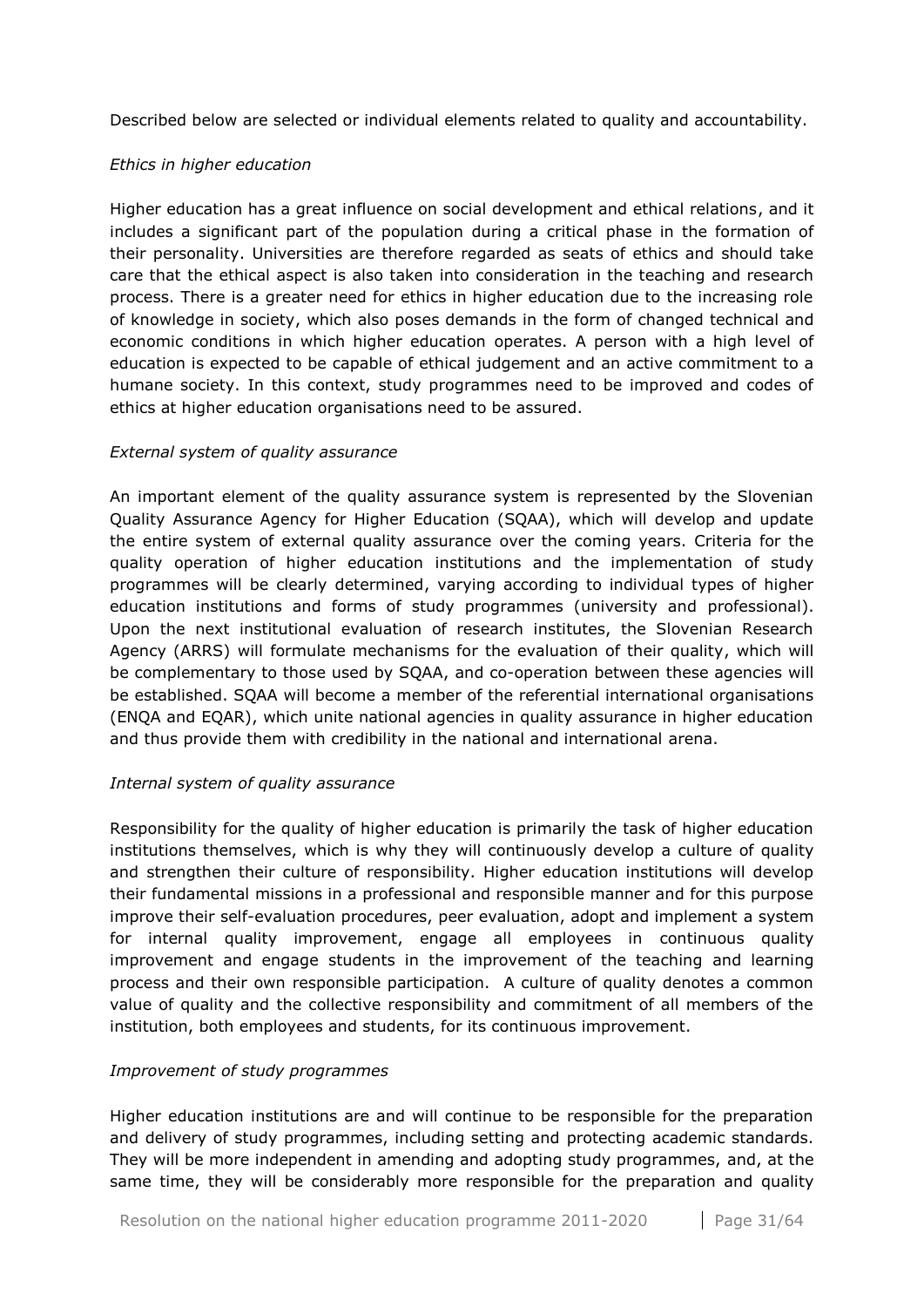delivery of study programmes and the provision of the envisaged competences of graduates. They will be encouraged to design and implement study programmes that are more focused on learning outcomes and focused on the student, which necessarily requires the development of new teaching approaches and methods. Programmes will thus become more flexible; offer a greater selection and inter-disciplinarity, and a more refined set of desired graduate competences.

#### *Teaching excellence*

Special attention will be paid to teaching. In this regard, higher education institutions will offer pedagogical support to their higher education teaching staff and better didactic training for the development of a comprehensive pedagogic skill-set, so as to support the sustainability and the sustainable development of society. Higher education institutions will be encouraged to establish special development centres for this purpose, which, in addition to the superior training and the continuous improvement of the knowledge and skills of teaching staff, will also provide research on the subject of higher education learning and teaching. It is our wish that higher education institutions be more open towards new methods of teaching that are enabled by contemporary information communication systems and related new methods of teamwork. In recent years, on average, the ratio between the numbers of students and teachers in higher education has significantly improved in the Slovenian higher education area; however, we are still somewhat behind the more developed countries. Therefore, the human resource capacities of institutions will be bolstered and the growth of the teaching base will also be fostered, in cooperation with research institutes and by including doctoral candidates and post-doctoral academics in the teaching process. Together with higher education institutions, particular attention will be paid to the extremes; higher education institutions face a rather varied range, with higher education teachers in some programmes working with a very small number of students, while others with extremely large numbers - even several hundred students. Methods to improve the working conditions for higher education teachers vis-à-vis the above mentioned context and study conditions for students are needed. The ratio between students and higher education teachers needs to be improved, particularly in those study programmes in which this ratio is currently below average.

#### *Equipment*

To raise the quality of higher education and scientific and art research, the facilities and equipment of higher education institutions will be improved. Investment in new teaching and research equipment will need to be increased, including libraries and sports facilities; at the same time, better utilisation of the existing facilities will also be enabled. Investment in the maintenance and the upgrade of information and communication technology is also particularly necessary, which will be utilised across all operational areas of higher education institutions. Areas of special strategic importance, which also allow increased access to tertiary education, are the development of distance learning programmes, the increased use of information and communication technology in teaching, and the ongoing training of all user groups within the higher education community.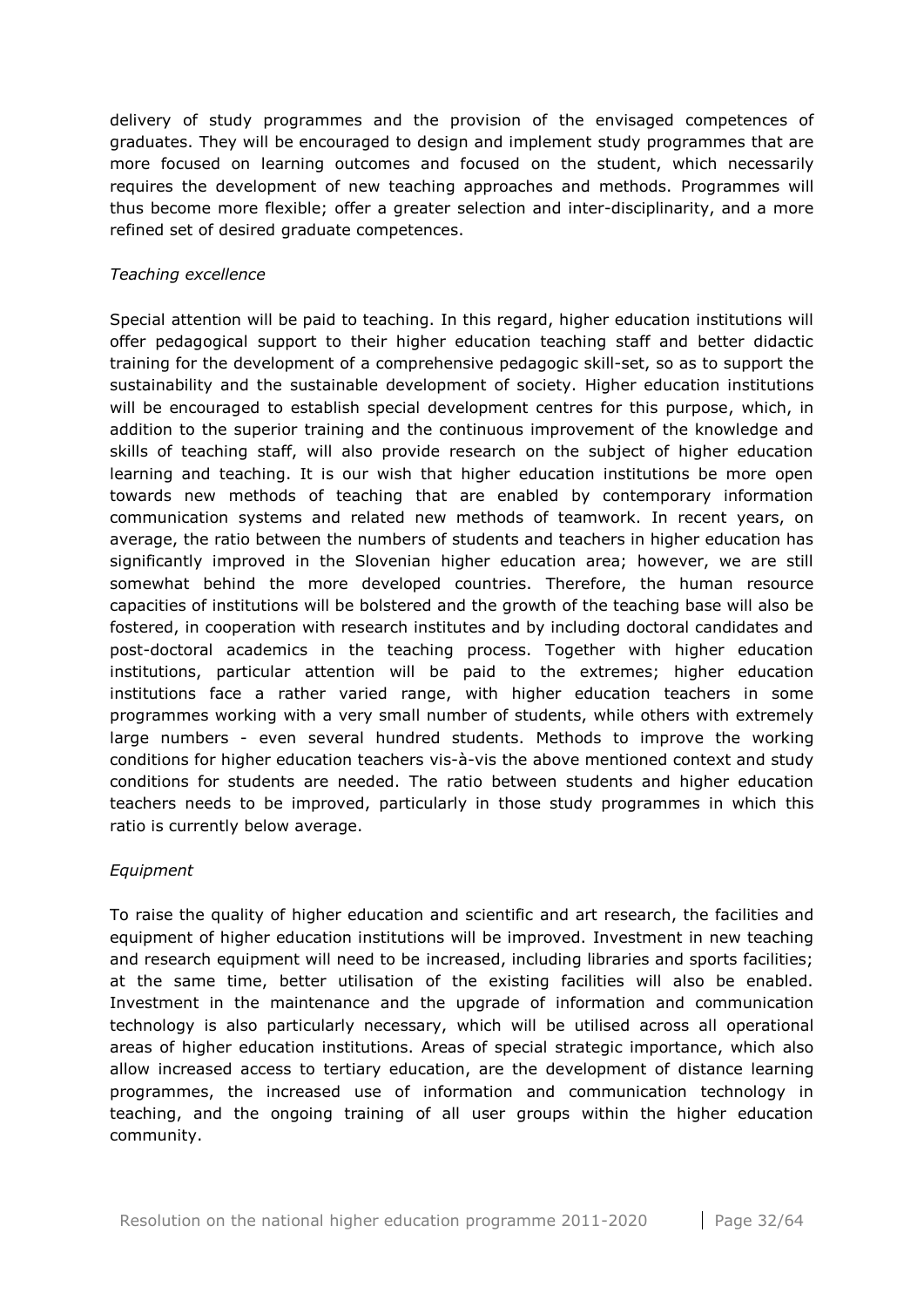## <span id="page-32-0"></span>**2.5.1 Goals**

- − Ensure the operation of the quality assurance system (external provided by SQAA and internal provided by higher education institutions) in full alignment with European standards and guidelines for quality assurance in higher education.
- − Strengthen the culture of quality and the culture of responsibility within higher education institutions.
- − Abolish programme accreditation and switch to institutional accreditation.
- − Encourage higher education institutions to develop support activities for didactic training and support for teaching staff.
- − Increase the human resource capacities of higher education institutions and limit excessive numbers of students per higher education teacher.
- − Better integrate distance learning into the Slovenian higher education system.
- − Improve the capacities of higher education institutions in terms of facilities and equipment.

## **Targets:**

The percentage of students who enrol in higher education institutions and do not graduate will be reduced by three quarters by 2020; currently it amounts to 35%.

SQAA will become a member of EQAR and ENQA by 2014.

## <span id="page-32-1"></span>**2.5.2 Measures**

## **Measure 18**: **The formulation of Codes of Ethics in higher education institutions**

- From 2012 onwards.
- Responsibility: Higher education institutions.
- Explanatory note: Higher education institutions will adopt codes of ethics, which will be reflected in all operational areas of higher education institutions. Codes of ethics will also be reflected in the educational process and thus influence the ethical consciousness and behaviour of students and graduates.

**Measure 19**: **All higher education institutions and colleges will fully comply with the Part 1 of the European Standards and Guidelines on Quality in Higher Education, and their internal system of quality assurance will be strengthened, with the public and transparent publication of information on quality.**

- − From 2012.
- − Responsibility: Higher education institutions, SQAA.
- − Explanatory note: The internal quality assurance system will be verified by SQAA during the re-accreditation process. In the intermediate period, support and advice will be offered to higher education institutions and higher vocational colleges for the development of their internal quality assurance systems. With s strengthened culture of quality in higher education institutions, information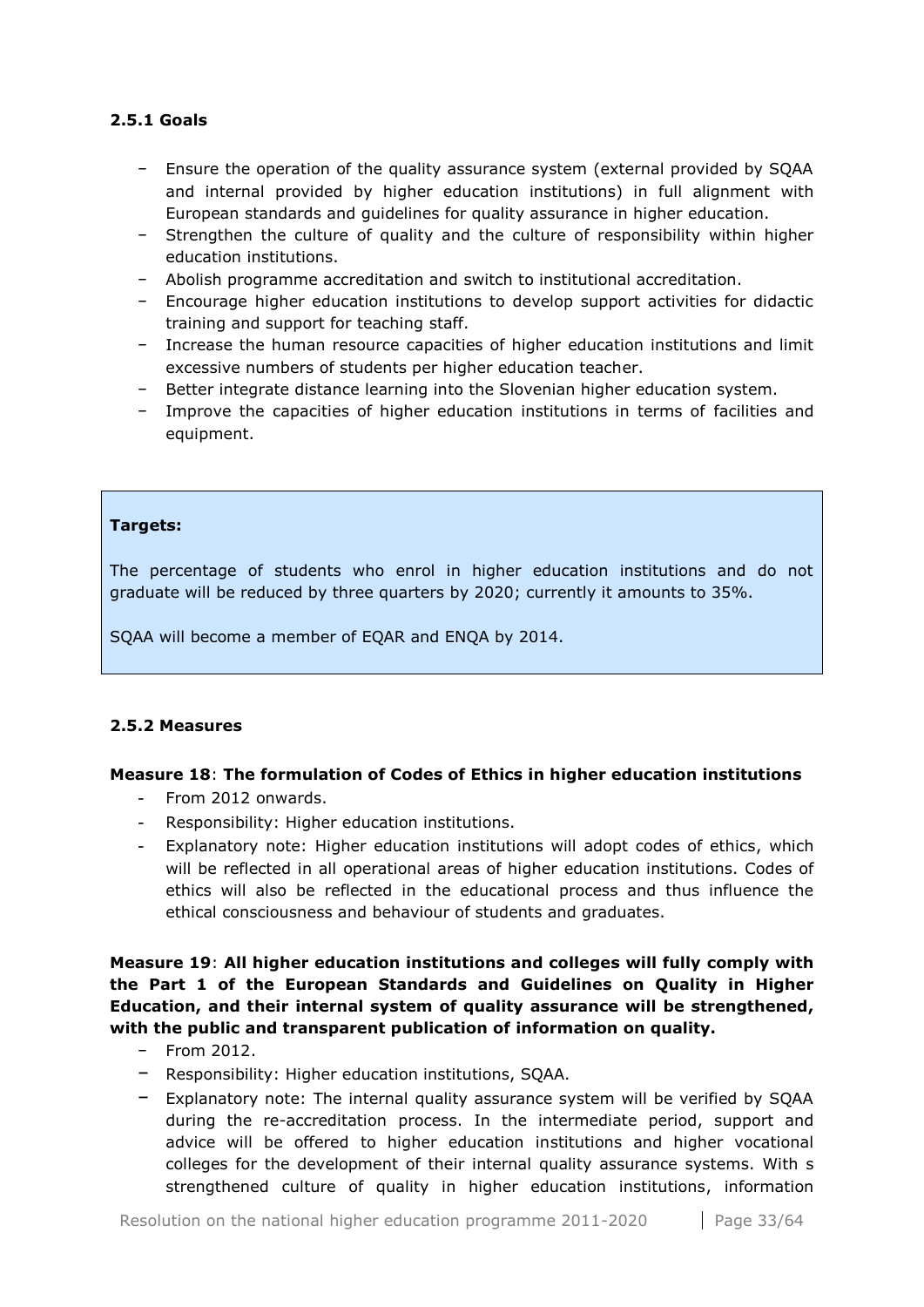regarding their quality, advantages, disadvantages and reports from internal and external evaluations will be publicly and transparently published by higher education institutions from 2012 at the latest, and Part 1 of the European Standards and Guidelines for Quality in Higher Education will be fulfilled.

## **Measure 20**: **SQAA will develop and continuously update the external quality assurance system, and include all higher education stakeholders in this process**

- − From 2011.
- − Responsibility: SQAA.
- − Explanatory note: SQAA will formulate and update the external quality assurance system in full alignment with the European Standards and Guidelines for Quality in Higher Education.
- − Funding of the measure: From 2015, when the (co)funding of SQAA from the European Structural Fund expires, approximately 6 million euros will be allocated from the budget, and an adequate increase of funds will be provided based on the scope and complexity of the Agency's operations.

## **Measure 21**: **SQAA is externally evaluated, and applies for inclusion in EQAR and membership in ENQA**

- − Preparation for external evaluation: in 2011 and 2012.
- − External evaluation: in 2012 (or 2013).
- − Candidacy for inclusion in EQAR and membership in ENQA: in 2012 or 2013.
- − Responsibility: SQAA, Government of the Republic of Slovenia (Higher Education).
- − Explanatory note: If the external evaluation establishes that SQAA does not fulfil the European Standards and Guidelines for Quality in Higher Education or does not meet the criteria for membership in ENQA, all necessary measures will be adopted immediately (if there are problems with legislation, the Higher Education Act will be amended; if there are operational issues, the SQAA's operations will be immediately modified).

## **Measure 22**: **Transition from programme to institutional accreditation**

- − With the amendment of the Higher Education Act in 2011; the measure will be enforceable from 2017.
- − Responsibility: All higher education stakeholders.
- − Explanatory note: The existence of both programme and institutional accreditation leads to an overburdening of the system, including higher education institutions and SQAA, and a duplication in the monitoring of specific operational elements of higher education institutions. To deliver study programmes in a quality manner, it is necessary to ensure the adequate operation of higher education institutions at all levels through a system of continuous internal quality checks (self-evaluation) and the modernisation of study programmes. External quality assurance will thus focus on the institution, on all areas of activities, including the implementation of study programmes, which will be carried out the form of institutional reaccreditations. The during of the re-accreditation process will be significantly reduced from the current seven years. The evaluation of a sample of programmes will be included in the institutional re-accreditation, but it will be kept within the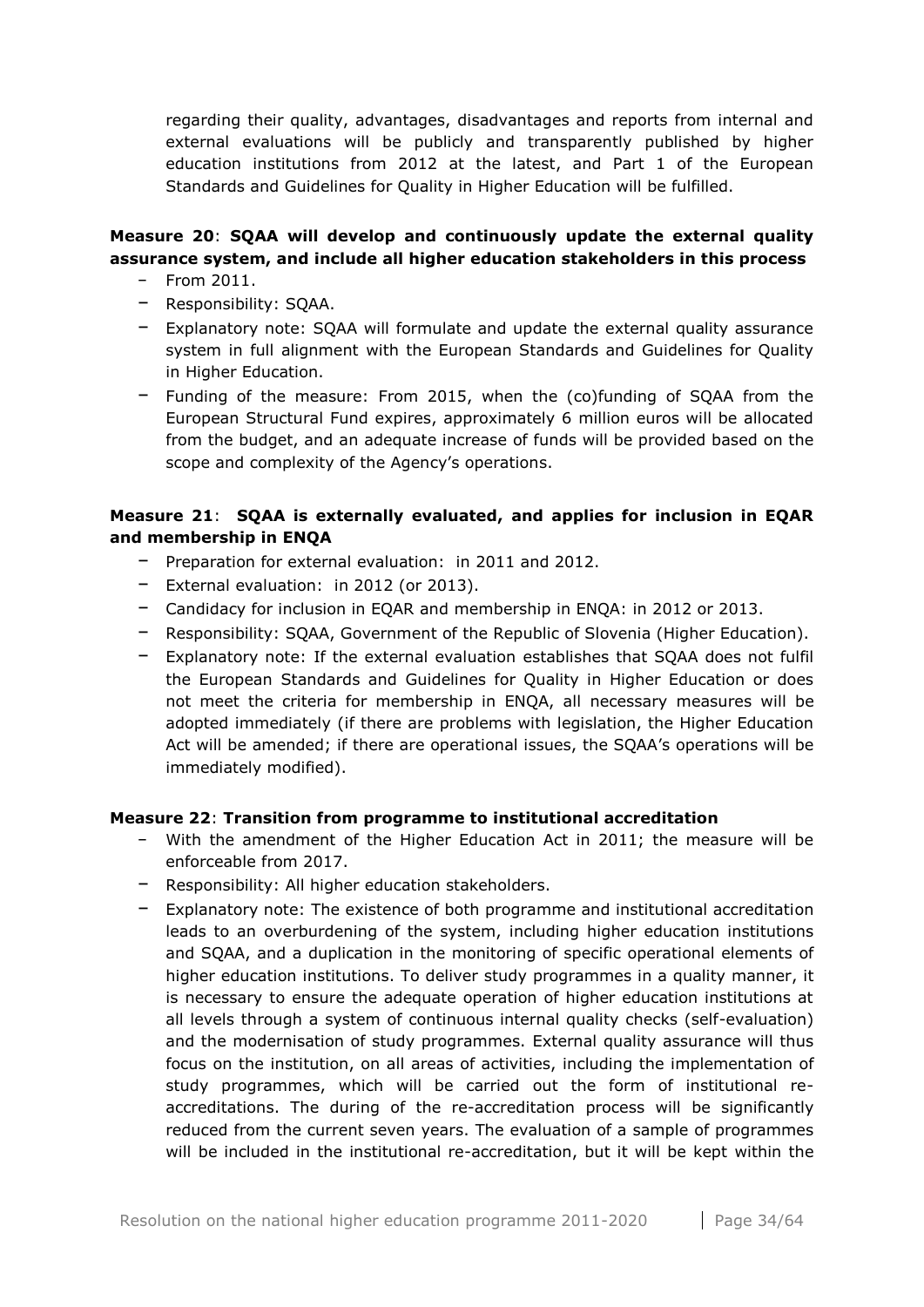parameters of newly introduced study programmes (the first accreditation) and the verification of programmes by the field of study.

This measure may only be taken in the following cases:

- $\circ$  the re-accreditation of all existing study programmes and higher education institutions completed by 2016;
- $\circ$  that it is established that the implementation of study programmes and the operations of higher education institutions comply with the criteria provided by SQAA and that, at the same time, the higher education institutions have an appropriately developed culture of quality, including suitable internal quality assurance systems.

**Measure 23**: **Facilitation of procedures for the modification of study programmes and the formulation of joint study programmes:**

- **a. enable higher education institutions the autonomy to modify study programmes**
- **b. facilitate the accreditation of joint study programmes.**
- − With the amendment of the Higher Education Act in 2011; amendments to the criteria and other internal legal documents of SQAA; the measure will be gradually enforceable from 2012 to 2020.
- − Responsibility: Government of the Republic of Slovenia (Higher Education), SQAA.
- − Explanatory note: The transition from programme to institutional accreditation is described above; it will be introduced gradually by 2017. Higher education institutions will be increasingly autonomous regarding the modification of study programmes from 2012 onwards. In the process of re-accreditation, SQAA will examine whether higher education institutions carry out accredited study programmes in a quality manner and that their ability to modify programmes into an unrecognisable form is not abused. Joint study programmes are a key to internationalisation – i.e. mobility, the active participation of Slovenian institutions with foreign institutions, the acquisition of competences in the international arena, etc. The procedure regarding their accreditation must be as relaxed as possible, but it must assure their quality. It is expected that this measure will also result in the rationalisation of study programme preparation and financial savings.

## **Measure 24**: **Provision of didactic training and support to teaching staff whereby:**

- **a. Support activities are developed by Higher education institutions**
- **b. The institutional teaching support and its connection to the internal quality assurance system is inspected by SQAA.**
- − From 2012.
- − Responsibility: Higher education institutions, SQAA.
- − Explanatory note: Higher education institutions will provide support to their teaching staff, which will contribute to enhanced quality. Among other things, these mechanisms may be: developmental centres for pedagogical competences, offering staff additional education or training, innovative methods for encouraging excellence in teaching, etc. Higher education institutions will include teaching support in their internal quality assurance system. Teaching support will thus be offered to all employees engaged in the teaching process, and, gradually, pedagogical training will be required at a system level. Staff entering teaching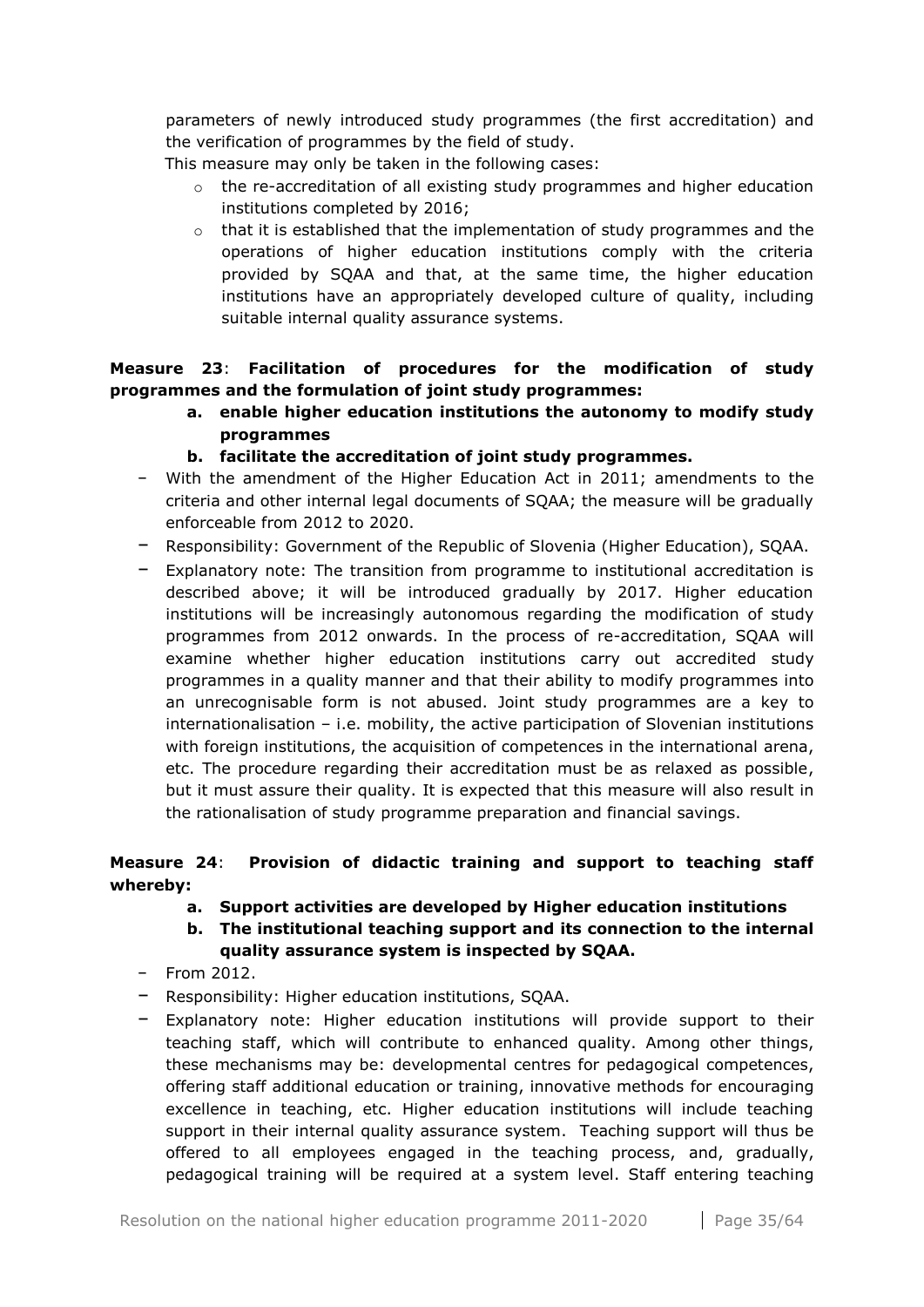roles after 2013 will be systematically integrated into the teaching support programme, which will be offered by higher education institutions. Teaching support will include the acquisition of a comprehensive set of competences necessary for teaching, including the understanding and action to support sustainability and the sustainable development of society.

− Funding of the measure: with the new developmental stream of funding and with the basic (fundamental) stream of funding.

## **Measure 25**: **Increased human resource capacity at higher education institutions**

- − From 2011.
- − Responsibility: Government of the Republic of Slovenia (Higher Education, Science), higher education institutions.
- − Explanatory note: Higher education institutions will strengthen their human resource base and employ new staff. Funds, which will be allocated to increase the human resource base, will be adapted according to the findings of an evaluation of human resource performance and to the ratio between students and higher education teachers, including adequate attention to the extremes that occur in individual disciplines.

Similarly doctoral candidates and post-doctoral researchers will participate in the teaching process, which will contribute to their development of teaching competences and, at the same time, positively influence the human resource capacity of their institutions. Teaching staff will monitor their work and offer professional support, although they will not be allowed to transfer their obligations to doctoral candidates or post-doctoral researchers. PhD students will thus not be overloaded with teaching, which could jeopardize their own research work.

− Funding of the measure: it relates to the 2nd measure of the Resolution on the National Higher Education Programme 2011–2020.

## **Measure 26**: **Improving the facilities and equipment of institutions:**

## **a. Development of research infrastructure – joint measure with RISS (Research and Innovation Strategy of Slovenia)**

- − From 2011, calls to tender by ARRS.
- − Responsibility: Government of the Republic of Slovenia (Higher Education, Science), ARRS; higher education institutions, research institutes.
- − Explanatory note: In 2011, the Government of the Republic of Slovenia will adopt the National Development Plan of Research Infrastructure 2011-2020, in which priority areas regarding the development of research infrastructure will be defined. Additional funds will be invested in these areas to improve institutions' equipment and achieve a critical mass in this area. A transparent and publicly accessible virtual centre and mechanism will be established, which will facilitate access to spare capacity within the research and higher education infrastructure. It will provide a fast and clear overview of capacity and information, enabling applications so that all higher education participants can gain access to this equipment. The measure applies to higher education and scientific research activities, with access to the new infrastructure centres offered according to the principle of scientific excellence.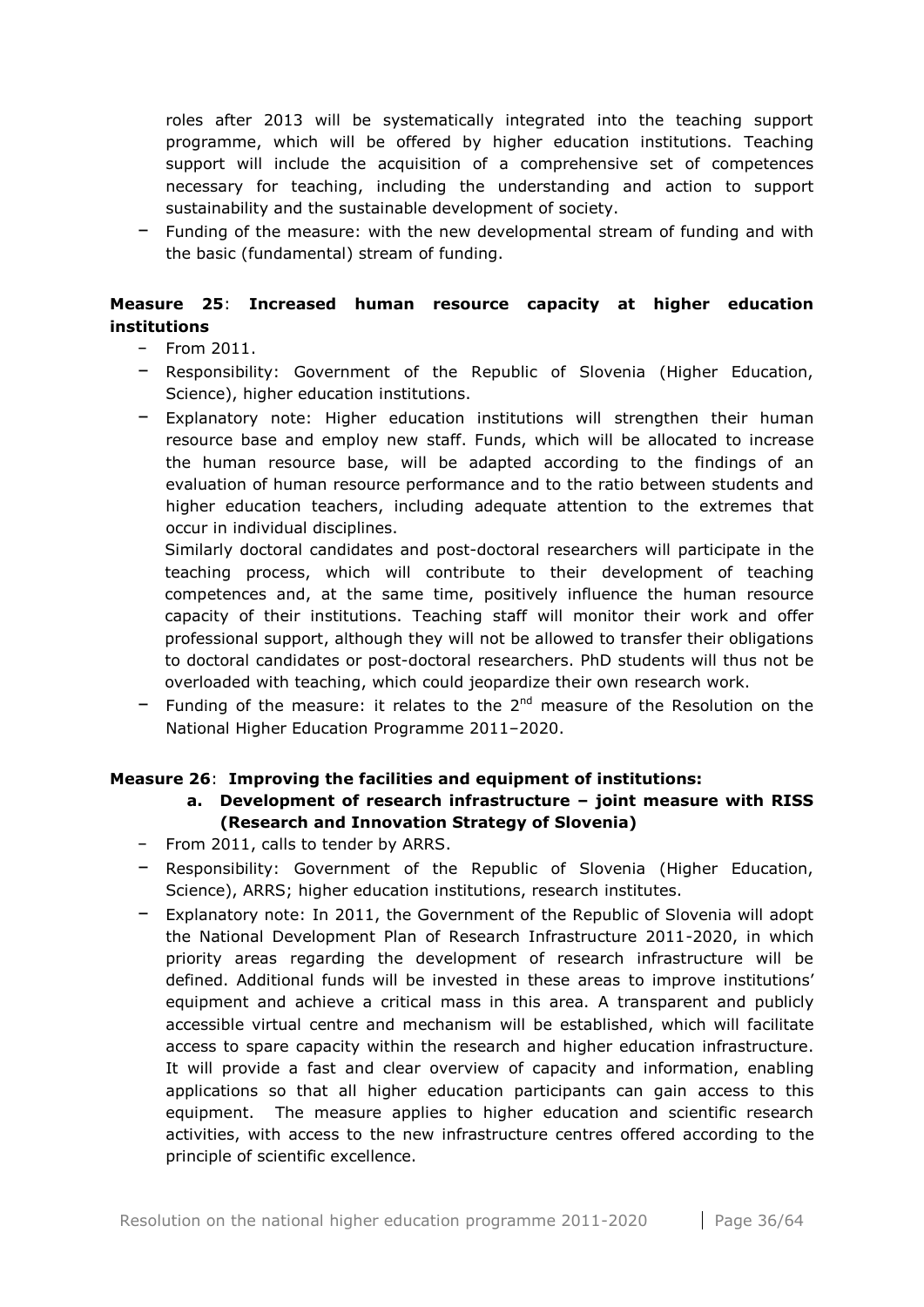− Funding of the measure: In accordance with the National Development Plan of Research Infrastructure 2011-2020.

## **b. The development of teaching infrastructure and the condition of premises**

- − In the period from 2013 to 2020.
- − Responsibility: Government of the Republic of Slovenia (Higher Education, Science), higher education institutions, research institutes.
- − Funding of the measure: New funds necessary for new teaching equipment and premises will be ensured. An analysis of the need for new teaching equipment, the wear and tear of existing equipment and the state of the facilities at public higher education institutions will be prepared. Following the analysis, a Development Plan for Teaching infrastructure will be prepared, which will identify priority areas for the purchase of pedagogical equipment and serve as the basis for financial procurement. The plan will also define the criteria for determining teaching equipment (teaching aids, computer equipment and similar infrastructure). The procurement and the procurement process for teaching equipment will be harmonised with and complementary to the Development Plan of Research Infrastructure 2011 – 2020. The indicative amount of funds for teaching equipment and premises within the framework of this measure amounts to 80 million euros.

## **Measure 27**: **Institutional adjustments to all areas of higher education institutions' operations for the utilisation of new technologies and ICT equipment**

- − From 2012.
- − Responsibility: Higher education institutions.
- − Explanatory note: Higher education institutions will incorporate ICT equipment and contemporary technologies in their operations. This includes the implementation of new technologies in both the administrative or managerial activities of institutions and the teaching process, or in support of the teaching process. Higher education institutions will also provide training for personnel and students in the use of this equipment and other forms of support.
- − Funding of the measure: with new development stream of funding.

## <span id="page-36-0"></span>*2.6 Internationalisation*

The internationalisation of Slovenian higher education is key to its development, as a component of its quality. Internationalisation brings increased knowledge, the acquisition and improvement of interpersonal, communication and cultural competences, new study choices for the future labour market, etc. In view of unfavourable demographic trends, openness towards the international arena will also encourage cooperation with other countries and regions in those areas in which we will not be able to reach a critical mass by ourselves. At present the attractiveness of our higher education area in comparison with other countries is at an extremely low level; consequently, a number of immediate national and institutional measures must be adopted to increase the internationalisation of the Slovenian higher education area.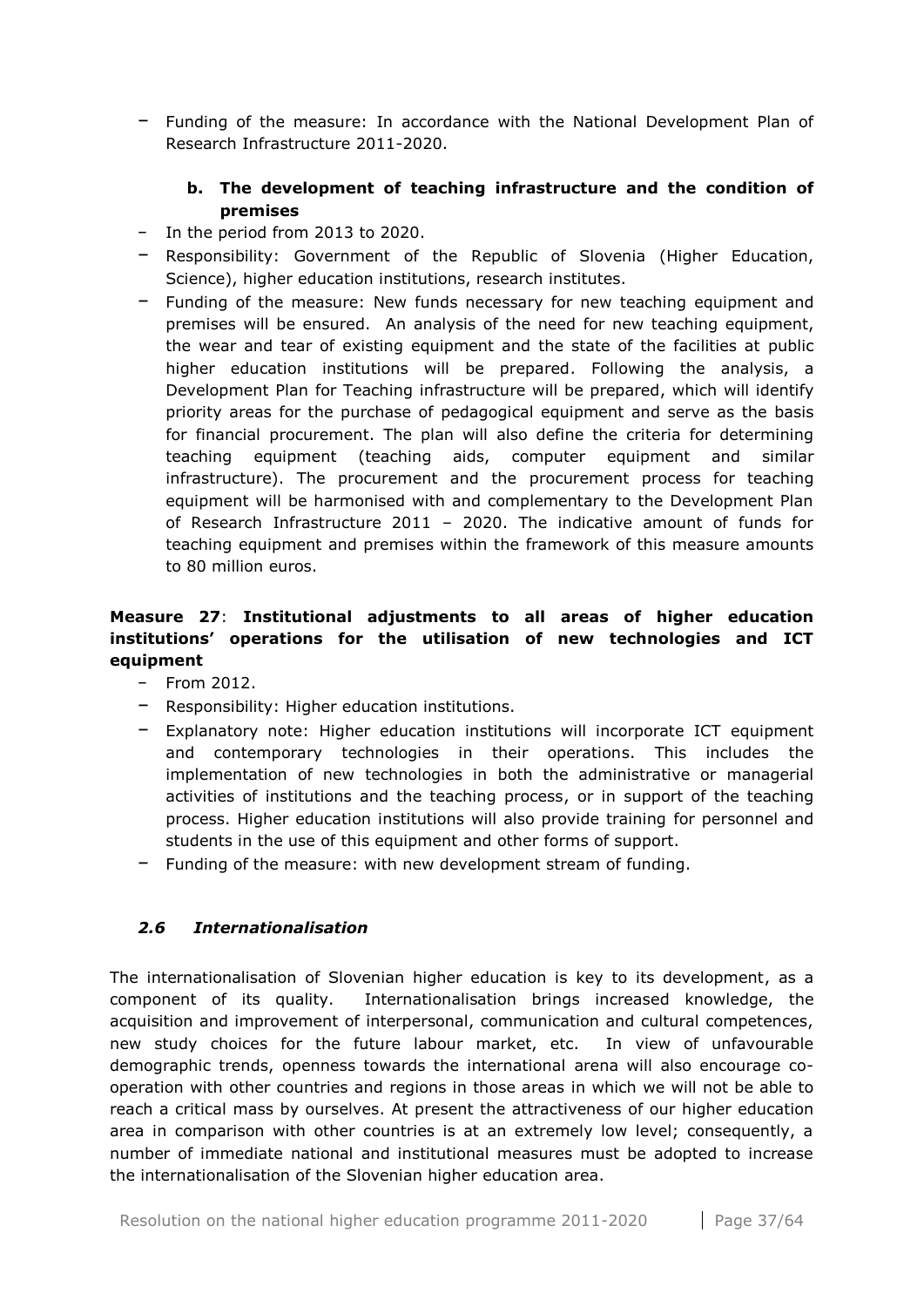Higher education institutions will operate internationally. Universities will largely be included in international cooperation through participation in university networks, international projects and the delivery of joint study programmes. Similarly, they will increase cooperation with international institutions via the implementation of research activities. The percentage of funds intended for research from international funds will be doubled by 2020. Teaching can be conducted in foreign languages, whilst ensuring the development of the Slovenian language and terminology.

An international outlook will facilitate both connections with our closest neighbouring regions and with the best institutions from around the world. We particularly wish to increase the attractiveness of the Slovenian higher education area for students from the Western Balkans and the Euro–Mediterranean region. We wish to become an example of good practice in the area of regional mobility.

To reach the set goals, comprehensive measures to attract international students, researchers and other staff will be formulated as well as measures that will facilitate international mobility for at least one fifth of our student population during their studies, for at least the duration of one semester. Higher education institutions will, in accordance with their new profiles, adopt institutional measures for increasing international operation; for example, the introduction of the international dimension in their teaching, continuous, quality language training for staff and students, the establishment of formal, long-term, strategic partnerships with international institutions, encouraging teachers to visit international universities, the development of joint study programmes, and the inclusion of studying abroad as a regular, integral part of most study programmes. In order to attract a greater number of international experts to teach and conduct research at Slovenian higher education institutions, the remuneration system will be updated, and foreigners will be provided with other forms of support. A National Strategy for the Internationalisation of Slovenian Higher Education will be formulated, which will also include measures for increasing the attractiveness of the Slovenian higher education system.

The recognition of education acquired abroad will be flexible and open. For the purpose of continuing education, recognition will be entrusted to universities; for the purpose of employment, the procedure will be less rigid and simpler.

## <span id="page-37-0"></span>**2.6.1 Goals**

- − By 2020, Slovenian higher education will be an integral part of the global higher education space, constantly improving its quality co-operation and competition with the best international institutions:
	- o Its quality will be in line with European standards of quality and internationally comparable, and its achievements will be competitive at an international level;
	- $\circ$  In its openness to the international arena, it will be a part of the European Higher Education Area and connected to neighbouring regions as well as the most developed countries worldwide;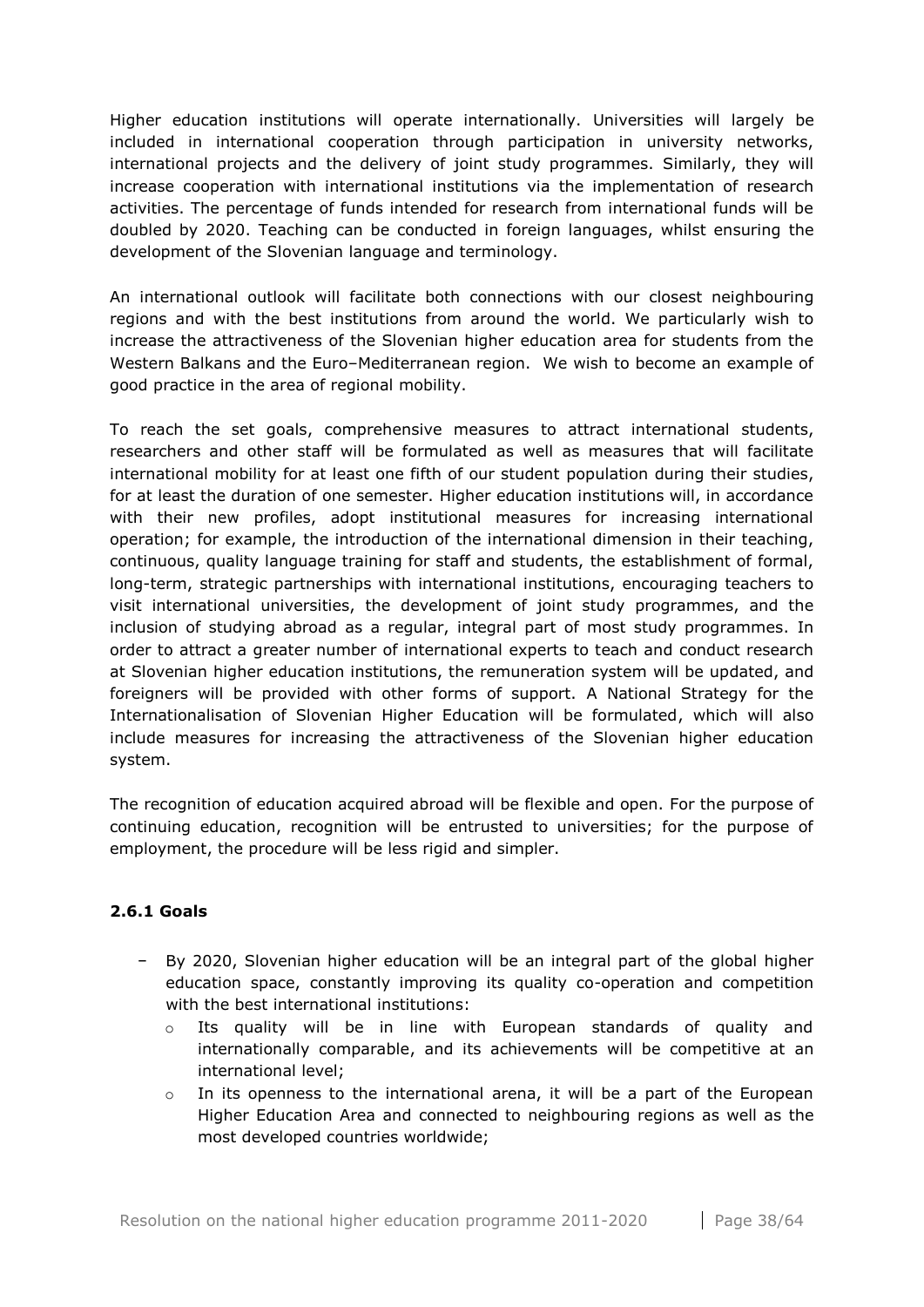- $\circ$  Teaching and research in higher education will take place in co-operation with international institutions, higher education teachers and researches and in the presence of international students;
- $\circ$  The number of joint study programmes established with international higher education institutions will significantly increase;
- o Students, higher education teachers, other staff and researchers from Slovenia will also learn, train, teach and conduct research at institutions abroad;
- o The recognition of education acquired abroad will be flexible and open.
- − Slovenia will become an attractive destination for international students and professionals for study and for teaching, research and professional work:
	- $\circ$  By the end of the decade, all Slovenian higher education institutions will prepare a set of study programmes to be offered to international students in foreign languages, prioritising post-graduate study programmes;
	- $\circ$  Slovenian universities will offer study programmes for mixed groups of students from different countries;
	- $\circ$  The proportion of foreign nationals in the overall population of students, higher education teachers, assistants and researchers will increase considerably by 2020, so that, together with international activities, they will provide Slovenian higher education institutions with an international character;
	- o Slovenia will become an example of good practice in the area of regional mobility (the Western Balkans).
- − The establishment of a special scholarship fund for the promotion of inbound mobility of students, teachers and researchers from priority regions and countries, which will be defined in the National Strategy for the Internationalisation of Slovenian Higher Education.

## **Targets:**

In 2020, 20% of Slovenian graduates will be mobile (short-time mobility).

By 2020, the share of international students who complete their entire study period at Slovenian higher education institutions will be at least 10%.

By 2020, at least one fifth of doctoral students will study in joint programmes with international universities.

By 2020, at least 10% of teachers, staff and researchers in higher education will be foreign nationals.

By the end of the decade, the extent of projects in co-operation with top international institutions and the share of funds obtained from international projects will increase.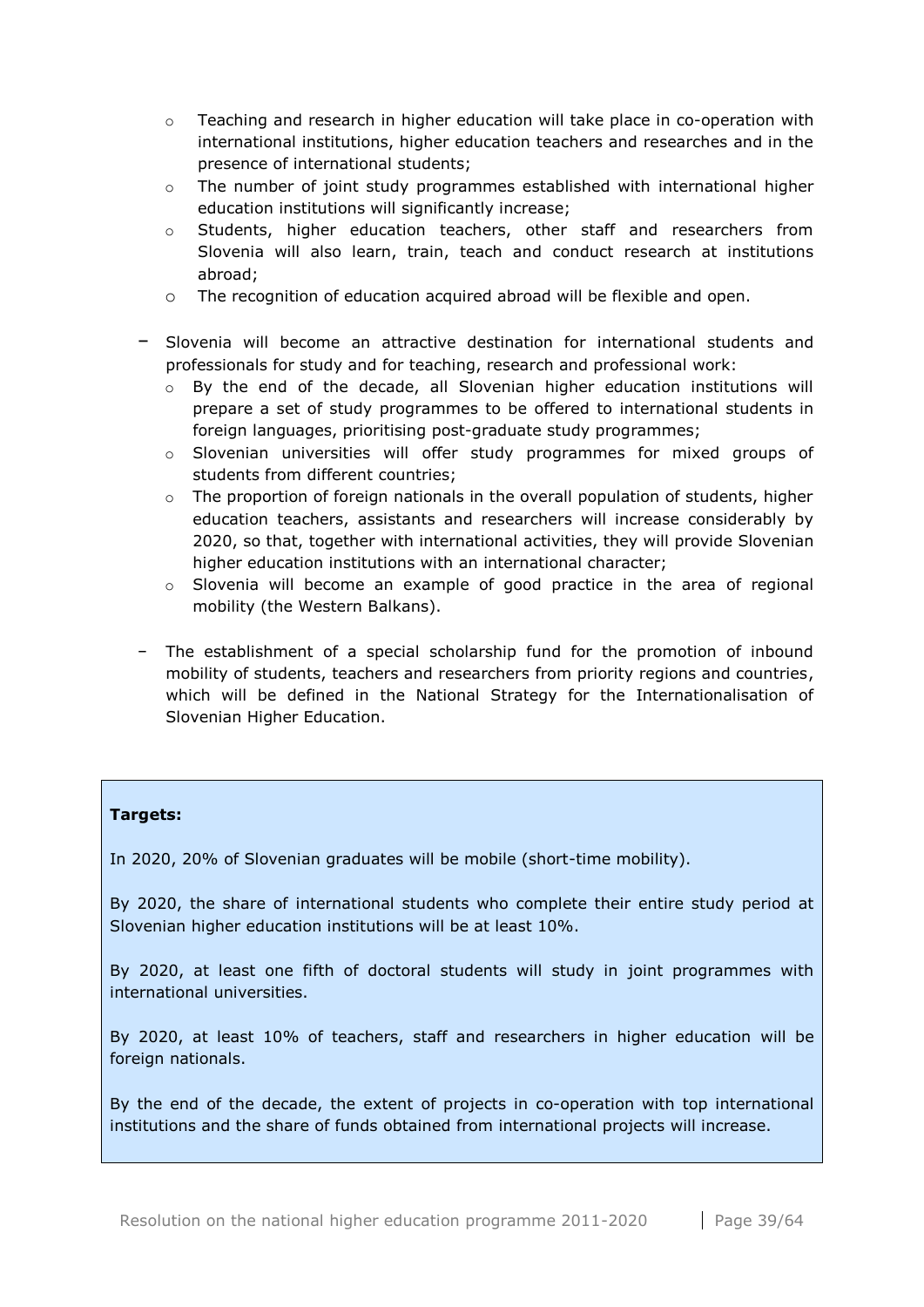#### <span id="page-39-0"></span>**2.6.2 Measures**

## **Measure 28**: **Formulation of a National Strategy for the Internationalisation of Slovenian Higher Education**

- − By 2013 at the latest.
- − Responsibility: Government of the Republic of Slovenia (Higher Education, Science) in co-operation with all higher education stakeholders and the Council for Higher Education of the Republic of Slovenia.
- − Explanatory note: The Strategy will be formulated because of the importance of internationalisation for higher education and our priority focus on internationalisation. The Strategy will precisely define the elements of internationalisation, priority geographical regions and areas of co-operation, and the basic measures and mechanisms for achieving the set goals. It will also provide a platform for the financing of international agreements, cooperation programs and international mobility, which are provided from budgetary resources. It will be prepared by the ministry responsible for higher education with the co-operation of all higher education stakeholders and the Council for Higher Education of the Republic of Slovenia; it will be adopted by the Government of the Republic of Slovenia.

## **Measure 29**: **The preparation of institutional international strategies with institutional priorities, which will be part of the wider mission and development plan of the institution, and taking into consideration the National Strategy for the Internationalisation of Slovenian Higher Education**

- − By 2014 at the latest.
- − Responsibility: Higher education institutions, SQAA.
- − Explanatory note: Higher education institutions will identify their role in their internationalisation strategies and precisely define their plans in this area.
- − The institutional plan will be the basis for funding from the new development stream of funding, which higher education institutions will be able to obtain for the activities of their internationalisation plans.

## **Measure 30**: **The establishment of co-operation with the Western Balkans region as an example of good practice in the field of regional mobility by 2020**

- − By 2013, the citizens of Western Balkan countries will be subject to equal study conditions in terms of tuition fees, as those applicable to domestic students and students from EU Member Countries, on a reciprocal basis.
- − Responsibility: Government of the Republic of Slovenia (Higher Education), CMEPIUS, Slovenian Human Resources and Scholarship Fund, higher education institutions.
- − Explanatory note: Slovenia recognises the strategic orientation towards the region of the Western Balkans, including in the area of higher education. To attract students from this region and to formulate good regional practices, it is important to provide attractive study conditions for students of the aforementioned region, in addition to improving the quality of Slovenian higher education. For this purpose, special scholarship schemes or targeted funding from existing sources will be introduced, which will particularly attract doctoral and post-doctoral candidates.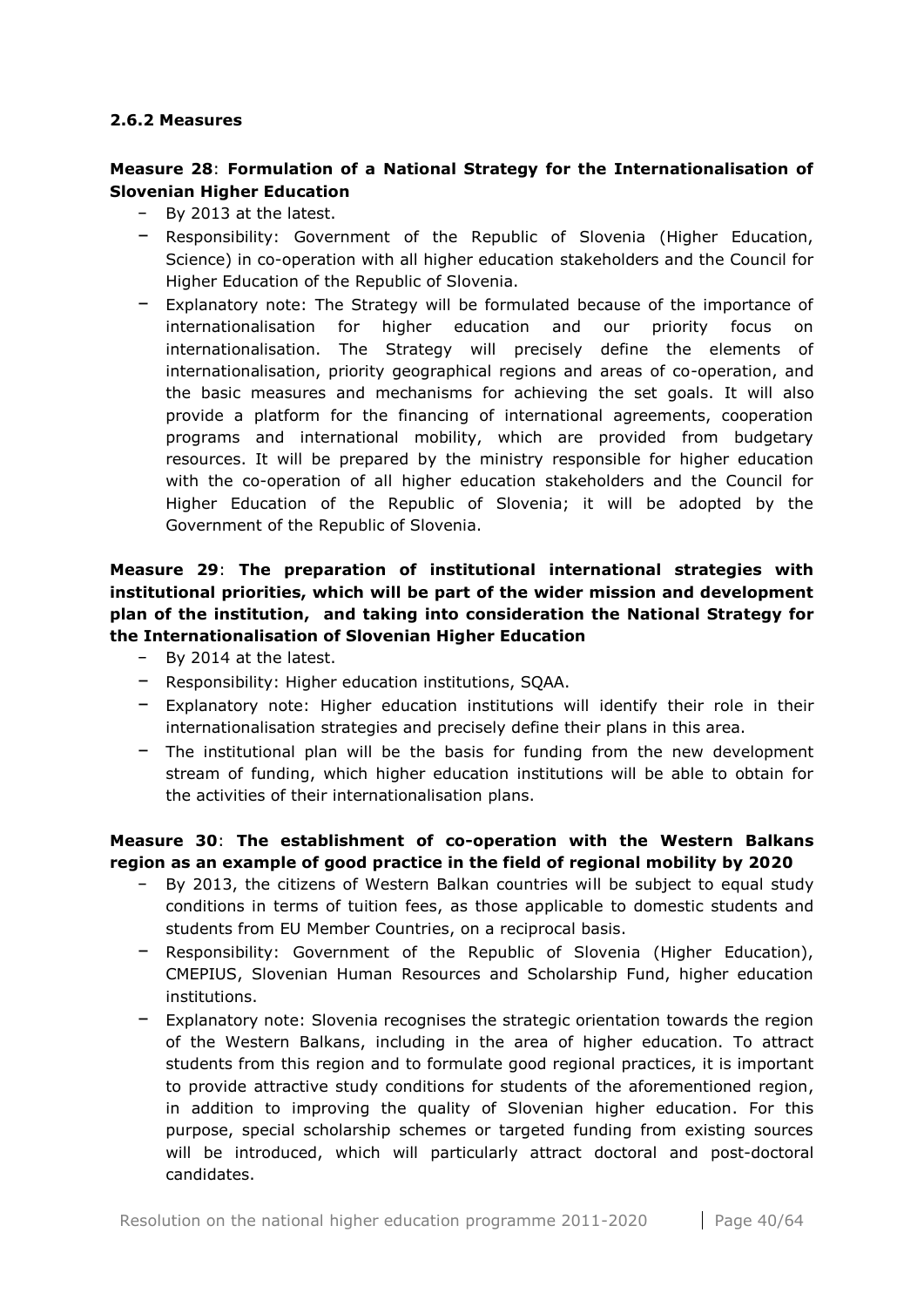## **Measure 31**: **The removal of administrative obstacles and the concentration of funding sources for international mobility**

- − By 2013 at the latest.
- − Responsibility: Government of the Republic of Slovenia (Higher Education), CMEPIUS, Slovenian Human Resources and Scholarship Fund.
- − Explanatory note: The funding of international mobility currently takes place through various institutions (Slovenian Human Resources and Scholarship Fund, CMEPIUS, etc.), and the allocation of such funds lacks coordination. In the future, the allocation of funds will be based on the National Strategy for the Internationalisation of Slovenian Higher Education. Financial resources and supporting institutions will operate in concert to support a uniform policy for the internationalisation of higher education.

## **Measure 32**: **The establishment of special targeted support for mobility:**

**a. For Slovenian students going abroad**

## **b. For the best international students coming to Slovenia**

- − From 2013.
- − Responsibility: Government of the Republic of Slovenia (Higher Education, Social Affairs), CMEPIUS, Slovenian Human Resources and Scholarship Fund.
- − Explanatory note: For facilitating and encouraging greater student mobility, funds need to be targeted to support studies abroad and the study of foreign students in Slovenia, and additional funds need to be reasonably ensured.
- − Funding of the measure: Additional funds shall be provided in accordance with the budgetary resources available, including by means of concessions stemming from the Short-term Work Act or corresponding regulations.

## **Measure 33**: **Slovenian higher education teachers and staff will regularly go on long-term exchanges or undertake additional training abroad**

- − With the amendment of the Higher Education Act in 2011.
- − Responsibility: Higher education institutions, Government of the Republic of Slovenia (Higher Education).
- − Explanatory note: In addition to attracting foreign experts to work in Slovenia, Slovenian staff need to be encouraged to work and do further training abroad. Only long-term exchanges (of at least one year) ensure a complete and comprehensive experience. Every Slovenian higher education teacher will have to spend a period abroad and engage in training and development on an ongoing basis by means of international exchanges or visiting abroad. A sabbatical year will therefore become mandatory. It is necessary to adapt those institutional practices, opportunities and schemes that are currently not fully exploited, and new ones will also need to be formulated.
- − Funding of the measure: with the new development stream of funding.

## **Measure 34**: **The establishment of specific measures to attract foreign experts**

**a. Improve the remuneration system of higher education employees, allowing higher remuneration for the best foreign (and domestic) experts than what is available today**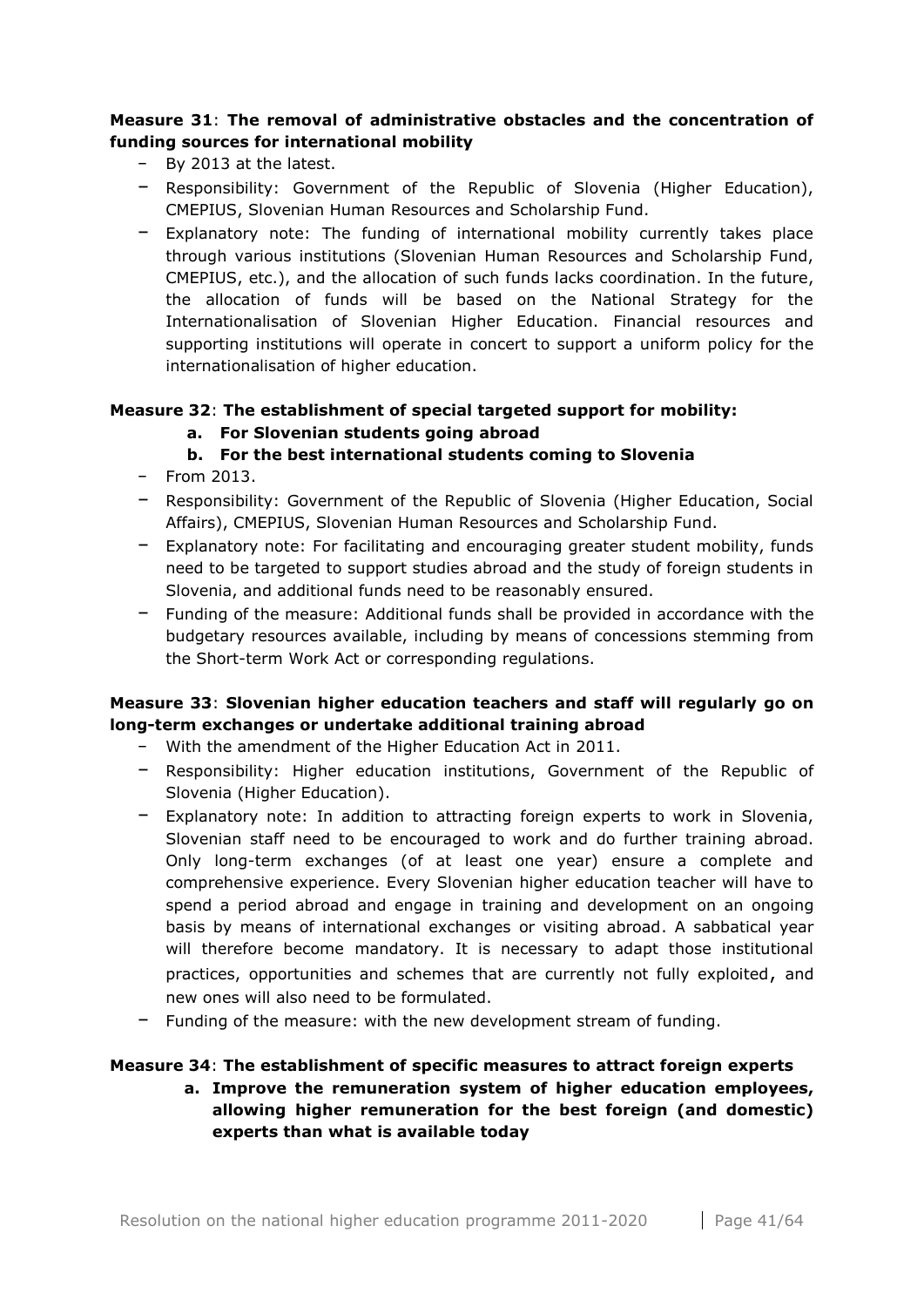- **b. Facilitate other support mechanisms for foreign experts (accommodation, assistance in obtaining work permits, help with child care, etc.)**
- **c. Remove obstacles for obtaining residence permits for foreign experts and students.**
- − The measure is to be gradually introduced from 2011.
- − Responsibility: Government of the Republic of Slovenia (Higher Education, Internal Affairs, Public Administration), higher education institutions.
- − Explanatory note: To increase the quality of Slovenian higher education and research, the best international experts must be attracted. For this purpose, attractive working conditions must be provided, including suitable remuneration and other forms of support. Appropriate legislation will be formulated and attractive working conditions will be established at higher education institutions, and international experts will be offered support upon their selection to higher education institutions. Similarly, obstacles will be removed and the procedures for international experts and students to obtain residence permits will be simplified.
- − Funding of the measure: from the updated direction of the European Structural Funds, all other possible programmes from the European Union, and the new development stream of funding.

**Measure 35**: **The Republic of Slovenia will support the activities of two international organisations in the field of higher education, which can significantly contribute to the greater internationalisation of the system:**

- **a. ICPE as an example of targeted support for co-operation with important countries (India as one of the rapidly developing BRIC countries – Brazil, Russia, India, China); and**
- **b. Euro-Mediterranean University, which, as one of the priorities of the Union for the Mediterranean, creates opportunities for networking between Slovenian universities and universities from 42 other countries included in this extensive process**.
- − Responsibility: Government of the Republic of Slovenia (Higher Education) and higher education institutions.
- − Explanatory note: In support of the targeted and planned orientation towards internationalisation, we recognise the role of individual international organisations in contributing to the development of the higher education system as a whole. Consequently, there will be stronger support for existing organisations of strategic importance, which can improve the co-operation of Slovenian higher education institutions with high-potential regions.

## **Measure 36**: **Facilitating teaching in foreign languages**

- − With the amendment to the Higher Education Act in 2011; the measure will be enforceable from 2012.
- − Responsibility: Government of the Republic of Slovenia (Higher Education), higher education institutions, Rector's Conference of the Republic of Slovenia and Slovenian Academy of Sciences and Arts.
- − Explanatory note: To enhance quality, internationalisation and international attractiveness, higher education institutions will be able to conduct study programmes in foreign languages. This will be particularly focussed on the second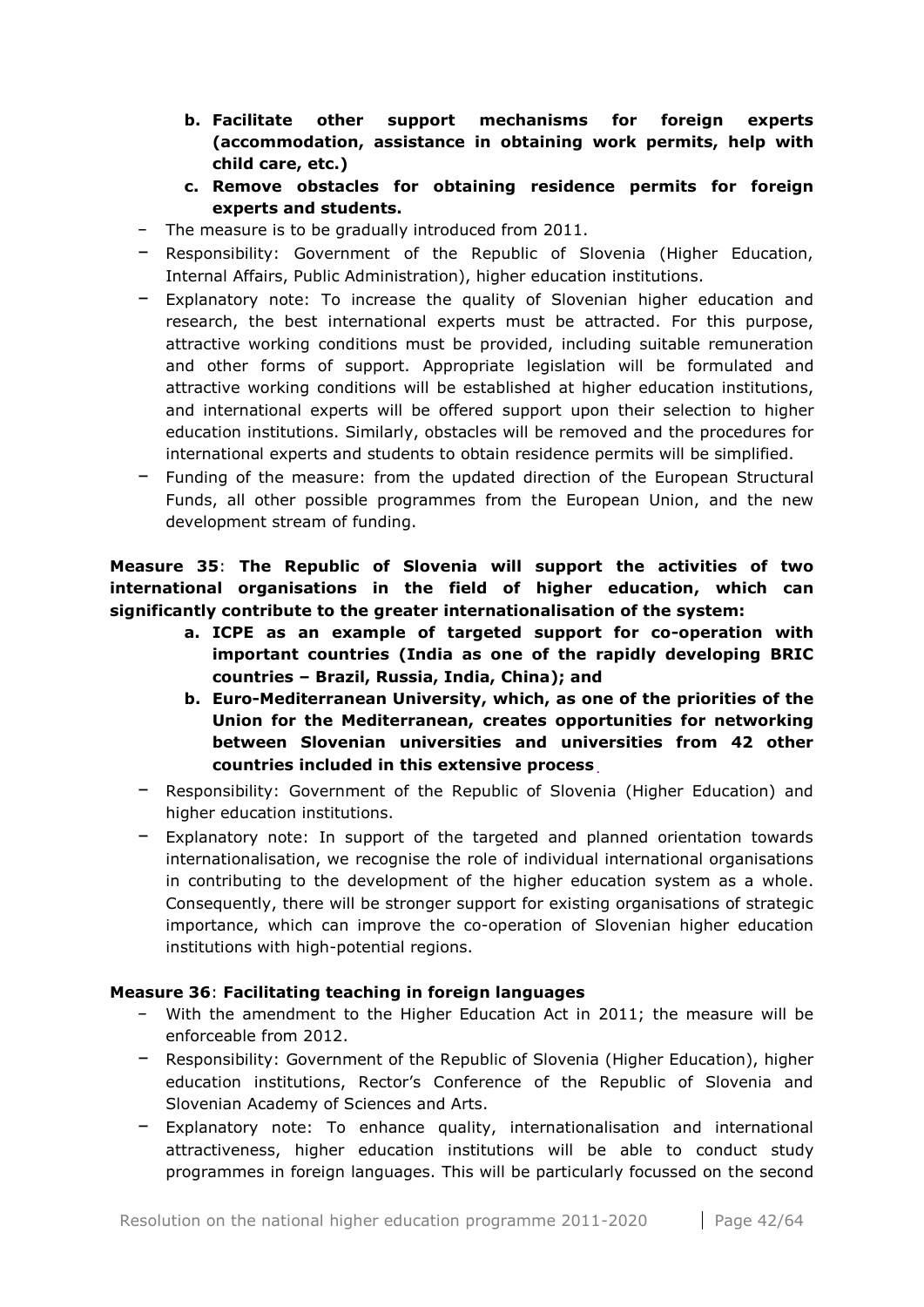and third study cycles. Higher education teachers that teach in a foreign language will demonstrate an adequate level of knowledge of that foreign language. The measure will, in addition to increasing the attractiveness of the Slovenian higher education area, also influence the students' and staff's acquisition of linguistic, intercultural and other generic competences. In this context, the development of the Slovenian language and terminology in higher education and science will also be ensured, including access to study content in Slovenian. In instances where teaching is conducted in foreign languages, access to study content in Slovenian means: individual consultations or exercises in Slovenian, study literature or summaries of lectures in Slovenian, etc. Similarly, higher education institutions will offer foreign language support to their students and staff, and Slovenian language support for international students and staff.

− Funding of the measure: with the basic and the new development streams of funding.

## **Measure 37**: I**ncrease the scope of research activities that are conducted as part of transnational projects or activities**

- − By 2020 (gradual growth by 2020).
- − Responsibility: Higher education institutions.
- − Explanatory note: In Slovenia, 12% of research funds are currently obtained from European projects. It is our wish to increase international co-operation in the area of research. For this purpose, the research organisations will endeavour to reach the goal of doubling funds from European projects, i.e. doubling their research activities that are conducted in the transnational environment.

## **Measure 38**: **The flexible and open recognition of education acquired abroad for employment purposes**

- − With the new Act on Recognition and Assessment of Education in 2011.
- − Responsibility: Government of the Republic of Slovenia (Higher Education).
- − Explanatory note: The current procedures for the recognition of education acquired abroad for employment purposes are administratively burdensome and time consuming. The new arrangement will transfer the responsibility for the recognition of international qualifications for employment purposes to employers. In the case of the regulated professions, responsible ministries or chambers will participate. The national information centre (ENIC-NARIC) will provide information about foreign education in the form of evaluation and public information. The system of recognition for the purpose of further education will remain the responsibility of higher education institutions.

## <span id="page-42-0"></span>*2.7 Social dimension*

In the coming decade, it is our wish to facilitate broad access to tertiary education and training for everybody who has an interest and is capable of studying, and to provide the conditions for the successful completion of studies. Despite a big increase in the number of students and the relatively high participation rate of each generation in tertiary education, mechanisms for monitoring the student body have still not been formulated and obstacles to study and its completion have still not been identified at a system level.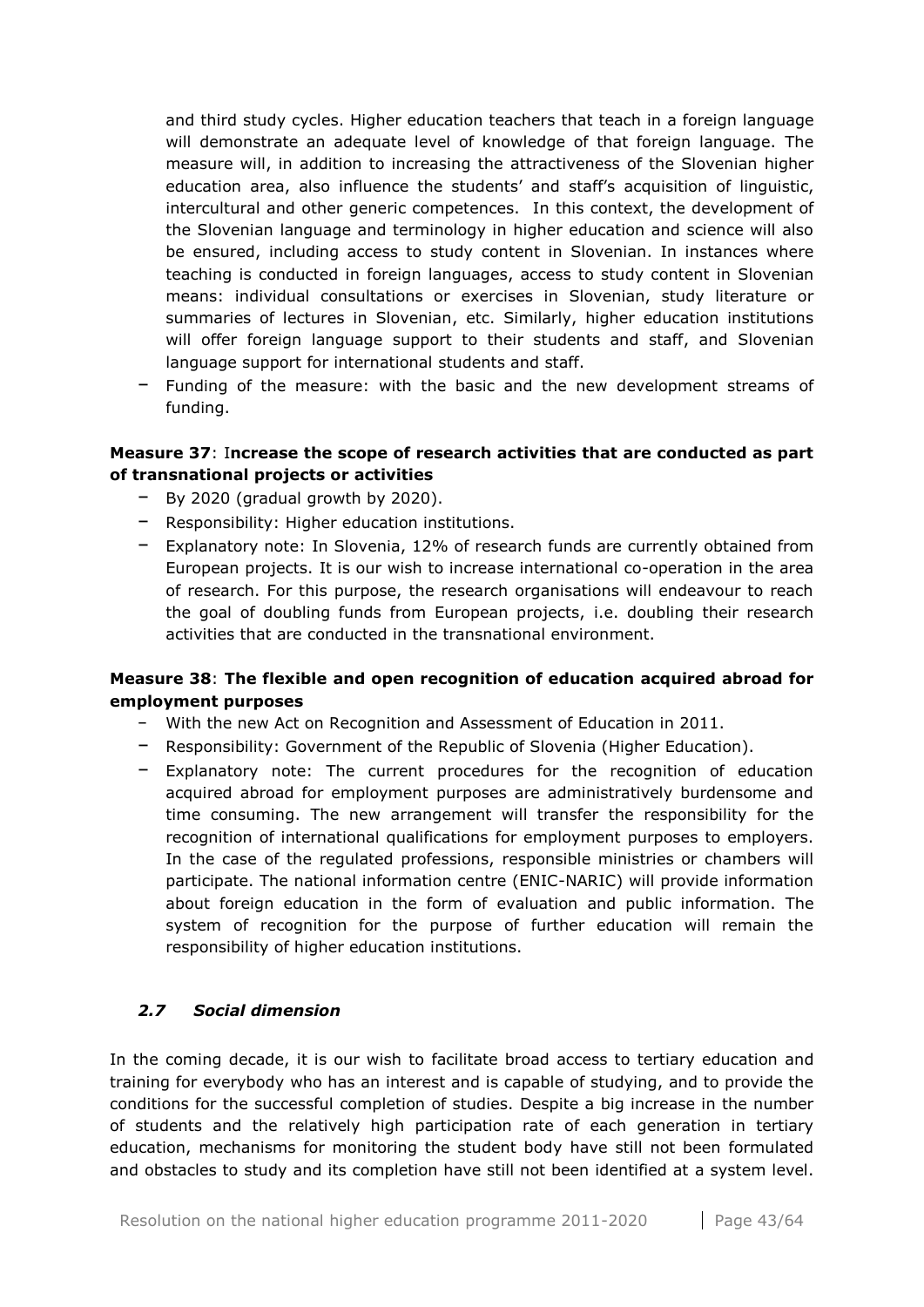The data indicate that the percentage of those who do not complete their studies is high (35%), particularly in comparison with some other countries of the European Union or OECD. Accordingly, it is our wish to harmonise the system of social transfers for students. Systems for the monitoring of the student body and the identification of obstacles to study will be established. According to the findings, appropriate measures will be promptly adopted and the system of social transfers adjusted properly. Higher education institutions will design institutional practices for following their students.

Greater attention will be dedicated to the adequate representation or inclusion of certain social groups in higher education. Mechanisms for the identification of underrepresented groups in higher education will have to be developed, and the reasons for such differences will have to be examined. The formulation of incentives for the inclusion of these groups will be an ongoing activity of higher education institutions.

Higher education institutions will develop and provide support centres for students and staff, such as career centres or career/academic/psychological counselling services, as well as modern higher education libraries, which will provide access to materials, including contemporary ICT equipment, sports facilities and high-level sports activities. Higher education institutions will be encouraged to introduce sports activities as an obligatory or optional subject in study programmes.

Appropriate conditions will be fostered for a richer offering of lifelong learning activities at the tertiary education level, which will be facilitated by updating the procedures for the accreditation of such study programmes, encouraging flexible learning pathways and public access to objective information on higher education providers in Slovenia. In this regard, higher education institutions and higher vocational colleges will be encouraged to facilitate flexible teaching pathways and to recognise previously acquired knowledge and competences, which must, in all cases, meet the set academic standards. Non-formal and informal learning will thus be both an individual right and the discretion of higher education institutions.

An active role of the individual student is important for his/her personal development and his/her integration in society. An individual can establish or realise his/her goals by taking part in extra-curricular programmes and activities, which are primarily intended for students and are carried out at universities and other higher education institutions as an additional activity in the areas of informal education, culture, art, sports and other fields. Active participation in such programmes systematically nurtures and reinforces values in the student, which complement the academic spirit and enable an individual to become an intellectual in the social pyramid. Knowledge and experience that is gained in this manner are important for the further work of the individual. The goal is to shape an individual who will contribute to the development of the academic, cultural and socially critical environment, which will inevitably influence the social and economic situation of the whole society.

We would like to make study tuition-free, but fairly and in light of lifelong learning. The State will cover an individual's study expenses for the first study cycle at any time in his/her life, but only for 4 or 5 years of full-time study, or for 240 or 300 ECTS, depending on the length of the study programme. This means 1 year longer than the nominal length of the study programme. The duration will be appropriately adjusted for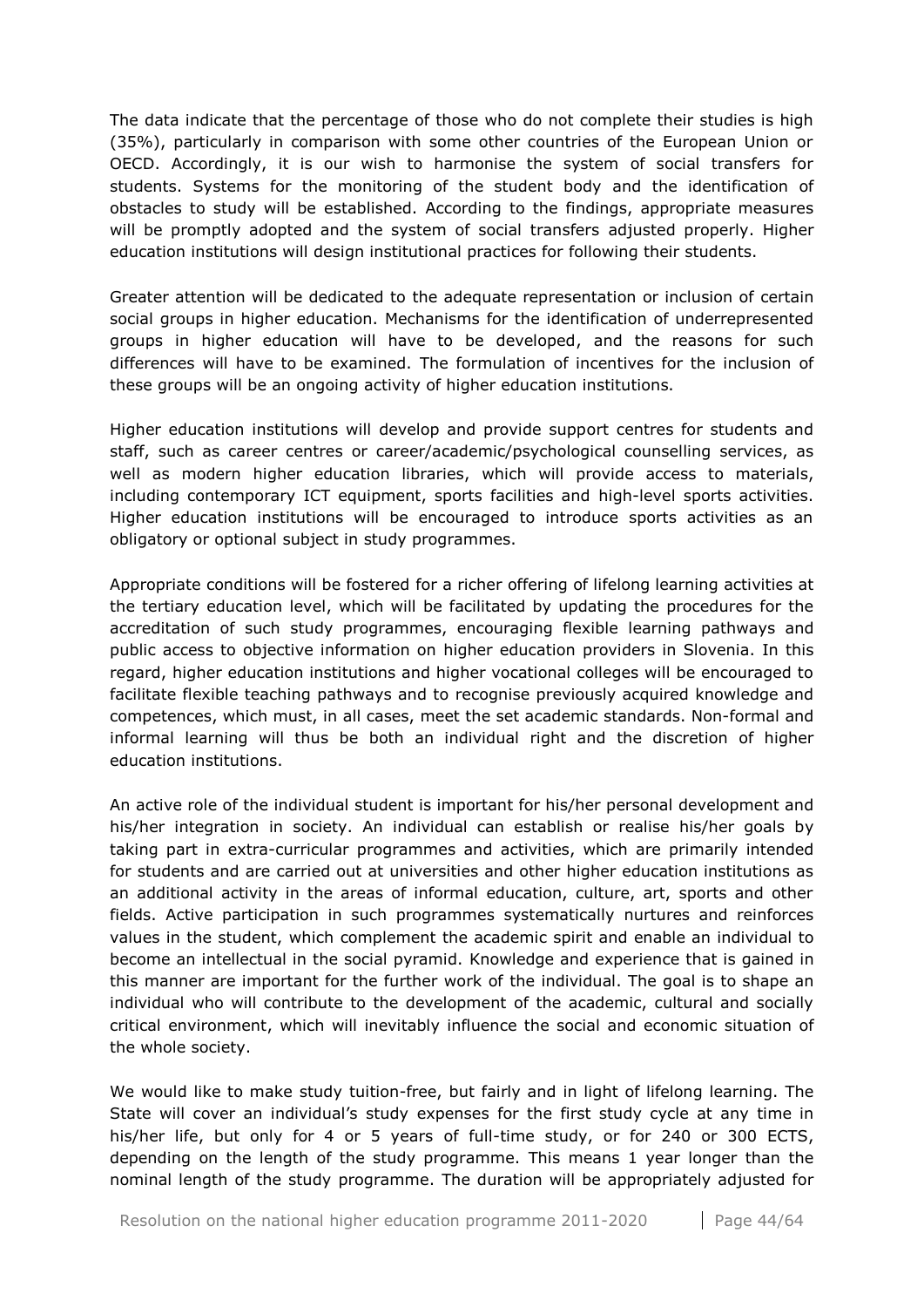programmes that educate for the EU regulated professions. In the case of "part-time" study, the annual cost of study will be proportionally lower, and the State will finance 240 or 300 ECTS for the first study cycle (this therefore represents more than 4 or 5 nominal years for "part-time" study). An individual may exercise the right to study towards 240 or 300 ECTS in the first study cycle any time in his/her life. He/she may also move in and out of the system. When he/she repeats or changes studies several times so that the total length of study will be more than 4 or 5 years, the costs associated with study beyond 240 or 300 ECTS will be covered by the student. This restriction will not apply in exceptional personal circumstances (for example, for students with special needs, student parents, etc.), which will be dealt with on a case-by-case basis according to the following: the conditions for the completion of studies, the duration of such studies and the eligible period to receive social transfers, which may be longer than four or five years in these cases. Tuition fees for longer study programmes will be determined in a holistic manner, so as not to discriminate against the field of study. The right to tuitionfree education at first study cycle will be available to all individuals who have not already completed education at this level or those who have not yet been funded for this level of study by the State. For four or five years, or for an appropriate period for students of EU regulated professions and students with special needs, students will be eligible for all other social benefits, i.e. scholarships, subsidised meals, transportation, accommodation, etc. in compliance with legislation in the field of social transfers.

The State shall cover the study costs of an individual in the second study cycle for 60 or 120 ECTS, depending on the length of the selected study programme, or 1 or 2 years full-time at any stage of his/her life. However, if individuals do not successfully complete their studies, they will have to return the funds to the State. The period within which the individual will have to complete his/her studies before having to return the funds will be 5 years beyond the academic year in which he/she enrolled in the last ECTS. The amount of the tuition fee to be returned in such cases will be determined in a holistic manner in order not discriminate against any field of study. An individual in the second study cycle will benefit from social benefits of someone with a student status for 1 or 2 years in compliance with legislation in the field of social transfers. This restriction will be adapted in the case of exceptional personal circumstances, as described above. The State will therefore cover the study costs of an individual for 360 ECTS for the first and second study cycles in total, except for longer programmes that educate EU regulated professions.

In the third study cycle, the entire system of funding doctoral studies will be renewed, so that the existing schemes will be more unified and complementary to each other: the Young Researchers Scheme, Young Researchers in the Economy and the new Innovative Scheme for co-funding doctoral study. The Young Researchers Scheme, or the system for funding doctoral studies, needs to be modified so that it will be student-oriented. To ensure an adequate number of researchers and the regeneration of staff, the State will finance the costs of doctoral studies for a certain number of candidates at any time in their lives. Should students not successfully complete their studies, the funds will be returned to the State by the individual. The quantum of tuition fee to be returned should a student not successfully complete his/her studies will be determined in a holistic manner in order not to discriminate against the field of study. In any case, the number of posts for doctoral studies will be limited according to the capacities of universities, including the number of tutors. In determining the number of candidates whom the State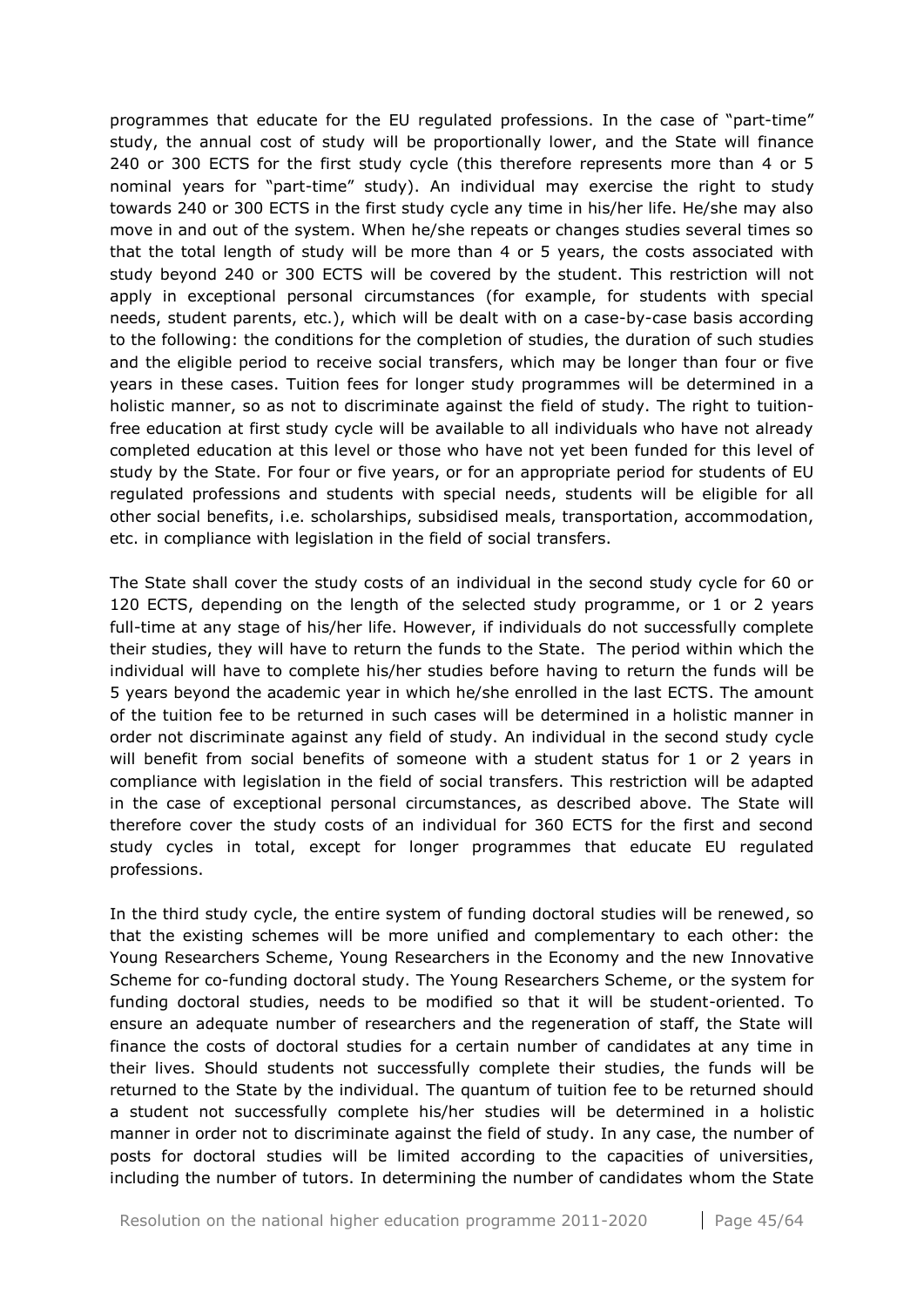will fund and in selecting the study areas, the integrated development of all disciplines will be protected, and considerably more funds will be allocated to areas that will be designated as national priorities. The selection of candidates will be carried out by universities or the providers of doctoral studies.

The State will cover the study costs in accordance with the described study system at public higher education institutions and possibly also at institutions holding a concession. In this regard, the criteria for the selection of concession-holding institutions will be clearly defined, particularly for the selection and maintenance of a concession. The State will therefore finance the study of students in private higher education institutions (grant a concession to private higher education institutes) only for those programmes that are not provided in public institutions, are demonstrably delivered to a high quality, and for which there is a need in the Slovenian environment.

## <span id="page-45-0"></span>**2.7.1 Goals**

- − Access to higher education increase participation in tertiary education.
- − Enable tuition-free studies, fairly and in light of lifelong learning, in the first study cycle and upon the successful completion of studies in the second and the third study cycles.
- − Establish a uniform and transparent system of social transfers for students, with a limit to the number of years that a student can benefit from them.
- − Identify and promote the greater inclusion of underrepresented groups of the population and establish equal opportunities.

## **Targets:**

The proportion of the population between 30 and 34 years of age with a tertiary education qualification will be at least 40% by 2020.

The Gross Enrolment Ratio in tertiary education of the population between 19 to 24 years of age will be 75% in 2020.

20% of all students in tertiary education will be over 29 years old in 2020.

## <span id="page-45-1"></span>**2.7.2 Measures**

## **Measure 39**: **Funding the first and second study cycles at any time in life under certain conditions**

- With the amendment to the Higher Education Act in 2011 and new system of funding from 2011 onwards; the measure will be enforceable during the academic year 2013/2014 at the latest.
- − Responsibility: Government of the Republic of Slovenia (Higher Education).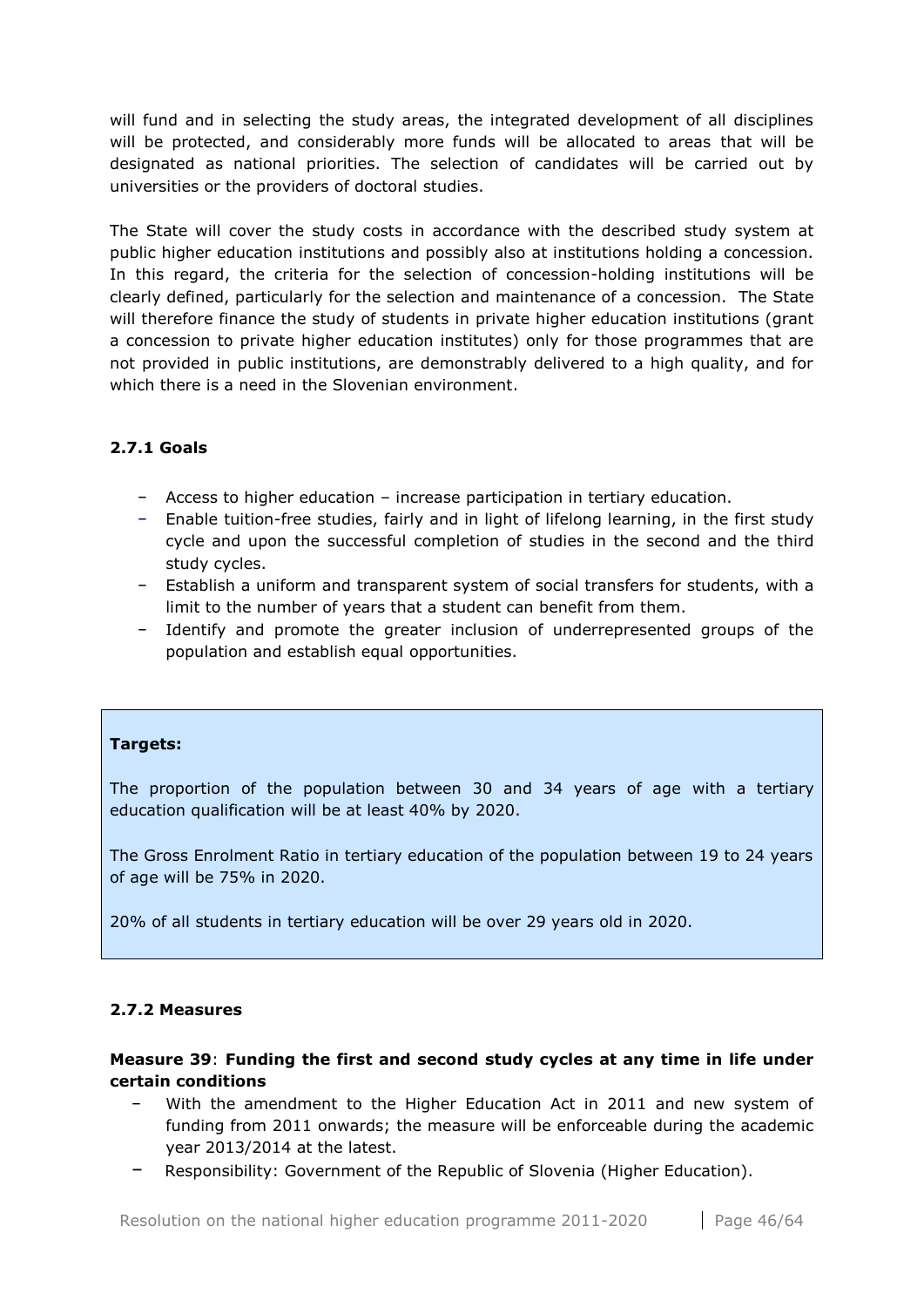- Explanatory note: From the academic year 2013/2014, from a student's perspective, the financing of education at any stage of life, irrespective of age, will take place as follows:
	- o The State will finance studies to up to a maximum of 240 or 300 ECTS for students enrolled in the first study cycle at any time in their life, who have not already completed education at this level or who have not yet been funded for this level of study by the State. An exception will be study for the regulated professions, which lasts longer – in such cases, the State will finance the entire duration of the study programme, including a relevant additional period (1 year or 60 ECTS). The limitation will also be reasonably adjusted for students with special needs, who will be dealt with individually (on a case-bycase basis), and for whom the conditions for the completion of their studies and any potentially longer period to be funded will be determined on the basis of individual expert assessment.
	- o The State will finance studies up to 60 or 120 ECTS for study programmes in the second study cycle, which can be accessed by students at any time in life, given an individual has not yet obtained this level of education and has not yet been funded for this level of study by the State . If an individual does not complete the study programme within the five-year period after he/she was last enrolled, he/she will return the tuition fee. The repayment of the tuition fee will be arranged so that an individual will only start making repayments when he/she earns a certain regular income and will be able to repay these funds. An exception will be for study of the regulated professions, which lasts longer– in such cases, the entire duration of the study programme will be financed by the State, including a relevant additional period (1 year or 60 ECTS). The limitation will also be reasonably adjusted for students with special needs, who will be dealt with individually (on a case-by-case basis), and for whom the conditions for the completion of their studies and any potentially longer period to be funded will be determined on the basis of individual expert assessment.
	- $\circ$  The State will therefore cover the study costs of an individual for 360 ECTS for the first and second study cycles in total, except for longer programmes that educate EU regulated professions.

## **Measure 40**: **Comprehensive regulation of a system of doctoral studies, which will be based on fostering excellence and rewarding results**

- − Regulations governing the implementation and (co)funding of doctoral studies in Slovenia will be reviewed and harmonised in 2011. The measure as a whole will be implemented from the academic year 2014/2015 at the latest.
- − Responsibility: Government of the Republic of Slovenia (Higher Education, Science), ARRS, TIA, higher education institutions.
- − Explanatory note: In the third study cycle, the funding system for doctoral studies will be reorganised in an integrated manner. All doctoral study funding schemes will be harmonised (the Young Researchers Scheme and the Innovative Scheme of funding doctoral study). To assure the quality of doctoral studies, the State will finance the study costs and living expenses of a suitable number of doctoral candidates. However, should students not successfully complete their studies, the funds will be returned to the State by the individual. Universities will ensure the appropriate delivery of doctoral studies based on scientific and research work and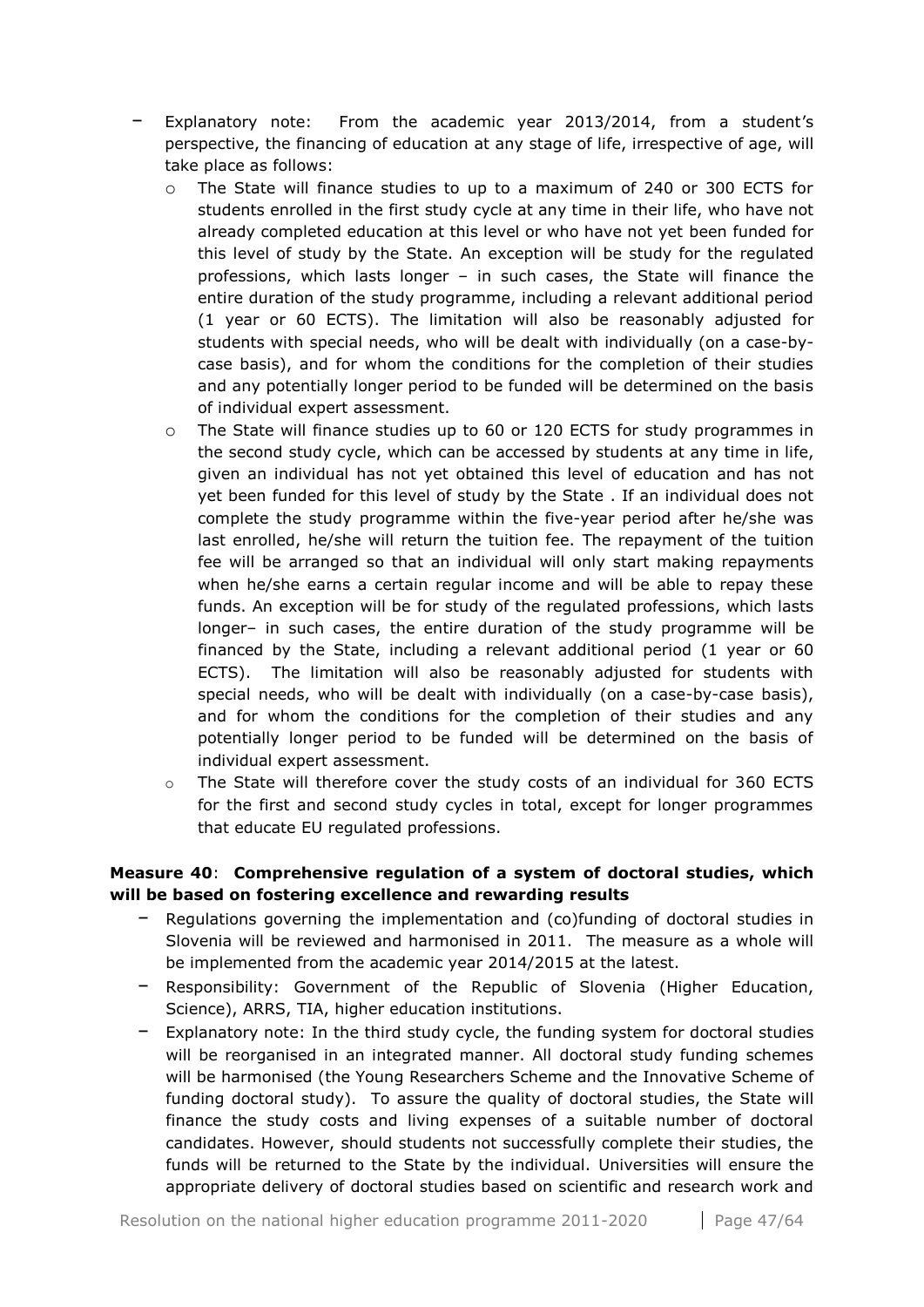a contribution to the treasure of knowledge. The criterion for determining the number of doctoral study places will be whether the university has adequate capacity, including the number of tutors.

## **Measure 41**: **The establishment of a system for returning funds should students fail to complete their studies in the second and the third study cycles**

- − With the amendment of the Higher Education Act in 2011. Adoption of the regulation in 2012. The measure will be enforceable from the academic year 2013/2014 at the latest.
- − Responsibility: Government of the Republic of Slovenia (Higher Education, Science, Finance), Tax Administration of the Republic of Slovenia.
- − Explanatory note: Should students fail to complete their studies in the second or third study cycles, the costs of the studies will be returned to the State by the individual according to the system described above. The duration of the period that constitutes the conclusion of studies will generally be five years following the study year in which the individual last enrolled for ECTS for the second study cycle and, as a general rule, one year for the third study cycle. The amount of the tuition fee to be returned will be determined in a holistic manner in order not to discriminate against any field of study.

## **Measure 42**: **The establishment of a uniform and transparent system of social transfers for students, with a limit to the number of years.**

- − With the amendment of the Higher Education Act in 2011; the measure will be enforceable during the academic year 2013/2014 at the latest.
- − Responsibility: Government of the Republic of Slovenia (Social Affairs).
- − Explanatory note: The system of social transfers will be harmonised so that individual benefits will be granted uniformly, including student accommodation facilities. For the latter 1,500 new beds will be provided by 2015 and 4,500 new beds by 2020.
- − A uniform and transparent system of social transfers for students will be based on the following model, except for study for the regulated professions and for students with special needs:
	- $\circ$  For the first study cycle, the period for receiving social transfers will be 4 or 5 years, depending on the duration of the study programme;
	- $\circ$  For the second study cycle, the period for receiving social transfers will be 1 or 2 years, depending on the duration of the study programme;
	- o For the third study cycle, a uniform funding scheme will be introduced, covering both the study and living expenses for a certain number of candidates. In the event that an individual will not receive any funding from the above mentioned scheme, doctoral students will be able to receive social transfers for 3 or 4 years, depending on the duration of the doctoral programme.

Social transfers will be awarded to individuals in compliance with legislation in the field of social transfers, which currently provides financial support to young people. For individuals in the later parts of their lives, other forms of social transfers will be formulated, such as various public invitations and calls to tender in relation to the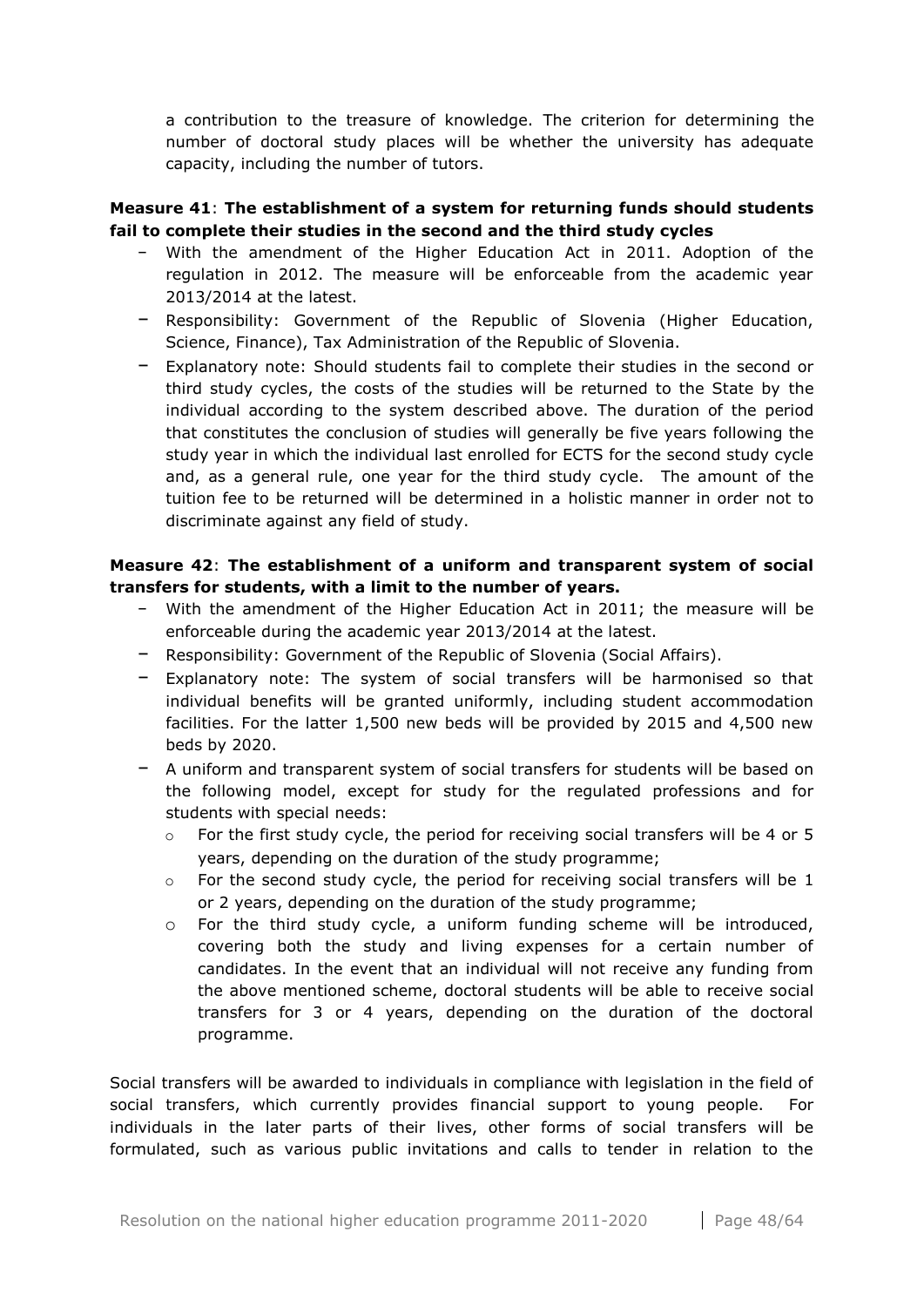European Social Fund, programmes and support provided by the Employment Service of Slovenia, etc.

## **Measure 43**: **Introduction of special loan schemes**

- With the amendment of the Higher Education Act in 2011; the measure will be enforceable during the academic year 2013/2014 at the latest.
- − Responsibility: Government of the Republic of Slovenia (Social Affairs, Higher Education).
- − Explanatory note: Special loan schemes will be an additional form of assistance and not a replacement for scholarships. The interest rate will be subsidised by the State and it will be lower than the market (normal) interest rate.

## **Measure 44**: **The integration of underrepresented groups of the population in tertiary education**

- − Responsibility: Government of the Republic of Slovenia (Higher Education, Social Affairs).
- − Explanatory note: An analysis will be undertaken regarding the structure of the student body with the intention of determining the representation of individual groups of the population and identifying groups that are underrepresented in higher education. Following the analysis of the structure of the student body and the identification of underrepresented groups of the population, incentives that support the inclusion of these groups in higher education will be formulated. An additional 1.5 million euros per year will be allocated for this purpose. Higher education institutions and higher vocational colleges will be encouraged to develop ways of attracting and including underrepresented groups of the population and assisting them in the completion of their studies. Funds will be available for these activities within the framework of the new developmental stream of funding.
- − Funding of the measure: A sum of 50,000 euros for the research analyses and funds for the additional support for the inclusion of the identified groups will be allocated from the new development stream of financing.

## **Measure 45**: **Monitoring of the student body and the barriers to access to tertiary education, and support services for students and staff**

- − Beginning of systemic monitoring from 2013.
- − Responsibility: Government of the Republic of Slovenia (Higher Education, Social Affairs), higher education institutions.
- − Explanatory note: The student body, its composition and the barrier to access and the completion of study will be monitored at a system level. The system of social transfers and potential additional study incentives will be continuously adapted, based on analyses. Higher education institutions will design institutional practices to follow their students.
- − Higher education institutions will develop and provide support centres for students and staff, such as career centres or career/academic/psychological counselling services, as well as quality libraries that meet international standards, and provide sports facilities with appropriate staffing.
- − Funding of the measure: with the new development stream of funding.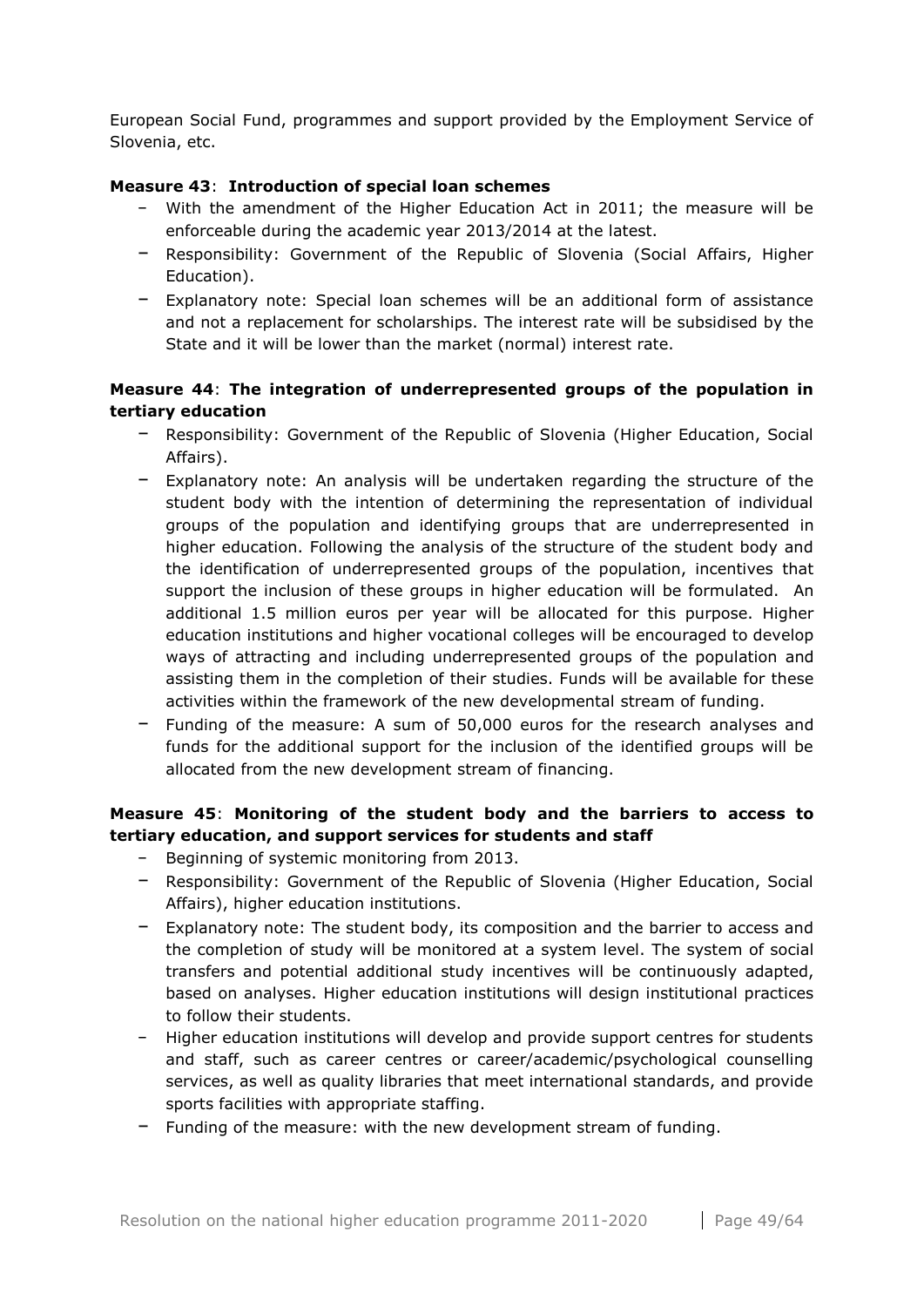#### **Measure 46**: **Institutional monitoring of extra-curricular activities**

- − From 2012.
- − Responsibility: Higher education institutions, SQAA.
- − Explanatory note: Institutions may record in the Diploma Supplement those extracurricular activities that are organised by universities and other higher education institutions, or by other organisations that recognised by higher education institutions as relevant for obtaining these various types of competences. This will enable a transparent overview of an individual's activities, which have been supported by the institution. The supplement should include an individual's achievements in international competitions of knowledge, research, artistic performance, sports and other relevant competitions and other outstanding achievements. Higher education institutions will not create new activities to serve these purposes.

## <span id="page-49-0"></span>**3. Norms and Standards**

- 1. The first cycle: duration from 180 to 240 ECTS
- 2. The second cycle: duration from 60 to 120 ECTS
- 3. Long Master's study programme only EU regulated professions
- 4. The third cycle: from 180 to 240 ECTS
- 5. Full-time study corresponds to 60 ECTS per year; adapted study programmes or "part-time study" corresponds to 30-45 ECTS per year
- 6. Standard for individual higher education institutions:
	- a. The university must include at least four scientific disciplines (FRASCATI) and at least five educational areas (ISCED).
	- b. At least 50% of staff at an individual university must be permanently employed for more than half of their workload at this institution
	- c. With regard to professional study programmes, higher education institutions must demonstrate active co-operation with industry and at least 50% of the teaching staff in professional study programmes must have at least 3 years' work experience in a "non-academic" environment, i.e. in the economic or public sectors.

## <span id="page-49-1"></span>**4. National priorities**

The comprehensive development of all academic, scientific, artistic and professional fields in the Slovenian higher education area will be ensured.

Priority areas or areas of national significance will be identified in connection with RISS, based on initiatives by individual stakeholders. They will be substantiated by the comparative analyses of competences in specific fields. Priority areas will not be determined by top-down political processes, even if supported by expert opinions and studies of technological forecasts or the opinions of the economic sector and researchers. Instead, the development of smart specialisations will be an ongoing and open process, involving all key stakeholders. In practice, the concept of specialisation will be realised through the large-scale public funding of selected areas.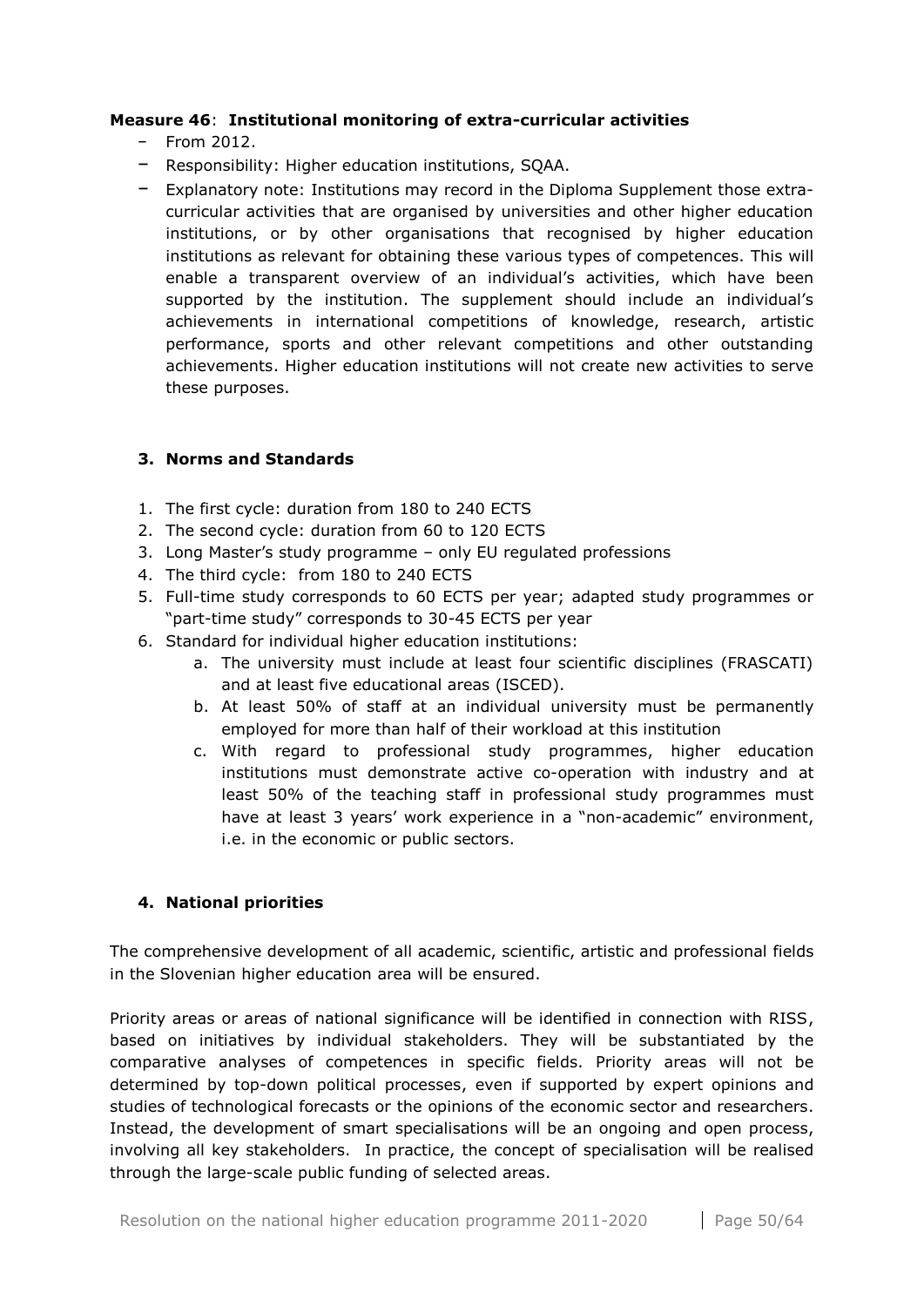## <span id="page-50-0"></span>**5. Monitoring the implementation of the National Higher Education Programme**

In order to successfully achieve the goals of the National Higher Education Programme, it is necessary to ensure the continuous monitoring of the realisation and implementation of the set of measures in relation to the future events and context.

Because of the inseparable connection between higher education and research, the programme documents in the areas of higher education, research and innovative will be subject to common monitoring. An independent group of experts will jointly monitor the achievement of set goals, impacts and the implementation of these measures. The group will submit its report to the competent advisory bodies of the Government in the fields of higher education, science and technology. Following the joint examination, the bodies will report to the Government of the Republic of Slovenia on the implementation of programmes and submit proposals for amendments or the adaptation of measures for more efficient implementation. The Government of the Republic of Slovenia will submit the report to the National Assembly for discussion every second year, including proposals for action. A thorough evaluation of the National Higher Education Programme 2011- 2020 will be carried out in 2015, which will include the evaluation of the measures and the attainment of the targets. This will form the basis for an improved National Higher Education Programme 2015-2020, if appropriate.

## <span id="page-50-1"></span>**6. Indicative amount of funds for the implementation of the National Higher Education Programme**

The National Higher Education Programme 2011-2020 addresses the entire system of tertiary education, which, in addition to higher education institutions, also includes higher vocational colleges. In terms of the financial component of the National Higher Education Programme 2011-2020, the basic goal is to have 1.3% of GDP of the public budget allocated to tertiary education and 2.0% of GDP by 2020. The text below, therefore, presents the total funding for tertiary education, including funding for higher education, higher vocational education, transfers to households for tertiary education, study assistance and the Ministerial operating costs for this particular area of work. The most important measures of the National Higher Education Programme are highlighted and their values presented in more detail.

The estimated funding for higher education includes: the basic and the development pillars deriving from Measure 13 of the National Higher Education Programme 2011- 2020, the remaining aforementioned expenditure and a detailed overview of additional forecasted funds over and above the basic and development pillars for individual measures, i.e. Measure 2 and Measure 26. The funding of other measures is expected to take place within the development funding pillar or from other sources.

Table 1, "Estimation of funds for the achievement of goals set by the Resolution on the National Higher Education Programme", presents data regarding the evaluated nominal value of gross domestic product by 2015 and the target values that are to be achieved by the National Higher Education Programme. That is, firstly, to achieve 1% of GDP of public funding for higher education by 2015 - according to existing evaluations regarding GDP,

1

<sup>7</sup> As explained in the first paragraph of this chapter, funds for higher education are a portion of funds for tertiary education, and that is why the amount is lower.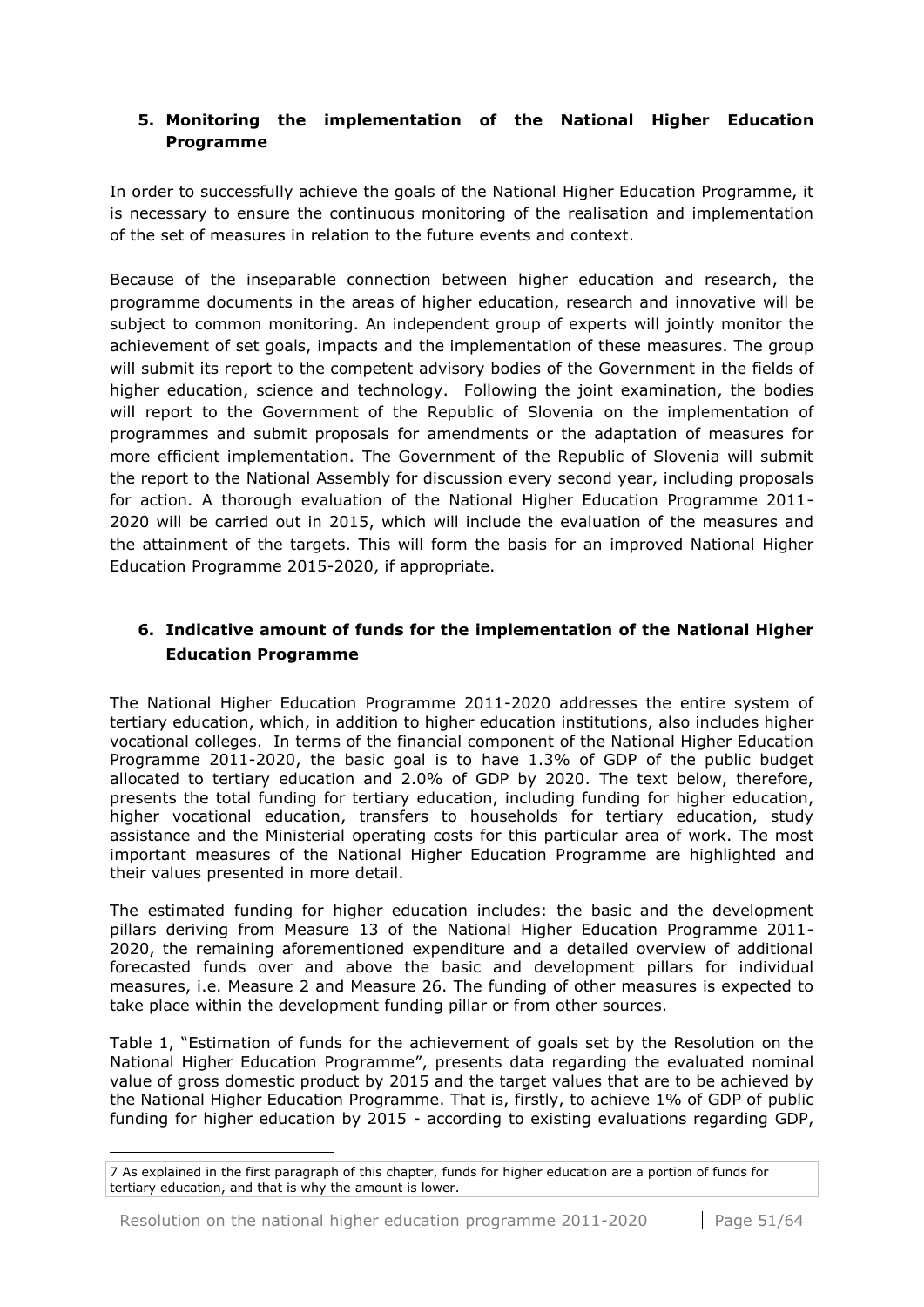this would amount to 471,177,483 euros (in current prices) – and, secondly, 2% of GDP of public funding for the total budgetary expenditure for tertiary education by 2020 – according to existing evaluations regarding GDP, this would amount to 942,354,967 euros (in current prices) in 2015.

Table 2, "Funds for measures requiring additional financing outside Measure 13", presents the dynamics of financing measures that will require additional funds over and above the basic and development funding pillars by 2015.

| Table 1: Estimation of funds for the achievement of goals set by the Resolution |  |
|---------------------------------------------------------------------------------|--|
| on the National Higher Education Programme                                      |  |

|                                                         | 2011        | 2012        | 2013                                                                       | 2014        | 2015        |
|---------------------------------------------------------|-------------|-------------|----------------------------------------------------------------------------|-------------|-------------|
|                                                         |             |             |                                                                            |             |             |
| Nominal GDP in euros                                    |             |             | 37.226.883.413 39.032.875.521 41.466.300.106 44.203.535.586 47.117.748.333 |             |             |
| 1% GDP - target for<br>higher education in<br>2015      | 372.268.834 | 390.328.755 | 414.663.001                                                                | 442.035.356 | 471.177.483 |
| 2 % GDP $-$ target for                                  |             |             |                                                                            |             |             |
| tertiary education in<br>2020                           | 744.537.668 | 780.657.510 | 829.326.002                                                                | 884.070.712 | 942.354.967 |
|                                                         |             |             |                                                                            |             |             |
|                                                         | 2011        | 2012        | 2013                                                                       | 2014        | 2015        |
| <b>Higher education</b>                                 | 352.021.508 | 391.536.864 | 412.716.551                                                                | 434.078.719 | 471.177.483 |
| Share in GDP (in %)                                     | 0,95        | 1,00        | 1,00                                                                       | 0,98        | 1,00        |
| Higher<br>vocational<br>education                       | 18.501.659  | 18.001.659  | 18.451.700                                                                 | 18.949.896  | 19.499.443  |
|                                                         |             |             |                                                                            |             |             |
| Share in GDP (in %)                                     | 0,05        | 0,05        | 0,04                                                                       | 0,04        | 0,04        |
| transfers<br><b>Social</b><br>for<br>tertiary education | 90.805.958  | 146.824.405 | 150.495.015                                                                | 154.558.381 | 159.040.574 |
| Share in GDP (in %)                                     | 0,24        | 0,38        | 0,36                                                                       | 0,35        | 0,34        |
| Total                                                   | 461.329.125 | 556.362.928 | 581.663.267                                                                | 607.586.996 | 649.717.500 |
| Share in GDP                                            | 1,24        | 1,43        | 1,40                                                                       | 1,37        | 1,38        |
| <b>Costs of MVZT for HE</b>                             | 917.494     | 917.494     | 926.669                                                                    | 926.669     | 926.669     |
| Share in GDP (in %)                                     | 0,00        | 0,00        | 0,00                                                                       | 0,00        | 0,00        |
| <b>Grand total</b>                                      | 462.246.619 | 557.280.422 | 582.589.936                                                                | 608.513.665 | 650.644.169 |
| Share in GDP (in %)                                     | 1,24        | 1,43        | 1,40                                                                       | 1,38        | 1,38        |

Notes:

− Higher education includes the Higher Education Programme, reduced operating costs of the Ministry for Higher Education, Science and Technology (MVZT) for higher education (HE) and increased for the fostering of the Slovenian language.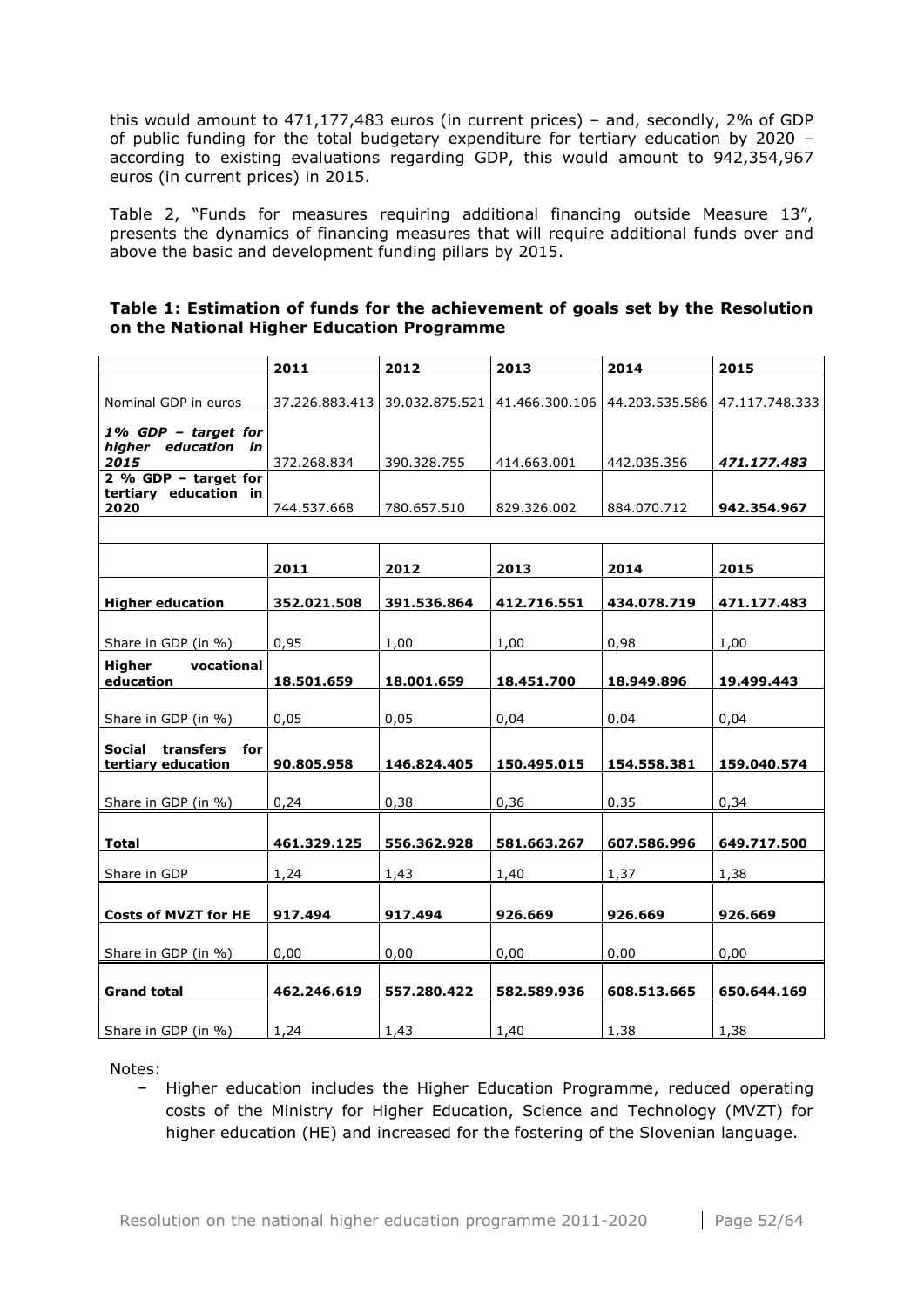− Social transfers for tertiary education include subsidised meals for students, subsidised transport for students, subsidised accommodation for students and scholarships for students.

#### **Table 2: Funds for measures requiring additional funding outside Measure 13**

|                           | 2011 | 2012 | 2013 | 2014       | 2015       |
|---------------------------|------|------|------|------------|------------|
| Measure 2 - establishment |      |      |      |            |            |
| of institutions           |      |      | 0    | 5.000.000  | 10.000.000 |
|                           |      |      |      |            |            |
| Measure 27 - equipment    | 0    |      | 0    | 15,000,000 | 10.000.000 |
|                           |      |      |      |            |            |
| Total                     | o    |      | O    | 20.000.000 | 20.000.000 |

## <span id="page-52-0"></span>**7. Implementing goals, bodies responsible, indicators - summary**

#### *Higher Education System*

|                | <b>MEASURE</b>                                                                                                                                                                                                                                | <b>BODY RESPONSIBLE</b>                                                                                                                                                   | <b>INDICATOR</b>                                                                                                                                                                                                                                                                                                                                                                                                                                                                           |
|----------------|-----------------------------------------------------------------------------------------------------------------------------------------------------------------------------------------------------------------------------------------------|---------------------------------------------------------------------------------------------------------------------------------------------------------------------------|--------------------------------------------------------------------------------------------------------------------------------------------------------------------------------------------------------------------------------------------------------------------------------------------------------------------------------------------------------------------------------------------------------------------------------------------------------------------------------------------|
| 1.<br>Measure: | redefinition<br>The<br>оf<br>the<br>conditions<br>for<br>the<br>establishment and operation<br>of individual types of higher<br>education institutions.                                                                                       | Government<br>of<br>the<br>Slovenia,<br>Republic of<br>higher<br>education<br>institutions, SQAA.                                                                         | Amendment of the Higher Education Act in<br>2011; the measure will be enforceable from<br>2012 onwards for new institutions or from<br>the entry into force of the act and for the<br>modification of existing institutions during<br>the period of accreditation in the period from<br>2012 to 2020.                                                                                                                                                                                      |
| 2.<br>Measure: | Redefinition<br>of the binary<br>system<br>separation<br>оf<br>$\overline{\phantom{a}}$<br>university and professional<br>study programmes                                                                                                    | Higher<br>education<br>institutions,<br>the<br>Government<br>the<br>of<br>Republic of<br>Slovenia,<br>SQAA, employers, local<br>environment.                              | The separation of professional and university<br>study from the point of view of the content,<br>implementation and organisation shall be<br>introduced in the first study cycle by means<br>of Higher Education Act in 2011; the<br>measure will be enforceable gradually in the<br>process of accreditation and re-accreditation<br>in<br>the<br>period from<br>2013 to<br>2020.<br>Diversification of the second study cycle is<br>introduced with the Higher Education Act in<br>2011. |
| 3.<br>Measure: | establishment<br>of<br>The<br>a<br>οf<br>system<br>internal<br>organisation of<br>universities<br>and<br>higher<br>education<br>institutions, which will enable<br>better cooperation between<br>departments and/or different<br>institutions | Higher<br>education<br>institutions, SQAA.                                                                                                                                | Beginning of organisational modification in<br>2011; system will be established by 2014 at<br>the latest.                                                                                                                                                                                                                                                                                                                                                                                  |
| 4.<br>Measure: | Improve<br>co-operation<br>education<br>between<br>higher<br>institutions<br>and<br>public<br>research institutes                                                                                                                             | Higher<br>education<br>institutions and public<br>research<br>institutes,<br>Government<br>of<br>the<br>of Slovenia,<br>Republic<br><b>SQAA</b>                           | Mobility or exchange of staff and number of<br>joint projects - arranged by 2016.                                                                                                                                                                                                                                                                                                                                                                                                          |
| 5.<br>Measure: | Enhanced<br>cooperation<br>between<br>higher<br>education<br>institutions and the economic<br>and public sectors.                                                                                                                             | Higher<br>education<br>institutions, SQAA.                                                                                                                                | Transition or exchange of personnel and<br>number of joint projects - from 2011.                                                                                                                                                                                                                                                                                                                                                                                                           |
| 6.<br>Measure: | The arrangement of human<br>resources                                                                                                                                                                                                         | the<br>Government<br>of<br>Republic of Slovenia,<br>higher<br>education<br>institutions,<br>research<br>institutes, trade unions<br>from the field of higher<br>education | Law amending the Higher Education Act in<br>2011 and other relevant legislation; the<br>measure will be enforceable in the period of<br>2012 to 2020.                                                                                                                                                                                                                                                                                                                                      |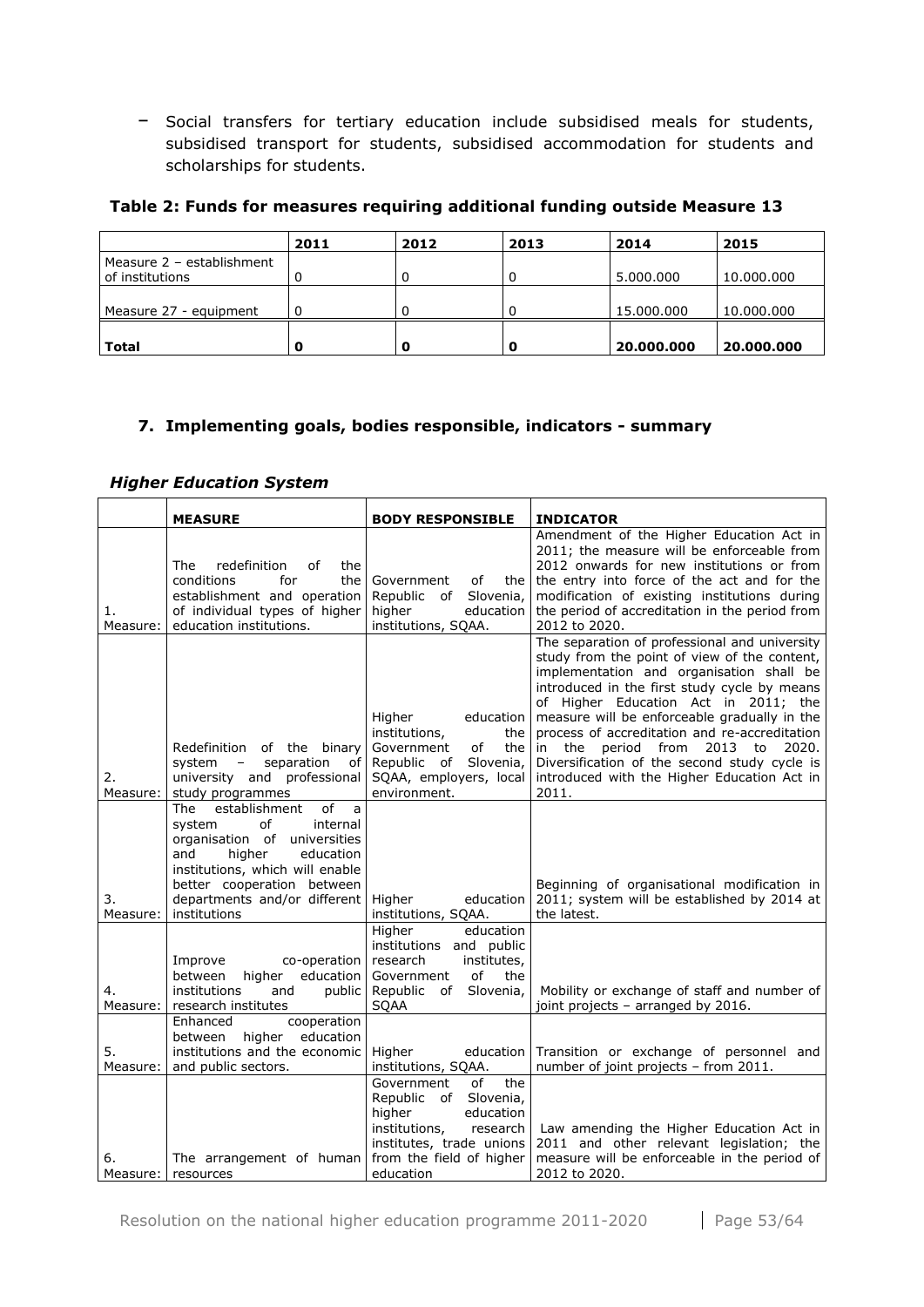|            | <b>MEASURE</b>                                    | <b>BODY RESPONSIBLE INDICATOR</b> |                                                                                                     |
|------------|---------------------------------------------------|-----------------------------------|-----------------------------------------------------------------------------------------------------|
|            |                                                   | of the<br>Government              |                                                                                                     |
|            |                                                   | Republic of Slovenia,             |                                                                                                     |
|            | The formulation of options for   higher education |                                   |                                                                                                     |
|            | employees at higher institutions, research        |                                   |                                                                                                     |
|            |                                                   |                                   | education institutions to opt   institutes, trade unions   Law amending the Higher Education Act in |
| 7.         |                                                   |                                   | out of the salary system for from the field of higher 2011 and other relevant legislation; the      |
| Measure: I | civil servants.                                   | education                         | measure will be enforceable from 2012                                                               |
|            | Modification<br>the<br>to                         |                                   |                                                                                                     |
|            | educational requirements for                      |                                   |                                                                                                     |
| 8.         | employment in the public Government of            |                                   | the   With the amendment of legislation under the                                                   |
| Measure:   | sector.                                           | Republic of Slovenia.             | auspices of the MJU; by 2013 at the latest                                                          |

# *Study structure and higher education qualifications*

|                  | <b>MEASURE</b>                                                                                                                                                                               | <b>BODY RESPONSIBLE</b>                                               | <b>INDICATOR</b>                                                                                                                                                                                                                         |
|------------------|----------------------------------------------------------------------------------------------------------------------------------------------------------------------------------------------|-----------------------------------------------------------------------|------------------------------------------------------------------------------------------------------------------------------------------------------------------------------------------------------------------------------------------|
| 9.<br>Measure: I | formulation<br>The<br>of<br>the<br>Qualifications  <br>National<br>Framework                                                                                                                 | Government<br>the l<br>of<br>Republic of Slovenia.                    | New legislative framework in $2011 - new$<br>Decree (or Act) on National Qualifications<br>Framework.                                                                                                                                    |
| 10.<br>Measure:  | The arrangement of the study<br>structure                                                                                                                                                    | Government<br>of<br>Republic of<br>higher<br>institutions, SQAA.      | Law amending the Higher Education Act in<br>the 2011; the measure will be enforceable for<br>Slovenia, new study programmes at their first<br>education accreditation, and for existing programmes<br>at their re-accreditation by 2016. |
| 11.<br>Measure:  | of the<br>The organisation<br>delivery of<br>study:<br>undergraduate<br>degree<br>60<br>programmes comprise<br>work load or 30 to 45 ECTS<br>per year with a part-<br>time/reduced work load | higher<br>education  <br>institutions, SOAA.                          | ECTS per year with a full-time Government of the Law amending the Higher Education Act in<br>Republic of Slovenia, 2011; the measure will be enforceable<br>during the academic year 2013/2014 at the<br>latest.                         |
| 12.<br>Measure:  | conditions<br>enrolment<br>and<br>places                                                                                                                                                     | Government<br>the<br>of<br>higher<br>education<br>institutions, SQAA. | Modification to the entrance Republic of Slovenia, Law amending the Higher Education Act in<br>2011; the measure will be enforceable in the<br>academic year 2013/14 at the latest.                                                      |

## *Funding*

|                 | <b>MEASURE</b>                                                                                                                                                                                                                                                                                             | <b>BODY RESPONSIBLE</b>                                                                                        | <b>INDICATOR</b>                                                                                                                                                                                                                    |
|-----------------|------------------------------------------------------------------------------------------------------------------------------------------------------------------------------------------------------------------------------------------------------------------------------------------------------------|----------------------------------------------------------------------------------------------------------------|-------------------------------------------------------------------------------------------------------------------------------------------------------------------------------------------------------------------------------------|
| 13.<br>Measure: | of<br>establishment<br>The<br>a<br>funding system for higher<br>education institutions<br>that<br>promotes development and Government<br>takes into account quality and Republic of<br>cooperation<br>with<br>environment.                                                                                 | of<br>the l<br>the higher<br>institutions                                                                      | Decree on funding public higher education<br>and other institutions from 2011 and law<br>Slovenia, amending the Higher Education Act and the<br>education   Research Activity Act in 2011.                                          |
| 14.<br>Measure  | $\alpha$ f<br>establishment<br>$\overline{a}$<br>The<br>system for monitoring the<br>of<br>effectiveness<br>public<br>spending on higher education<br>by monitoring the results and Government<br>impacts at the national level Republic of<br>and at the level of higher higher<br>education institutions | the<br>of<br>education<br>institutions                                                                         | Slovenia, Uniform methodology for monitoring results<br>and impacts in 2011 by means of annual<br>work plans of higher education institutions                                                                                       |
| 15.<br>Measure  | The establishment of<br>an<br>information system for higher<br>education in the Republic of<br>Slovenia (eVS Information<br>System)                                                                                                                                                                        | Government<br>of<br>Republic of Slovenia                                                                       | Law amending the Higher Education Act in<br>the "Records" chapter<br>2011<br>in<br>and<br>amendment of the Rules on Register of<br>Higher Education Institutions in 2011 and<br>the the establishment of the eVS system in<br>2012. |
| 16.<br>Measure  | The provision of a framework Tax<br>development<br>the<br>for<br>of l<br>donations                                                                                                                                                                                                                         | οf<br>the<br>Government<br>Republic of<br>Slovenia,<br>Administration<br>Office of the Republic of<br>Slovenia | Established framework by 2015.                                                                                                                                                                                                      |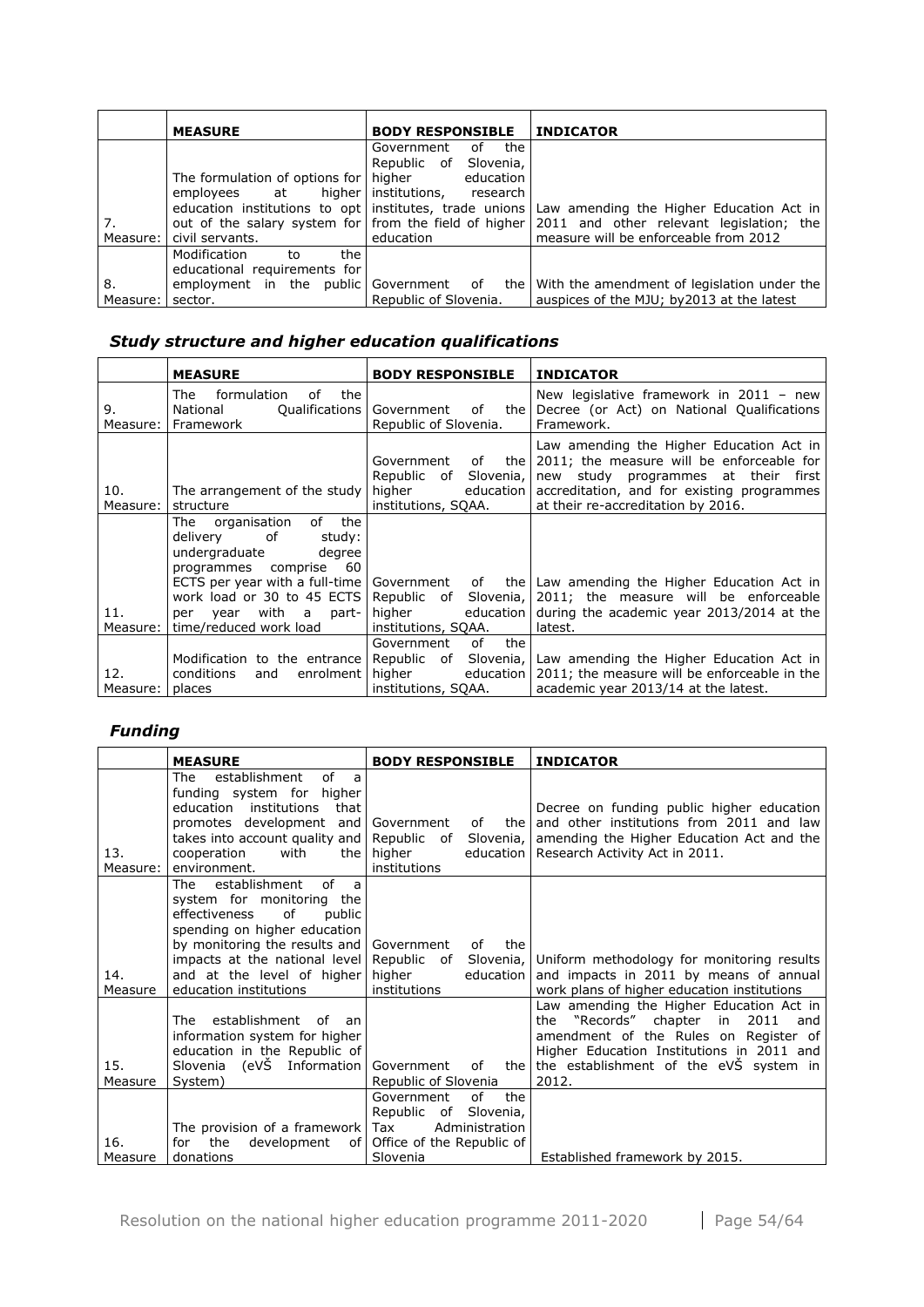# *Differentiation and diversification*

|     | <b>MEASURE</b>                                                  | <b>BODY RESPONSIBLE</b>          | <b>INDICATOR</b>                                                                       |
|-----|-----------------------------------------------------------------|----------------------------------|----------------------------------------------------------------------------------------|
|     | The formulation of missions of<br>higher education institutions |                                  |                                                                                        |
| 17. | profiling<br>the<br>and<br>Measure Linstitutions                | of Higher<br>institutions, SOAA. | education Various missions and strategies of higher<br>education institutions by 2013. |

# *Quality and accountability*

|                | <b>MEASURE</b>                                                                                                                                                                                                                                                                                                                                                  | <b>BODY RESPONSIBLE</b>                                                                     |                               | <b>INDICATOR</b>                                                                                                                                                                                                            |
|----------------|-----------------------------------------------------------------------------------------------------------------------------------------------------------------------------------------------------------------------------------------------------------------------------------------------------------------------------------------------------------------|---------------------------------------------------------------------------------------------|-------------------------------|-----------------------------------------------------------------------------------------------------------------------------------------------------------------------------------------------------------------------------|
| 18.<br>Measure | The formulation of Codes of<br>Ethics in higher education<br>institutions                                                                                                                                                                                                                                                                                       | Higher<br>institutions.                                                                     | education                     | Approved, adopted and established codes of<br>ethics in higher education institutions by<br>2012.                                                                                                                           |
| 19.            | higher<br>All<br>education<br>institutions and colleges will<br>fully comply with the Part 1 of<br>the European Standards and<br>Guidelines<br>on Quality<br>in<br>Higher Education, and their<br>internal system of quality<br>will<br>assurance<br>be<br>strengthened, with the public<br>and transparent publication of<br>Measure   information on quality. | Higher<br>institutions, SOAA.                                                               | education                     | Higher education institutions will publish<br>easily accessible information regarding their<br>quality from 2012 onwards and fulfil Part 1 of<br>European Standards and<br>Guidelines<br>on<br>Quality in Higher Education. |
| 20.<br>Measure | <b>The</b><br>external<br>quality<br>will<br>system<br>be<br>assurance<br>continually<br>developed<br>and<br>improved.                                                                                                                                                                                                                                          | SQAA.                                                                                       |                               | Upgrading of criteria and processes for the<br>accreditation of higher education institutions<br>and study programmes from 2011.                                                                                            |
| 21.<br>Measure | SQAA is externally evaluated,<br>and applies for inclusion in<br>EQAR and membership<br>in<br><b>ENQA</b>                                                                                                                                                                                                                                                       | SQAA, MVZT                                                                                  |                               | Preparation for external evaluation in 2011<br>and 2012. External evaluation in 2012 (or<br>2013). Candidacy for inclusion in EQAR and<br>membership in ENQA in 2012 or 2013.                                               |
| 22.<br>Measure | Transition from programme to<br>institutional accreditation                                                                                                                                                                                                                                                                                                     | All<br>higher<br>stakeholders.                                                              | education                     | Law amending the Higher Education Act in<br>2011; the measure will be enforceable from<br>2017.                                                                                                                             |
| 23.<br>Measure | Facilitation of procedures for<br>the modification of<br>study<br>programmes<br>and<br>the<br>formulation of<br>joint<br>study<br>programmes                                                                                                                                                                                                                    | Government<br>of<br>Republic of<br><b>SOAA</b>                                              | the<br>Slovenia,              | Law amending the Higher Education Act in<br>2011; amendment of criteria and other<br>internal legal documents of SQAA; the<br>measure will be gradually enforceable from<br>2012 to 2020.                                   |
| 24.<br>Measure | Promotion of didactic training<br>and<br>support<br>to<br>teaching<br>personnel.                                                                                                                                                                                                                                                                                | Higher<br>institutions, SQAA.                                                               | education                     | The number of teaching staff engaged in<br>education and other support activities                                                                                                                                           |
| 25.<br>Measure | Increase the human resource<br>capacities at higher education<br>institutions                                                                                                                                                                                                                                                                                   | Government<br>of<br>Republic of<br>higher<br>institutions                                   | the<br>Slovenia,<br>education | Improvement of the ratio between students<br>and higher education teachers (to 15: 1) by<br>2020.                                                                                                                           |
| 26.<br>Measure | Improvement of the facilities<br>and equipment of institutions                                                                                                                                                                                                                                                                                                  | Government<br>of<br>Republic<br>of<br>ARRS, higher education<br>institutions,<br>institutes | the<br>Slovenia,<br>research  | For point (a): development of research<br>infrastructure form 2011. For point (b): The<br>analysis of needs and procurement of<br>pedagogical equipment from 2013.                                                          |
| 27.            | Institutional adjustments to<br>all areas of higher education<br>institutions' operations for the<br>utilisation of new technologies<br>Measure and ICT equipment                                                                                                                                                                                               | Higher<br>institutions.                                                                     | education                     | From 2012.                                                                                                                                                                                                                  |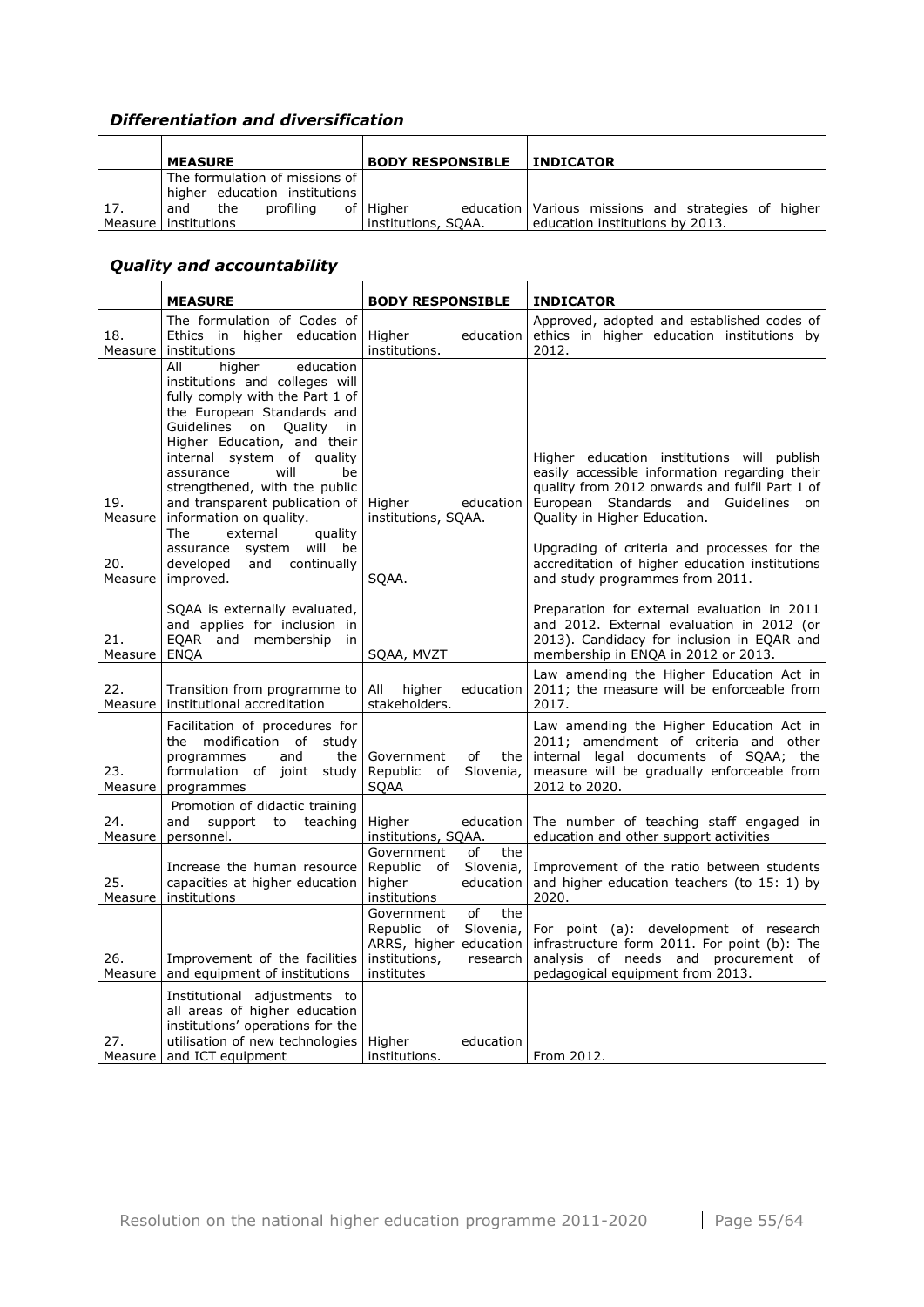## *Internationalisation*

|                | <b>MEASURE</b>                                                                                                                                                                                                                                                                                                                                                   | <b>BODY RESPONSIBLE</b>                                                                                                                                                                                                                     | <b>INDICATOR</b>                                                                                                                                                                                                                   |
|----------------|------------------------------------------------------------------------------------------------------------------------------------------------------------------------------------------------------------------------------------------------------------------------------------------------------------------------------------------------------------------|---------------------------------------------------------------------------------------------------------------------------------------------------------------------------------------------------------------------------------------------|------------------------------------------------------------------------------------------------------------------------------------------------------------------------------------------------------------------------------------|
| 28.<br>Measure | The formulation of a National<br>Strategy<br>for<br>the<br>Internationalisation<br>οf<br>Slovenian Higher Education                                                                                                                                                                                                                                              | of<br>Government<br>the<br>Republic of Slovenia in<br>cooperation<br>with<br>all<br>higher<br>education<br>partners and Council for<br>Higher Education of RS                                                                               | National Strategy for the Internationalisation<br>of Slovenian Higher Education by 2013.                                                                                                                                           |
| 29.<br>Measure | of<br>The<br>preparation<br>international<br>institutional<br>strategies with institutional<br>priorities, which will be part of<br>wider<br>the<br>mission<br>and<br>development<br>plan of<br>the<br>institution, and taking<br>into<br>consideration<br>National<br>the<br>for<br>the<br>Strategy<br>Internationalisation<br>οf<br>Slovenian Higher Education | Higher<br>education<br>institutions, SQAA.                                                                                                                                                                                                  | Institutional strategies for internationalisation<br>compliant with the national strategy by 2014.                                                                                                                                 |
| 30.<br>Measure | establishment<br>of<br>The<br>$CO-$<br>operation with the Western<br>Balkans region as an example<br>of good practice in the field of<br>regional mobility by 2020                                                                                                                                                                                               | of<br>the<br>Government<br>Slovenia<br>Republic<br>of<br>(Higher<br>Education),<br>CMEPIUS,<br>Slovenian<br>Human Resources and<br>Scholarship<br>Fund,<br>higher<br>education<br>institutions.<br>of<br>the<br>Government                  | Students from the region of the Western<br>Balkans study under the same conditions as<br>domestic students from 2013 onwards on the<br>basis of reciprocity.<br>The adoption<br>of<br>international agreements by the end of 2012. |
| 31.<br>Measure | Removal<br>οf<br>administrative<br>obstacles<br>the<br>and<br>concentration<br>οf<br>funding<br>international<br>for<br>sources<br>mobility                                                                                                                                                                                                                      | Republic<br>Slovenia<br>of<br>(Higher<br>Education),<br>CMEPIUS,<br><b>Slovenian</b><br>Human Resources and<br>Scholarship Fund.                                                                                                            | Easy and transparent procedures to obtain<br>scholarships for mobility in one place for all<br>types of mobility and the increase of funds to<br>support mobility by 2013.                                                         |
| 32.<br>Measure | Establishment<br>оf<br>special<br>targeted<br>support<br>for<br>the<br>mobility of Slovenian students<br>going abroad and the best<br>international students coming<br>to Slovenia.<br>higher education<br>Slovenian<br>teachers<br>and<br>staff<br>will                                                                                                         | Government<br>of<br>the<br>Slovenia<br>Republic<br>of<br>(Higher<br>Education),<br>CMEPIUS,<br>Slovenian<br>Human Resources and<br>Scholarship Fund.                                                                                        | Easy and transparent procedures to obtain<br>scholarships for mobility in one place for all<br>types of mobility and the increase of funds to<br>support mobility by 2013.                                                         |
| 33.<br>Measure | regularly<br>go on long-term<br>exchanges<br>undertake Higher<br>or<br>additional training abroad                                                                                                                                                                                                                                                                | institutions.                                                                                                                                                                                                                               | education The increase of exchanges of Slovenian<br>higher education staff from 2011.                                                                                                                                              |
| 34.<br>Measure | The establishment of special<br>for<br>measures<br>attracting<br>international experts                                                                                                                                                                                                                                                                           | Government<br>оf<br>the<br>Republic<br>Slovenia,<br>of<br>higher<br>education<br>institutions                                                                                                                                               | Amendment<br>of<br>legislation<br>other<br>and<br>arrangements to obtain residence permits,<br>gradually from 2011. 10% of employees in<br>Slovenian higher education institutions will<br>be foreign nationals in 2020.           |
| 35.<br>Measure | The Republic of Slovenia will<br>support the activities of two<br>international organisations in<br>the field of higher education,<br>which<br>significantly<br>can<br>contribute<br>the<br>to<br>greater<br>internationalisation<br>of<br>the<br>system                                                                                                         | Government<br>the<br>of<br>Slovenia,<br>Republic of<br>higher<br>education<br>institutions                                                                                                                                                  | Support activities for the operation of two<br>international institutions                                                                                                                                                          |
| 36.            | Facilitation of teaching<br>in<br>Measure   foreign languages                                                                                                                                                                                                                                                                                                    | of<br>the<br>Government<br>Slovenia<br>Republic<br>of<br>(Higher<br>Education),<br>higher<br>education<br>Rector's<br>institutions,<br>Conference<br>the<br>оf<br>Slovenia<br>Republic of<br>and Slovenian Academy<br>of Sciences and Arts. | Law amending the Higher Education Act in<br>2011; the measure will be enforceable from<br>2012.                                                                                                                                    |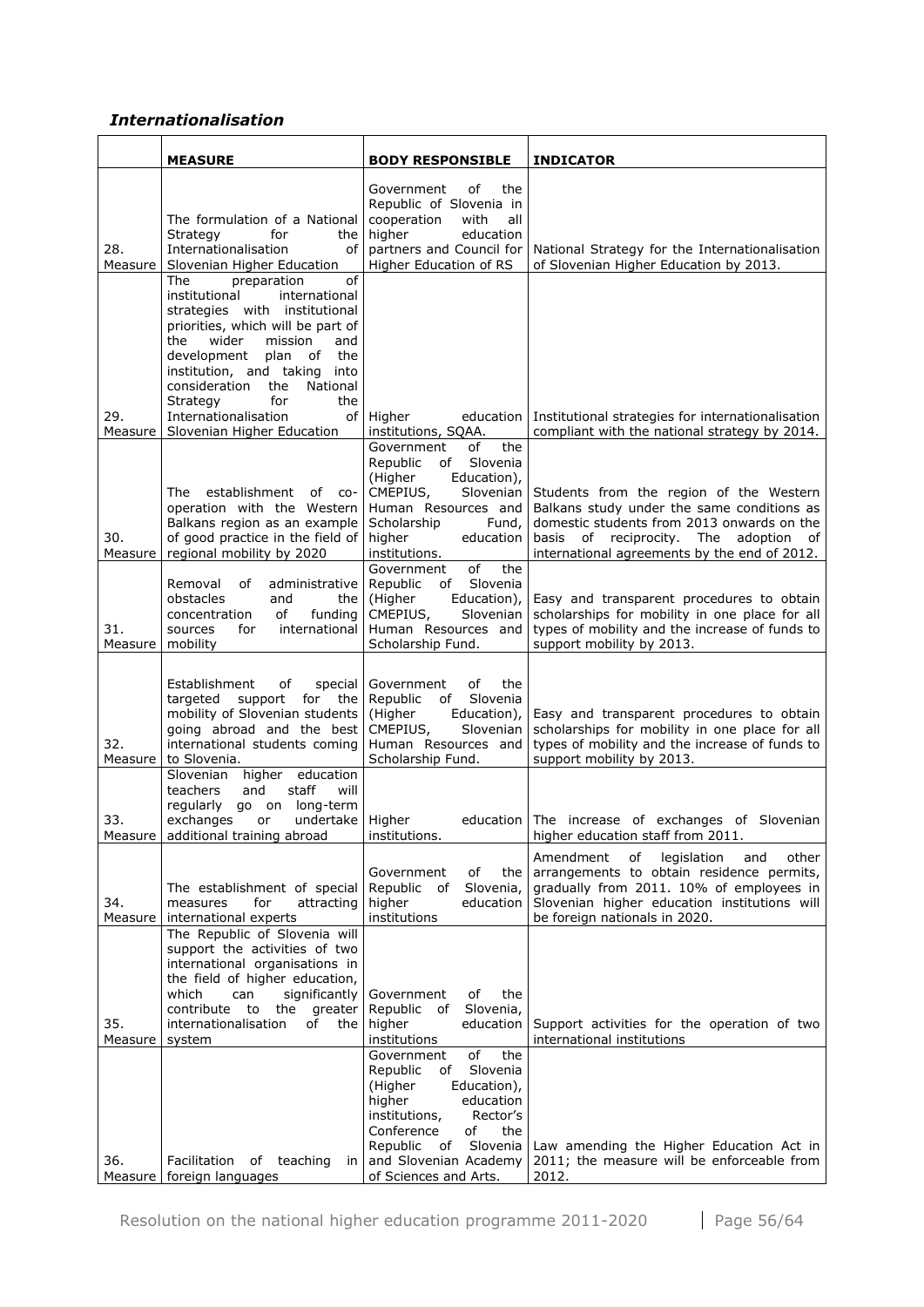|           | <b>MEASURE</b>                                                    | <b>BODY RESPONSIBLE</b> | <b>INDICATOR</b>                                                                       |
|-----------|-------------------------------------------------------------------|-------------------------|----------------------------------------------------------------------------------------|
|           | of<br>the<br>Increase<br>scope<br>research activities that<br>are |                         | Funds for international operations. The<br>proportion of JRO funds obtained from OP EU |
|           | οf<br>conducted<br>part<br>as                                     |                         | programmes. The number of scientific                                                   |
| 37.       | transnational<br>projects<br>or                                   | Higher<br>education     | publication in co-authorship<br>with foreian                                           |
| Measure I | l activities                                                      | institutions.           | citizens - growth by $2020$ .                                                          |
|           | Flexible and open recognition                                     |                         |                                                                                        |
| 38.       | of education acquired abroad Government of the                    |                         | With the new Act on Recognition<br>and                                                 |
|           | Measure   for employment purposes                                 | Republic of Slovenia.   | Validation of Education in 2011.                                                       |

## *Social dimension*

|                | <b>MEASURE</b>                                                                                                                                                             | <b>BODY RESPONSIBLE</b>                                                                                                  | <b>INDICATOR</b>                                                                                                                                                                                                                                                           |
|----------------|----------------------------------------------------------------------------------------------------------------------------------------------------------------------------|--------------------------------------------------------------------------------------------------------------------------|----------------------------------------------------------------------------------------------------------------------------------------------------------------------------------------------------------------------------------------------------------------------------|
| 39.<br>Measure | Funding the first and second<br>study cycles at any time in life<br>under certain conditions                                                                               | of<br>Government<br>the<br>Republic of Slovenia.                                                                         | Law amending the Higher Education Act in<br>2011 and new system of funding from 2011<br>onwards; the measure will be enforceable at<br>academic<br>the<br>latest<br>during<br>the<br>year<br>2013/2014.                                                                    |
| 40.<br>Measure | Comprehensive regulation of<br>a system of doctoral studies,<br>will be<br>based<br>which<br>on<br>fostering<br>excellence<br>and<br>rewarding results                     | Government<br>of<br>the<br>$\mathsf{of}$<br>Slovenia,<br>Republic<br>ARRS,<br>TIA,<br>higher<br>education institutions   | Review and harmonisation of regulations<br>implementation<br>regulating<br>the<br>and<br>(co)funding of doctoral studies in Slovenia in<br>The<br>will<br>2011.<br>measure<br>be<br>entirely<br>established<br>the<br>academic<br>from<br>year<br>2014/2015 at the latest. |
| 41.<br>Measure | establishment<br>of<br>The<br>a<br>system for returning funds<br>should<br>students<br>fail<br>to<br>complete their studies in the<br>second and the third study<br>cycles | Government<br>of<br>the<br>Slovenia,<br>Republic<br>of<br>Administration<br>Tax<br>Office of the Republic of<br>Slovenia | Law amending the Higher Education Act in<br>of the<br>2011.<br>Adoption<br>implementing<br>regulation in 2012. The measure will be<br>enforceable<br>from<br>the<br>academic<br>year<br>2013/2014 at the latest.                                                           |
| 42.<br>Measure | establishment<br>of<br>The<br>a<br>and<br>uniform<br>transparent<br>system of social transfers for<br>students, with a limit to the<br>number of years.                    | Government<br>оf<br>the l<br>Republic of Slovenia.                                                                       | Law amending the Higher Education Act in<br>2011; the measure will be enforceable during<br>the academic year 2013/2014 at the latest.                                                                                                                                     |
| 43.<br>Measure | The introduction of special<br>loan schemes                                                                                                                                | Government<br>of<br>the<br>Republic of Slovenia.                                                                         | Amendment of legislation under the auspices<br>of MDDSZ; the measure will be enforceable<br>during the academic year 2013/2014 at the<br>latest.                                                                                                                           |
| 44.<br>Measure | of<br>integration<br>The<br>underrepresented groups of<br>tertiary<br>the population in<br>education                                                                       | Government<br>of<br>the<br>Republic of Slovenia.                                                                         | Beginning<br>of<br>analysis<br>2012,<br>in<br>implementation of incentives from 2015.                                                                                                                                                                                      |
| 45.<br>Measure | of the<br>student<br>Monitoring<br>body and the barriers to<br>access to tertiary education,<br>support<br>and<br>services<br>for<br>students and staff                    | of<br>the<br>Government<br>Slovenia,<br>Republic<br>of<br>higher<br>education<br>institutions                            | Beginning of monitoring the issues at the<br>system level from 2013.                                                                                                                                                                                                       |
| 46.            | Institutional monitoring<br>Measure extra-curricular activities                                                                                                            | of Higher<br>education<br>institutions, SOAA.                                                                            | Institutional monitoring and identification of<br>extra-curricular activities from 2012.                                                                                                                                                                                   |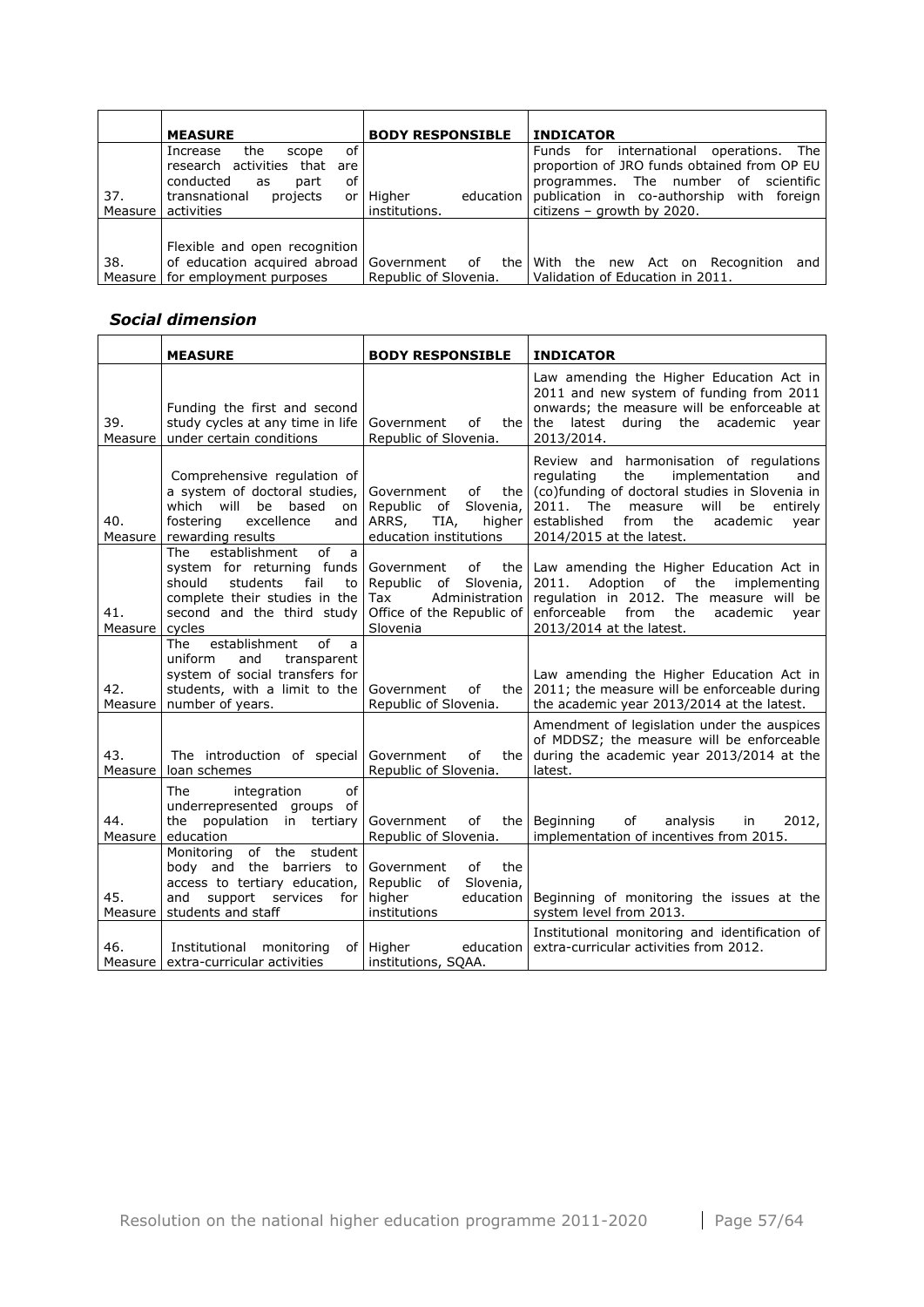## <span id="page-57-0"></span>**8. Appendices**

## <span id="page-57-1"></span>*8.1 Dictionary*

*ARRS* Slovenian Research Agency

*GDP* Gross Domestic Product

CEDEFOP the European Centre for the Development of Vocational Training (http://www.cedefop.europa.eu/EN/)

## *CMEPIUS*

Centre of the Republic of Slovenia for Mobility and European Educational and Training Programmes

*DURS* Tax Administration of the Republic of Slovenia

*ECTS*  European Credit Transfer and Accumulation System

*ENQA* The European Association for Quality Assurance in Higher Education [\(http://www.enqa.eu/\)](http://www.enqa.eu/)

*European Standards and Guidelines* Standards and Guidelines for Quality Assurance in the European Higher Education Area

## *EQAR*

The European Quality Assurance Register for Higher Education [\(http://www.eqar.eu/\)](http://www.eqar.eu/) *FRASCATI Standard Practice for Surveys of Research and Development*

## *Horizontal diversification*

*Diversification* among study programmes on a single study level; for example first cycle study programmes differentiate by content, orientation, and method of work

## *ICT*

Information and communication technology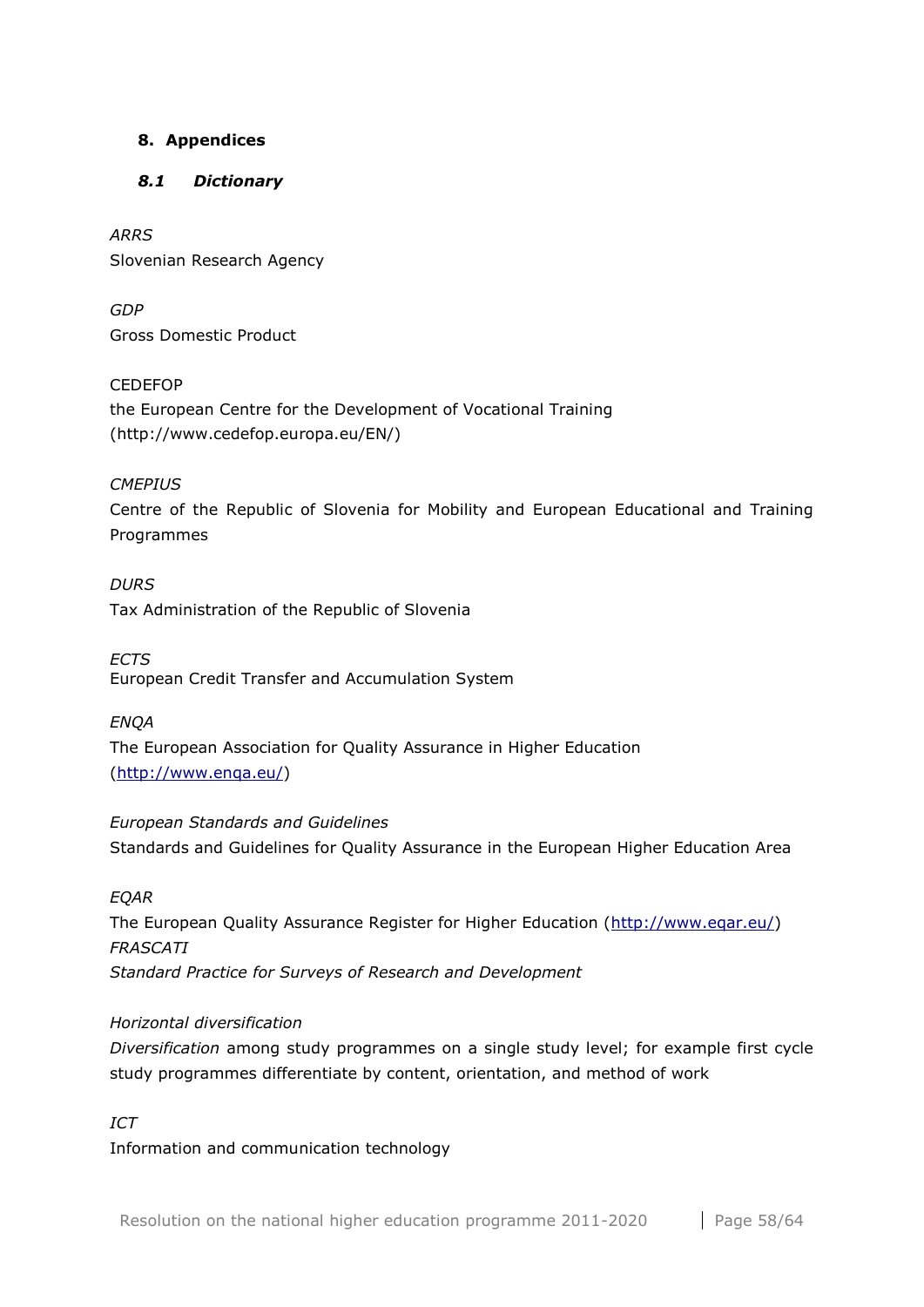# *ISCED International Standard Classification of Education*

## *Non-formal learning*

*Non-formal* learning and knowledge gained from daily activities of an individual.

## *Institutional accreditation*

The process of evaluation of higher education institutions (universities, faculties, professional colleges) for the assessment of their quality and establishment of their service to students and society. The result of the process is "awarded accreditation" or status of accredited institution.

#### *MDDSZ*

Ministry of Labour, Family and Social Affairs

*MJU* Ministry of Public Administration

*MVZT* Ministry of Higher Education, Science and Technology

*NHEP* National Higher Education Programme

*SQAA* Slovenian Quality Assurance Agency for Higher Education

## *Informal learning*

All learning completed in environments outside of the system for the acquisition of formal education or level of education. It thus includes various courses, seminars, training, conferences and similar.

## *Public sector*

Non-economic activities (SSKJ). Within the context of this document these are social activities which are not performed with the aim of gaining profit (activities carried out by, for example, educational, cultural institutions, public administration).

## *Smart specialisation*

The concept of smart specialisation has been developed within the framework of debates on the role of the European research area and indicates a significant shift of organisation of research and developmental activities in the direction of formation of such national and regional visions and strategies, which will be focused on specific developmental areas.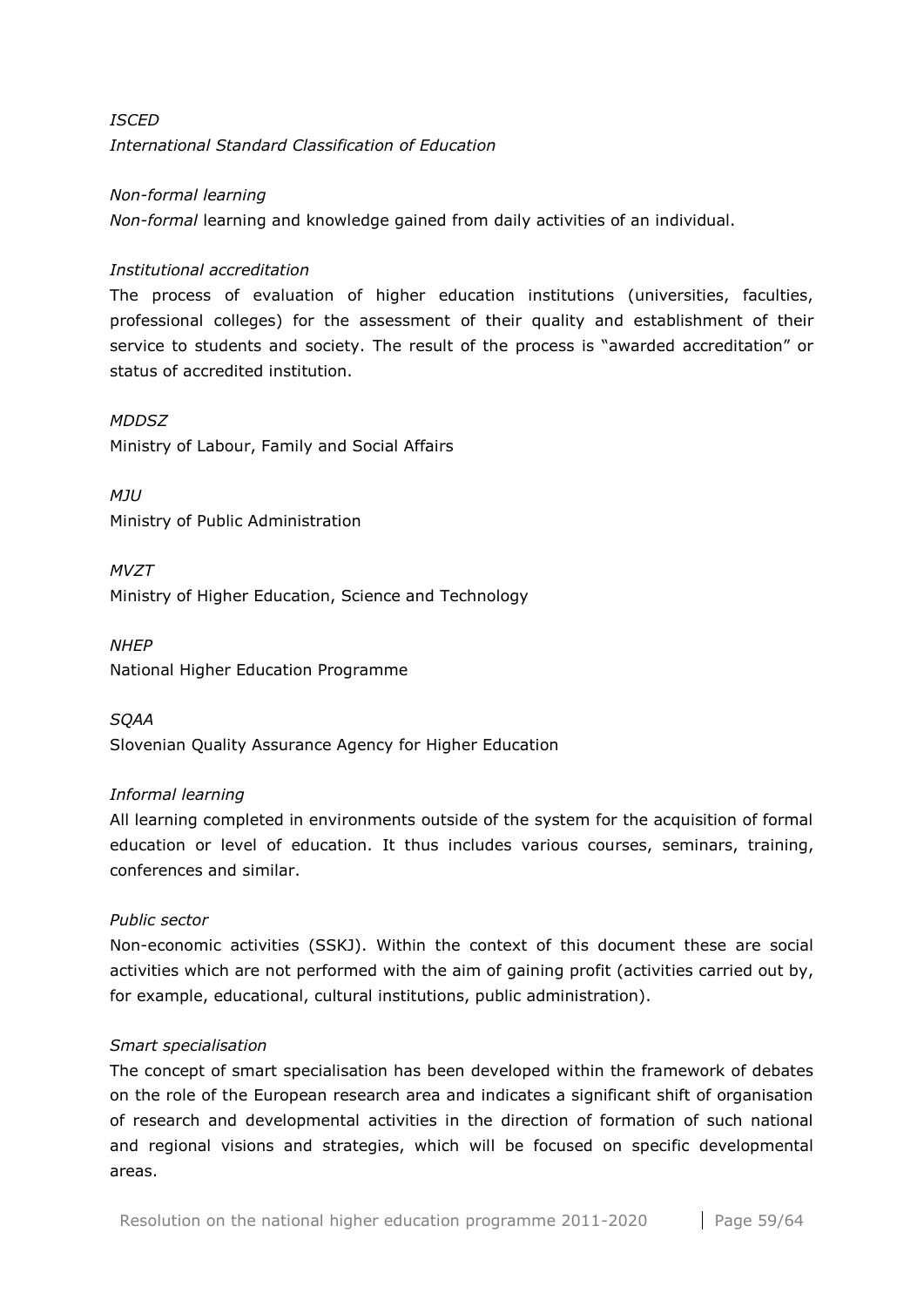#### *Recognition of prior learning (RPL)*

A process of recognition of knowledge which an individual has acquired through various paths during previous activity. It includes formal, nonformal and informal learning or knowledge acquired in all three paths.

#### *PPP*

Purchasing Power Parity

#### *Programme accreditation*

The process of evaluation of study programmes for their quality assessment. The result of the process is "awarded accreditation" or status of accredited study programme.

## *Full-time study – part-time study*

Full-time study is study with a full load, i.e. 60 ECTS per year.

Part-time study is, as a rule, implementation of a study programme adapted to a smaller extent of workload, generally amounting to between 30 and 45 ECTS per year.

#### *RISS*

Research and Innovation Strategy of Slovenia

#### *Student*

A person enrolled at higher education institutions and higher vocational colleges regardless of the period of life or the manner of carrying out of the study (full-time, parttime; distance learning; lifelong learning).

## *Gross Enrolment Ratio*

The total number of students in a country divided by the number of citizens of this country in a specific age group, typically, once they leave secondary school (for example, aged between 19 to 24 years).

#### *Lifelong learning*

"Lifelong learning is an activity and a process which includes all forms of learning, from formal to informal, nonformal and incidental and casual. (Appendix, 10, pg. 35–36). It takes place under different learning circumstances, from birth through early childhood and adulthood to the end of life, with the goal of improving an individual's knowledge and skills. Interests, character traits, values, relationship to self and others and other personal characteristics are also acquired with learning. (Appendix, 11, pg. 36-37)« Source: Strategy of Lifelong Learning in Slovenia, Ministry of Education and Sports, 2007, page 10.

#### *Typical generation*

Those generations which usually enrol in higher education institutions, i.e. age group from 19 to 24.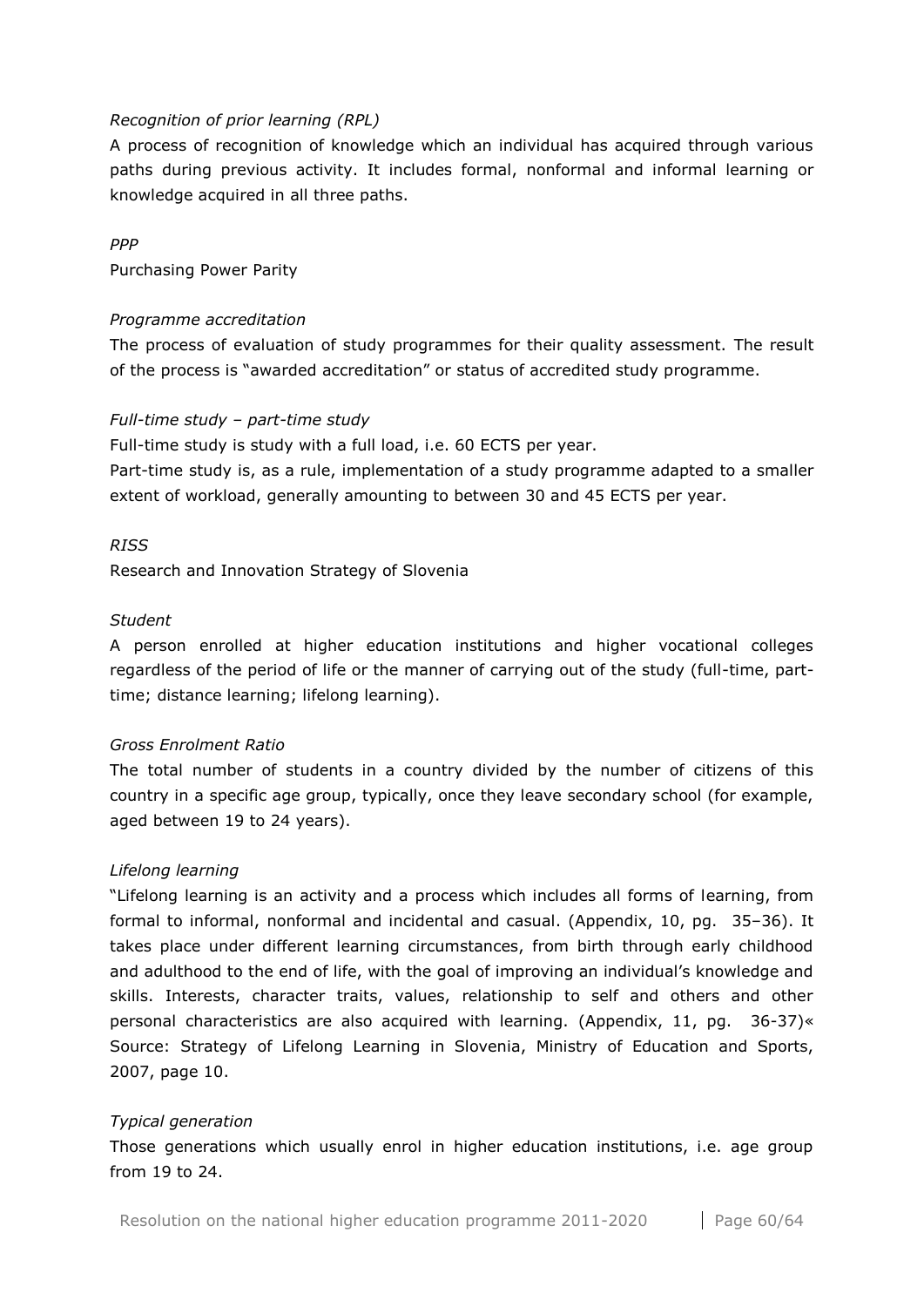## <span id="page-60-0"></span>*8.2 Guidelines for the National Higher Education Programme*

Starting points of the National Programme 2011-2020 are available on a web page: [http://www.mvzt.gov.si/fileadmin/mvzt.gov.si/pageuploads/pdf/visoko\\_solstvo/IZHODI](http://www.mvzt.gov.si/fileadmin/mvzt.gov.si/pageuploads/pdf/visoko_solstvo/IZHODI%C5%A0%C4%8CA_ZA_NACIONALNI_PROGRAM_-_v30.6.pdfhttp:/www.mvzt.gov.si/fileadmin/mvzt.gov.si/pageuploads/pdf/visoko_solstvo/IZHODI%C5%A0%C4%8CA_ZA_NACIONALNI_PROGRAM_-_v30.6.pdf) [%C5%A0%C4%8CA\\_ZA\\_NACIONALNI\\_PROGRAM\\_-\\_v30.6.pdf](http://www.mvzt.gov.si/fileadmin/mvzt.gov.si/pageuploads/pdf/visoko_solstvo/IZHODI%C5%A0%C4%8CA_ZA_NACIONALNI_PROGRAM_-_v30.6.pdfhttp:/www.mvzt.gov.si/fileadmin/mvzt.gov.si/pageuploads/pdf/visoko_solstvo/IZHODI%C5%A0%C4%8CA_ZA_NACIONALNI_PROGRAM_-_v30.6.pdf)

## <span id="page-60-1"></span>*8.3 Data*

The following was prepared:

- 1. a thorough review of the state of higher education with statistical data (http://www.mvzt.gov.si/fileadmin/mvzt.gov.si/pageuploads/pdf/visoko\_solstvo/s tatistika\_visokega\_solstva\_07072010.pdf);
- 2. an analysis regarding the carrying out of the expiring NHEP and NRDP (http://www.mvzt.gov.si/fileadmin/mvzt.gov.si/pageuploads/pdf/visoko\_solstvo/A naliza\_NRRP\_in\_NPVS.pdf);
- 3. a thorough review of expert opinions regarding higher education in Slovenia (http://www.mvzt.gov.si/fileadmin/mvzt.gov.si/pageuploads/pdf/visoko\_solstvo/P REGLED\_PRISPEVKOV\_EKSPERTOV.pdf);
- 4. an analysis of a network of higher education institutions and study programmes in the Republic of Slovenia in 2010 (http://www.mvzt.gov.si/fileadmin/mvzt.gov.si/p ageuploads/doc/dokumenti\_visokosolstvo/KNJIZNICA/Mreza\_VSZ\_2010.pdf).

Similarly, other analyses regarding the higher education system have been prepared (http://www.mvzt.gov.si/si/delovna\_podrocja/visoko\_solstvo/statistika\_in\_analize\_s\_pod rocja\_visokega\_solstva/):

- 5. funding of higher education for the third millennium;
- 6. models of efficient management of higher education institutions;
- 7. a model for the management of knowledge in a higher education institution;
- 8. networking for lifelong learning;
- 9. social status of students EUROSTUDENT.

In addition to all analyses international evaluations and reports of international institutions for Slovenia were taken into consideration:

- 10. 2010 European Commission's Report for Slovenia: The efficiency and effectiveness of tertiary education systems: Country notes;
- 11. OECD evaluation upon the accession of Slovenia to OECD: OECD Economic Outlook 2009;
- 12. international statistical and other bases and data regarding higher education (OECD, EUROSTAT, EURYDICE).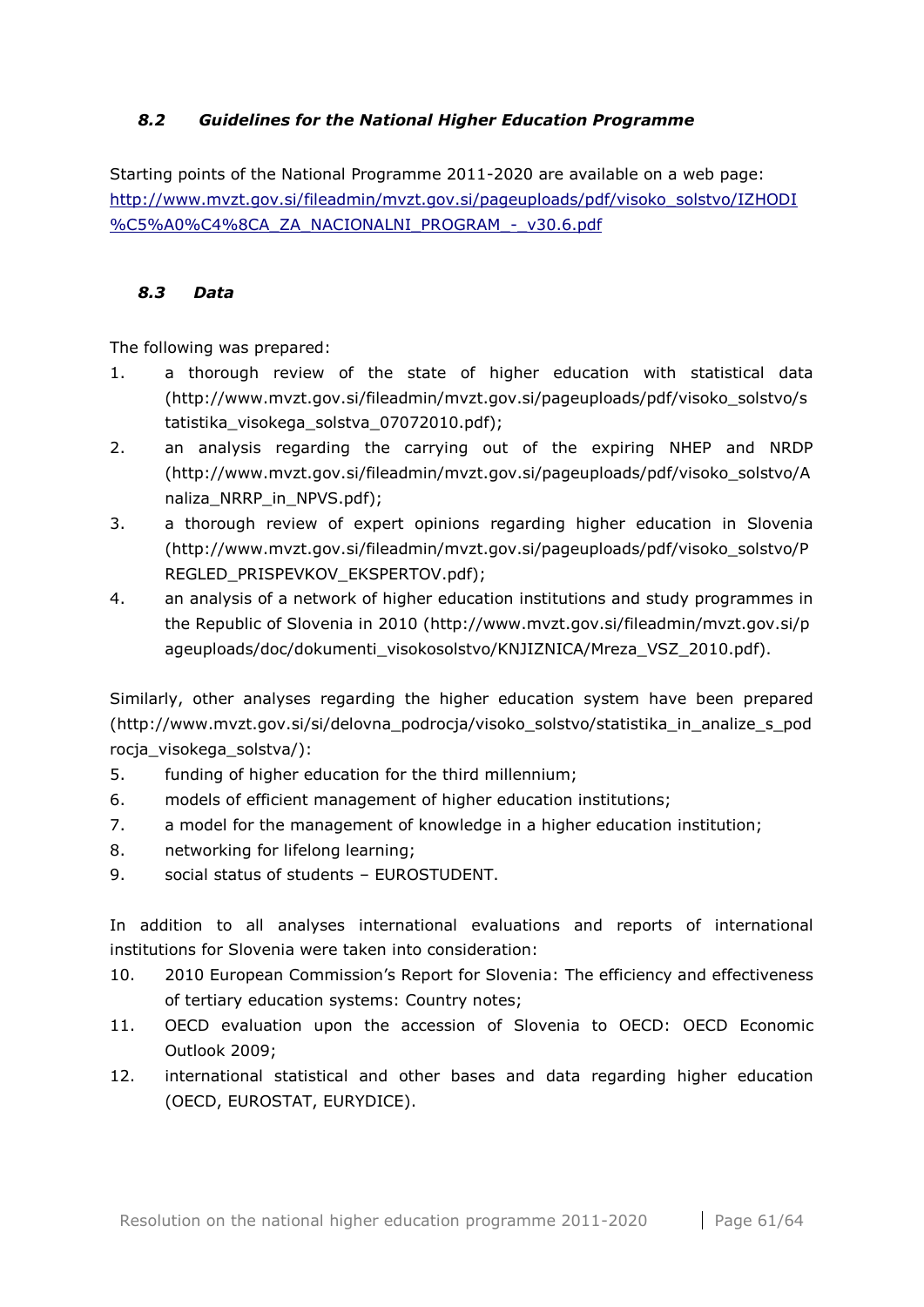## <span id="page-61-0"></span>*8.4 Relevant International Reports and Declarations*

#### 8.4.1 Documents of the Bologna process

All documents (both Declarations and five Communiqués) are available on a web page: <http://www.enqa.eu/>

#### 8.4.2 Relevant documents of the European Union

Europe 2020: Strategy for smart, sustainable and inclusive growth: [http://ec.europa.eu/eu2020/pdf/1\\_SL\\_ACT\\_part1\\_v1.pdf](http://ec.europa.eu/eu2020/pdf/1_SL_ACT_part1_v1.pdf)

Education and Training Strategy 2020: [http://eur](http://eur-lex.europa.eu/LexUriServ/LexUriServ.do?uri=OJ:C:2009:119:0002:0010:SL:PDF)[lex.europa.eu/LexUriServ/LexUriServ.do?uri=OJ:C:2009:119:0002:0010:SL:PDF](http://eur-lex.europa.eu/LexUriServ/LexUriServ.do?uri=OJ:C:2009:119:0002:0010:SL:PDF)

## 8.4.3 Other documents

Communiqués of the World Conference on Higher Education 2009 (UNESCO): [http://www.unesco.org/fileadmin/MULTIMEDIA/HQ/ED/ED/pdf/WCHE\\_2009/FINAL%20C](http://www.unesco.org/fileadmin/MULTIMEDIA/HQ/ED/ED/pdf/WCHE_2009/FINAL%20COMMUNIQUE%20WCHE%202009.pdf) [OMMUNIQUE%20WCHE%202009.pdf](http://www.unesco.org/fileadmin/MULTIMEDIA/HQ/ED/ED/pdf/WCHE_2009/FINAL%20COMMUNIQUE%20WCHE%202009.pdf)

Higher education to 2030 (OECD):

[http://www.oecd.org/document/11/0,3343,en\\_2649\\_39263238\\_41788555\\_1\\_1\\_1\\_1,00.](http://www.oecd.org/document/11/0,3343,en_2649_39263238_41788555_1_1_1_1,00.html) [html](http://www.oecd.org/document/11/0,3343,en_2649_39263238_41788555_1_1_1_1,00.html) [http://www.oecd.org/document/18/0,3343,en\\_2649\\_35845581\\_43908242\\_1\\_1\\_1\\_1,00.](http://www.oecd.org/document/18/0,3343,en_2649_35845581_43908242_1_1_1_1,00.html) [html](http://www.oecd.org/document/18/0,3343,en_2649_35845581_43908242_1_1_1_1,00.html)

8.4.4 Studies and data

- Eurydice

[http://eacea.ec.europa.eu/education/eurydice/index\\_en.php](http://eacea.ec.europa.eu/education/eurydice/index_en.php)

- Eurostat

<http://epp.eurostat.ec.europa.eu/portal/page/portal/eurostat/home/>

- OECD

[http://www.oecd.org/statsportal/0,3352,en\\_2825\\_293564\\_1\\_1\\_1\\_1\\_1,00.html](http://www.oecd.org/statsportal/0,3352,en_2825_293564_1_1_1_1_1,00.html)

- European Commission

[http://eacea.ec.europa.eu/education/eurydice/index\\_en.php](http://eacea.ec.europa.eu/education/eurydice/index_en.php)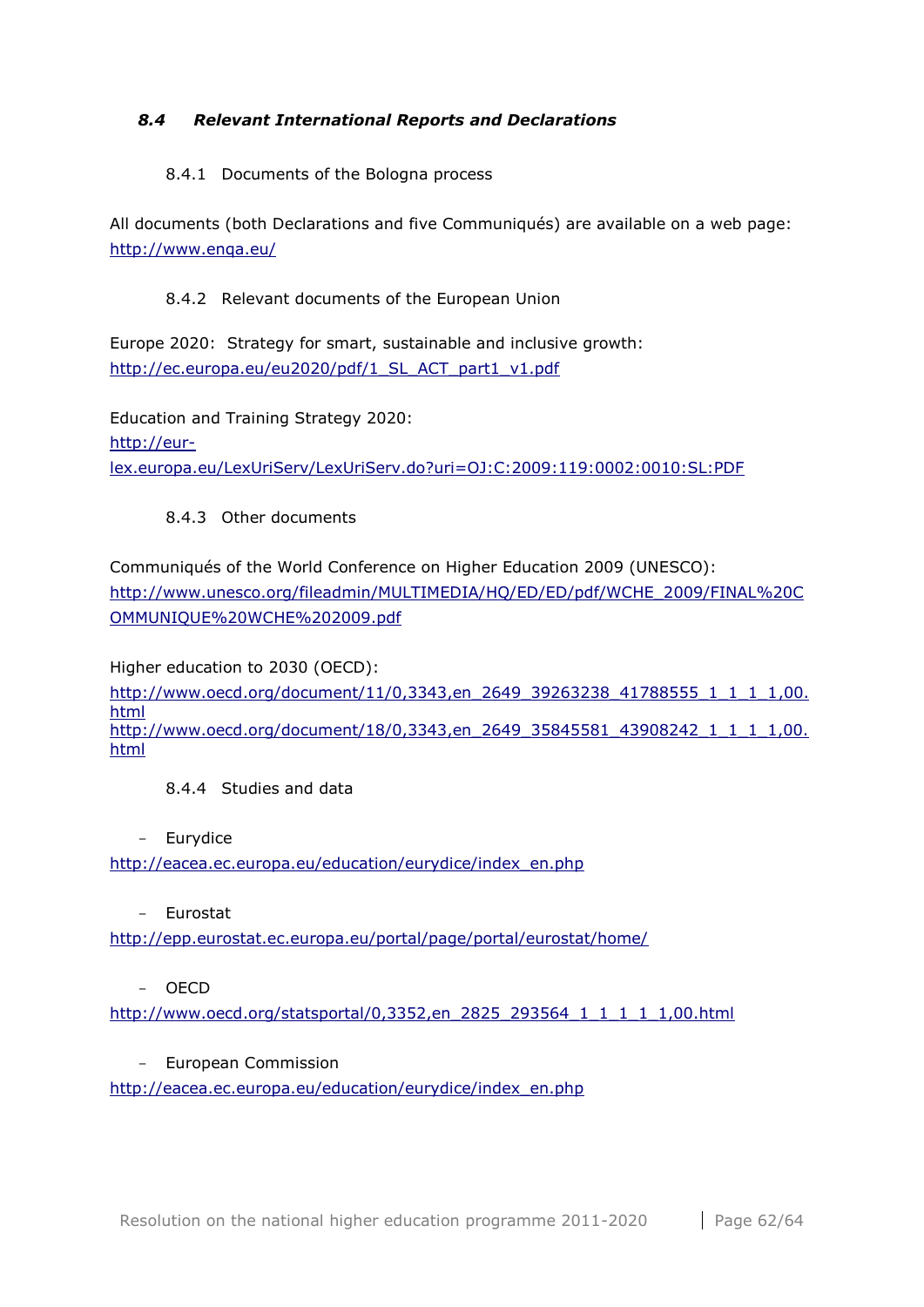# <span id="page-62-0"></span>*8.5 Events and opinions received with regard to the Draft of the NHEP 2011-2020*

Organised consultations and discussions regarding the Draft of the National Higher Education Programme:

- SAZU (SASA), 20. 9. 2010
- 2. working group of the Council of the Government of the Republic of Slovenia for Student Issues, 20. 9. 2010 in 12. 10. 2010
- at the University of Maribor, 22. 9. 2010
- at the University of Ljubljana, 23. 9. 2010
- at the Slovenian Academy of Engineering, 28.9.2010
- at the University of Primorska, 29. 9. 2010
- with trade unions in higher education, 4.10.2010
- with the Union of Independent Higher Education Institutions, 5.10.2010
- at the Council for Higher Education of the Republic of Slovenia, 6.10.2010
- at the Council of the Government of the Republic of Slovenia for Student Issues, 13.10.2010
- at the joint session of the Council for Higher Education of the Republic of Slovenia and Council for Science and Technology of the Republic of Slovenia, 20. 10. 2010 and 22. 12. 2010
- with employers' representative bodies, 25. 10. 2010

We responded to invitations and attended the following discussions:

- at the Senate of the Faculty for Social Sciences, University of Ljubljana, 4. 10. 2010
- with the Union of Higher Vocational Colleges, 5. 10. 2010
- with the Regional Study Centre Celje, 5. 10. 2010
- with the Committee for the Defence of Higher Education and Scientific Work, 6.10.2010
- with the Dolenjska Academic Initiative, 13. 10. 2010
- at the consultation of the Biotechnical Faculty of the University of Ljubljana, 18. 10. 2010
- at the evening of social sciences organised by the School of Advanced Social Sciences in Nova Gorica, 3. 11. 2010

Within the framework of the public debate the following commentaries were received in writing:

- by Franček Drenovec, publication date: 29. 9. 2010
- Union of Higher Vocational Colleges, publication date: 7. 10. 2010
- Society of Young researchers of Slovenia, publication date: 8. 10. 2010
- Student Organisation of Slovenia, publication date: 14. 10. 2010
- Jozef Stefan International Post-Graduate School, Dean Robert Blinc, publication date: 15. 10. 2010